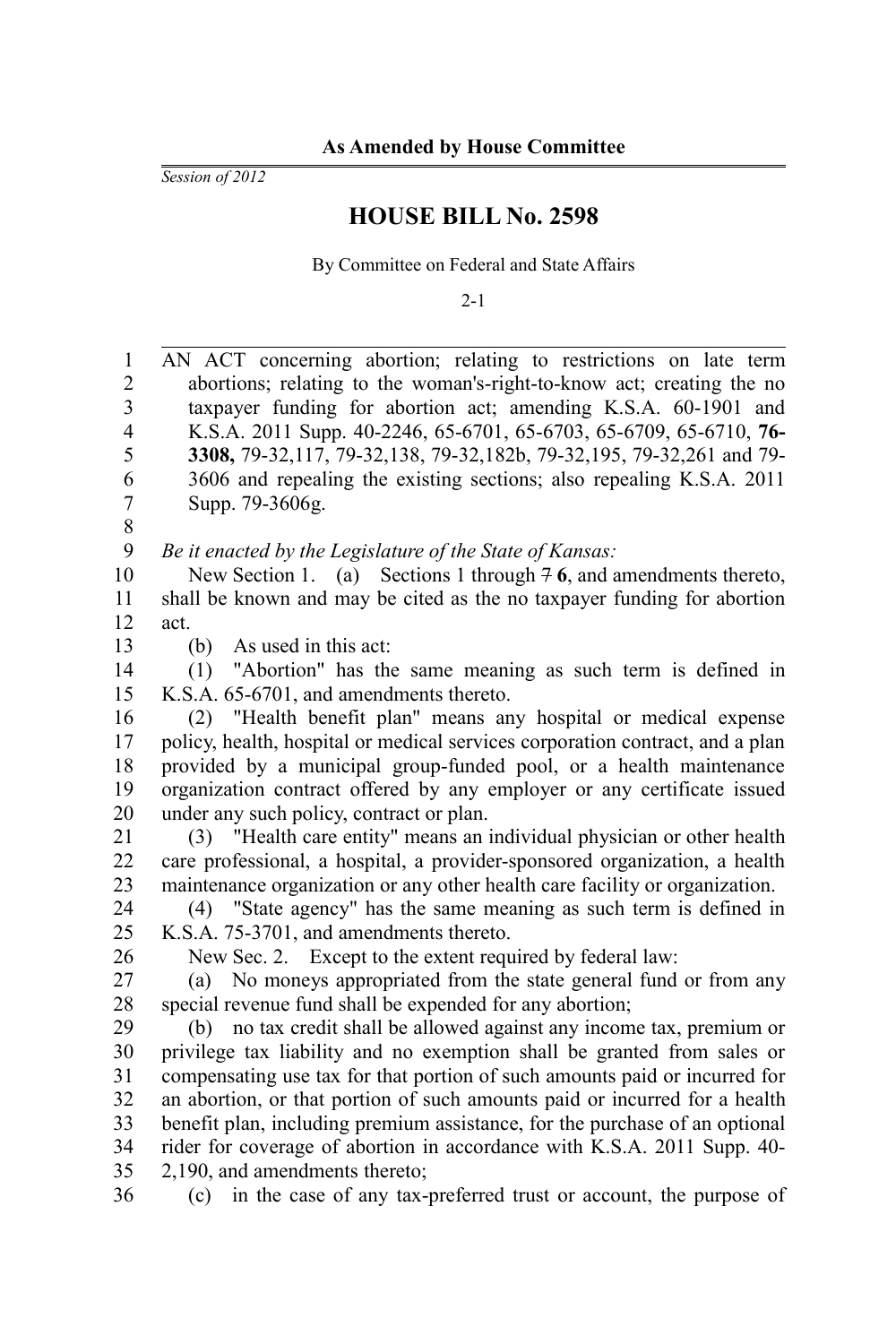which is to pay medical expenses of the account beneficiary, any amount paid or distributed from such an account for an abortion shall be included in the gross income of such beneficiary; and 1 2 3

(d) no health care services provided by any state agency, or any employee of a state agency while acting within the scope of such employee's employment, shall include abortion. **Nothing in this subsection shall be construed to prevent a physician enrolled in a residency program and employed by the university of Kansas medical center from receiving experience with induced abortions conducted at facilities other than those owned, leased or operated by the university of Kansas hospital authority or any other state entity. For purposes of this act only, such physicians shall be considered as acting outside the scope of their official employment in such actions. This provision regarding physicians enrolled in a residency program shall remain in effect through June 30, 2013.** 4 5 6 7 8 9 10 11 12 13 14 15

New Sec. 3. Nothing in sections 1 through 7 **6**, and amendments thereto, shall repeal, amend or have any effect on any other state law to the extent such law imposes any limitation on the use of funds for abortion, more restrictive than the limitations set forth in sections 1 through 7, and amendments thereto. 16 17 18 19 20

New Sec. 4. Nothing in sections 1 through 7 **6**, and amendments thereto, shall be construed: 21 22

(a) To require any state agency or municipality to provide or pay for any abortion; or 23 24

25

(b) as creating or recognizing a right to abortion.

New Sec. 5. No state agency shall discriminate against any individual or institutional health care entity on the basis that such health care entity does not provide, pay for or refer for abortions. 26 27 28

New Sec. 6. The limitations set forth in sections 1 through 7 **6**, and amendments thereto, shall not apply to an abortion which is necessary to preserve the life of the pregnant woman. 29 30 31

New See. 7. The provisions of sections 1 through 7 6, andamendments thereto, are declared to be severable, and if any provision, or the application thereof, to any person shall be held invalid, such invalidity shall not affect the validity of the remaining provisions of sections 1through 7, and amendments thereto. 32 33 34 35 36

New Sec. 8. 7. (a) No person shall perform an abortion with knowledge that the pregnant woman is seeking the abortion solely on account of the sex of the unborn child. 37 38 39

(b) (1) A woman upon whom an abortion is performed or induced, or upon whom there is an attempt to perform or induce an abortion, in violation of this section, the father, if married to the woman at the time of the abortion, and the parents or custodial guardian of the woman, if the 40 41 42 43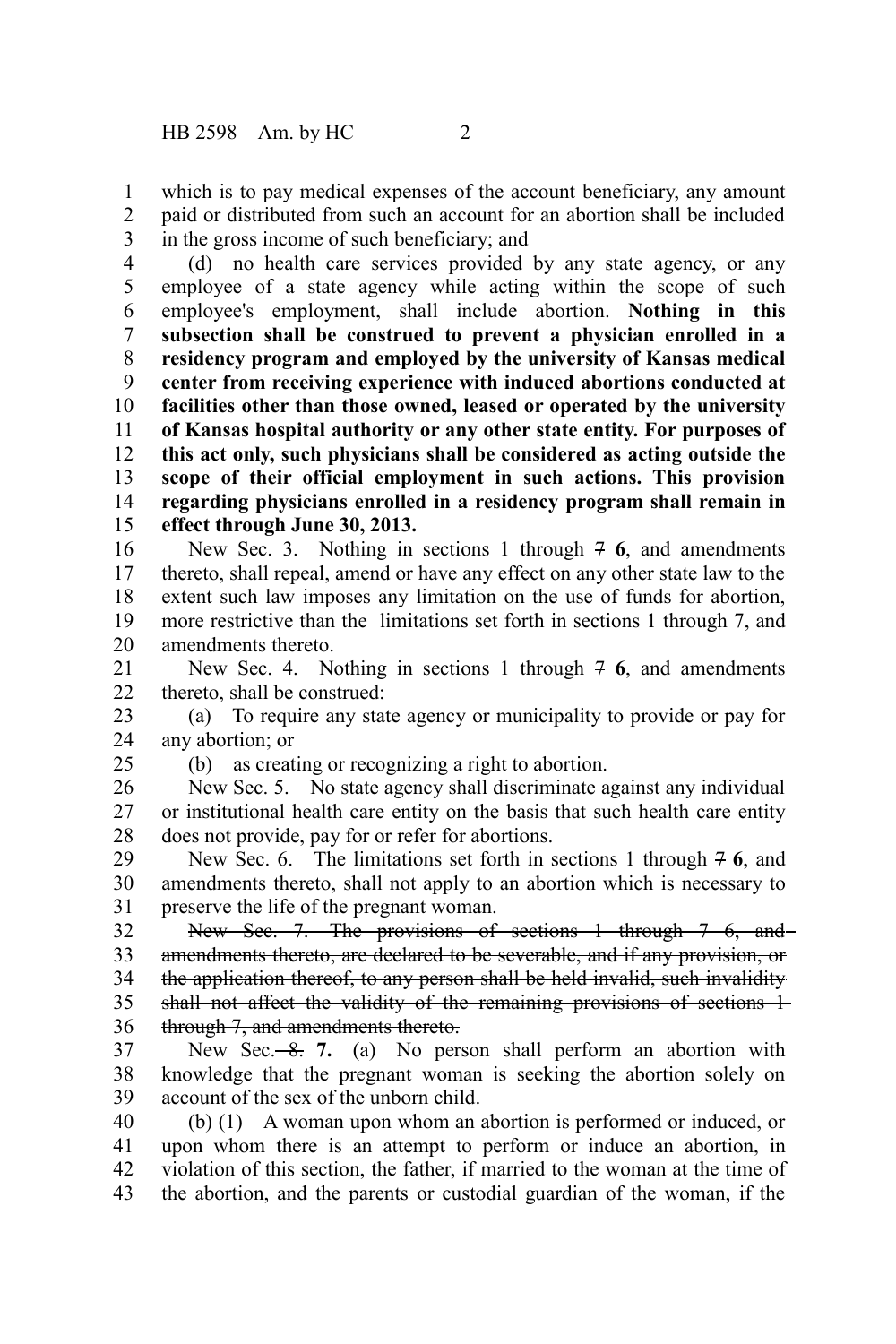woman has not attained the age of 18 years at the time of the abortion, may in a civil action obtain appropriate relief, unless, in a case where the plaintiff is not the woman upon whom the abortion was performed, the pregnancy resulted from the plaintiff's criminal conduct. 1 2 3 4

5

10

(2) Such relief shall include:

(A) Money damages for all injuries, psychological and physical, occasioned by the violation of this section; 6 7

(B) statutory damages equal to three times the cost of the abortion; and 8 9

(C) reasonable attorney fees.

(c) A woman upon whom an abortion is performed shall not be prosecuted under this section for a conspiracy to violate this section pursuant to K.S.A. 2011 Supp. 21-5302, and amendments thereto. 11 12 13

(d) Nothing in this section shall be construed to create a right to an abortion. Notwithstanding any provision of this section, a person shall not perform an abortion that is prohibited by law. 14 15 16

(e) Upon a first conviction of a violation of this section, a person shall be guilty of a class A person misdemeanor. Upon a second or subsequent conviction of a violation of this section, a person shall be guilty of a severity level 10, person felony. 17 18 19 20

(f) If any provision of this section is held to be invalid or unconstitutional, it shall be conclusively presumed that the legislature would have enacted the remainder of this section without such invalid or unconstitutional provision. 21  $22$ 23 24

New Sec.  $\rightarrow$  8. (a) No school district, employee or volunteer thereof, or educational service provider contracting with such school district shall provide abortion services. No school district shall permit any person or entity to offer, sponsor or otherwise furnish in any manner any course materials or instruction relating to human sexuality or sexually transmitted diseases if such person or entity is an abortion services provider. 25 26 27 28 29 30 31

(b) For the purposes of this section, the term "abortion" shall have the same meaning as such term is defined in K.S.A. 65-6701, and amendments thereto. 32 33 34

New Sec.  $\overline{+0}$ . (a) No civil action may be commenced in any court for a claim of wrongful life or wrongful birth, and no damages may be recovered in any civil action for any physical condition of a minor that existed at the time of such minor's birth if the damages sought arise out of a claim that a person's action, or omission, contributed to such minor's mother not obtaining an abortion. 35 36 37 38 39 40

(b) Nothing in this section shall be deemed to create any new cause of action, nor preclude any otherwise proper cause of action based on a claim that, but for a person's wrongful action, or omission, the death or injury of 41 42 43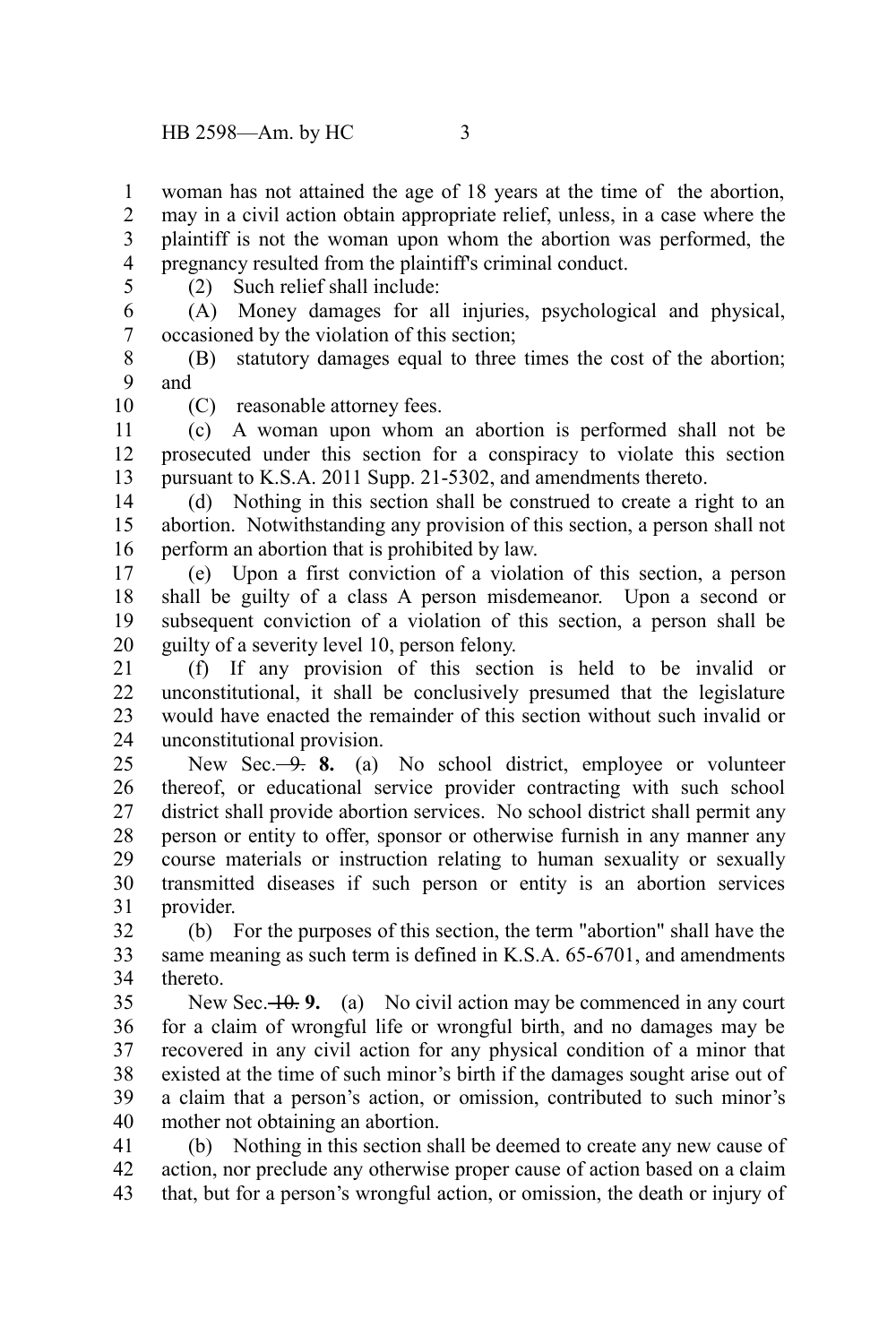the mother would not have occurred, or the handicap, disease or disability of an individual prior to birth would have been prevented, cured or ameliorated in a manner that preserved the health and life of such individual. 1 2 3 4

5

(c) As used in this section:

(1) "Abortion" has the same meaning as such term is defined in K.S.A. 65-6701, and amendments thereto. 6 7

(2) "Claim of wrongful birth" means a cause of action brought by a parent, legal guardian or other individual legally required to provide for the support of a minor, which seeks damages, whether economic or noneconomic, as a result of a physical condition of such minor that existed at the time of such minor's birth, and which is based on a claim that a person's action, or omission, contributed to such minor's mother not obtaining an abortion. 8 9 10 11 12 13 14

(3) "Claim of wrongful life" means a cause of action brought by, or on behalf of, a minor, which seeks damages, whether economic or noneconomic, for such minor as a result of a physical condition of such minor that existed at the time of such minor's birth, and which is based on a claim that a person's action, or omission, contributed to such minor's mother not obtaining an abortion. 15 16 17 18 19 20

Sec. 11. **10.** K.S.A. 2011 Supp. 40-2246 is hereby amended to read as follows: 40-2246. (a) A credit against the taxes otherwise due under the Kansas income tax act shall be allowed to an employer for amounts paid during the taxable year for purposes of this act on behalf of an eligible employee as defined in K.S.A. 40-2239*,* and amendments thereto*,* to provide health insurance or care and amounts contributed to health savings accounts of eligible covered employees*, except that for taxable years commencing after December 31, 2011* **2012***, no credit shall be allowed pursuant to this section for that portion of any amounts paid by an employer for healthcare, a health benefit plan, as defined in section 1, and amendments thereto, or amounts contributed to health savings accounts for the purchase of an optional rider for coverage of abortion in accordance with K.S.A. 2011 Supp. 40-2,190, and amendments thereto*. 21 22 23 24 25 26 27 28 29 30 31 32 33

(b) (1) For employers that have established a small employer health benefit plan after December 31, 1999, but prior to January 1, 2005, the amount of the credit allowed by subsection (a) shall be \$35 per month per eligible covered employee or 50% of the total amount paid by the employer during the taxable year, whichever is less, for the first two years of participation. In the third year, the credit shall be equal to 75% of the lesser of \$35 per month per employee or 50% of the total amount paid by the employer during the taxable year. In the fourth year, the credit shall be equal to 50% of the lesser of \$35 per month per employee or 50% of the total amount paid by the employer during the taxable year. In the fifth year, 34 35 36 37 38 39 40 41 42 43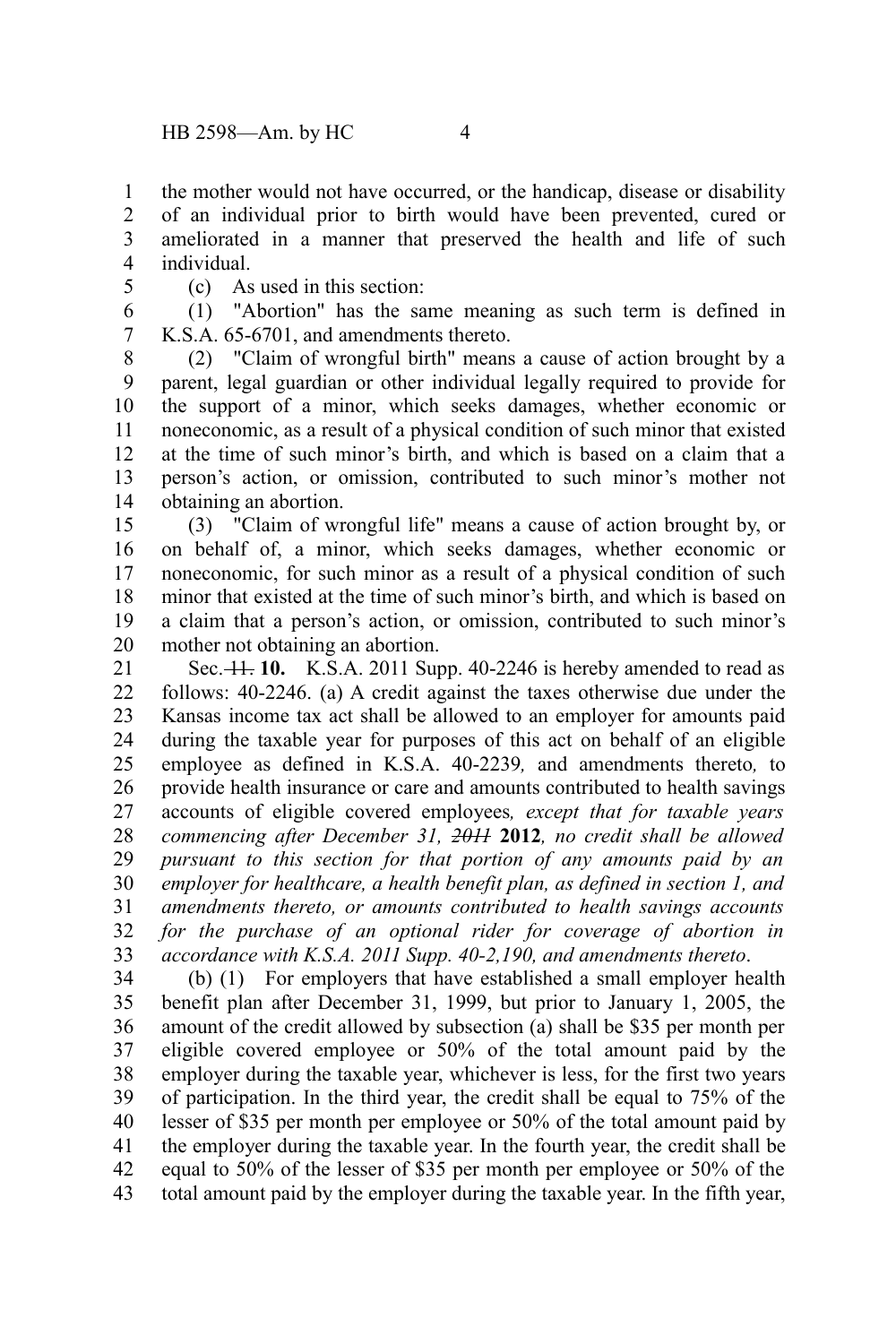the credit shall be equal to 25% of the lesser of \$35 per month per employee or 50% of the total amount paid by the employer during the taxable year. For the sixth and subsequent years, no credit shall be allowed. 1 2 3 4

(2) For employers that have established a small employer health benefit plan or made contributions to a health savings account of an eligible covered employee after December 31, 2004, the amount of credit allowed by subsection (a) shall be \$70 per month per eligible covered employee for the first 12 months of participation, \$50 per month per eligible covered employee for the next 12 months of participation and \$35 per eligible covered employee for the next 12 months of participation. After 36 months of participation, no credit shall be allowed. 5 6 7 8 9 10 11 12

(c) If the credit allowed by this section is claimed, the amount of any deduction allowable under the Kansas income tax act for expenses described in this section shall be reduced by the dollar amount of the credit. The election to claim the credit shall be made at the time of filing the tax return in accordance with law. If the credit allowed by this section exceeds the taxes imposed under the Kansas income tax act for the taxable year, that portion of the credit which exceeds those taxes shall be refunded to the taxpayer. 13 14 15 16 17 18 19 20

(d) Any amount of expenses paid by an employer under this act shall not be included as income to the employee for purposes of the Kansas income tax act. If such expenses have been included in federal taxable income of the employee, the amount included shall be subtracted in arriving at state taxable income under the Kansas income tax act. 21 22 23 24 25

(e) The secretary of revenue shall promulgate rules and regulations to carry out the provisions of this section. 26 27

(f) This section shall apply to all taxable years commencing after December 31, 1999. 28 29

Sec.  $\frac{12}{2}$  11. K.S.A. 60-1901 is hereby amended to read as follows: 60-1901. *(a)* If the death of a person is caused by the wrongful act or omission of another, an action may be maintained for the damages resulting therefrom if the former might have maintained the action had he or she *such person* lived, in accordance with the provisions of this article, against the wrongdoer, or his or her *such wrongdoer's* personal representative if he or she *such wrongdoer* is deceased. 30 31 32 33 34 35 36

*(b) As used in article 19 of chapter 60 of the Kansas Statutes Annotated, and amendments thereto, a person also means an unborn child.* 37 38

*(c) As used in this section, "unborn child" means a living individual organism of the species homo sapiens, in utero, at any stage of gestation from fertilization to birth.* 39 40 41

*(d) This section shall not apply to a wrongful death action if the death is of an unborn child by means of:* 42 43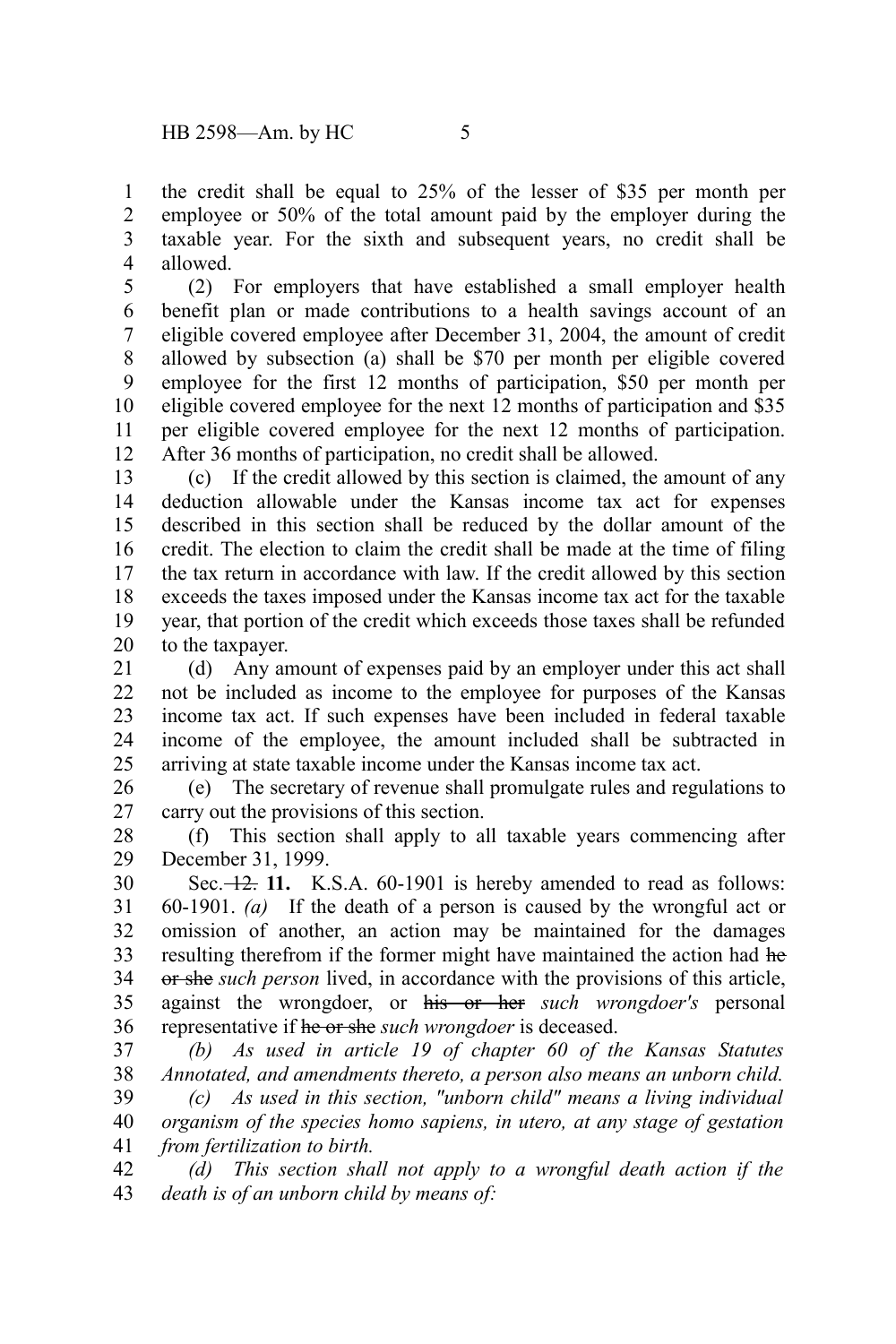1

*(1) Any act committed by the mother of the unborn child;*

*(2) any medical procedure, including abortion, performed by a physician or other licensed medical professional at the request of the pregnant woman or her legal guardian; or* 2 3 4

*(3) the lawful dispensation or administration of lawfully prescribed medication.* 5 6

Sec. 13. **12.** K.S.A. 2011 Supp. 65-6701 is hereby amended to read as follows: 65-6701. As used in this act *K.S.A. 65-6701 through 65-6721 and section 8, and amendments thereto*: 7 8 9

(a) "Abortion" means the use or prescription of any instrument, medicine, drug or any other substance or device to terminate the pregnancy of a woman known to be pregnant with an intention other than to increase the probability of a live birth, to preserve the life or health of the child after live birth, or to remove a dead unborn child who died as the result of natural causes in utero, accidental trauma or a criminal assault on the pregnant woman or her unborn child, and which causes the premature termination of the pregnancy. 10 11 12 13 14 15 16 17

*(b) "Bodily function" means physical functions only. The term "bodily function" does not include mental or emotional functions.* 18 19

(b) *(c)* "Counselor" means a person who is: (1) Licensed to practice medicine and surgery; (2) licensed to practice psychology; (3) licensed to practice professional or practical nursing; (4) registered to practice professional counseling; (5) licensed as a social worker; (6) the holder of a master's or doctor's degree from an accredited graduate school of social work; (7) registered to practice marriage and family therapy; (8) **licensed to practice professional or practical nursing; (3) the following persons licensed to practice behavioral sciences: Licensed psychologists, licensed master's level psychologists, licensed clinical psychotherapists, licensed social workers, licensed specialist clinical social workers, licensed marriage and family therapists, licensed clinical marriage and family therapists, licensed professional counselors, licensed clinical professional counselors; (4)** a licensed physician assistant; or  $(9)$  (5) a currently ordained member of the clergy or religious authority of any religious denomination or society. Counselor does not include the physician who performs or induces the abortion or a physician or other person who assists in performing or inducing the abortion. 20 21 22 23 24 25 26 27 28 29 30 31 32 33 34 35 36 37

(c) *(d)* "Department" means the department of health and environment. 38 39

(d) *(e)* "Gestational age" means the time that has elapsed since the first day of the woman's last menstrual period. 40 41

(e) *(f)* "Medical emergency" means that condition which, on the basis 42

of the physician's good faith clinical judgment *using and exercising that* 43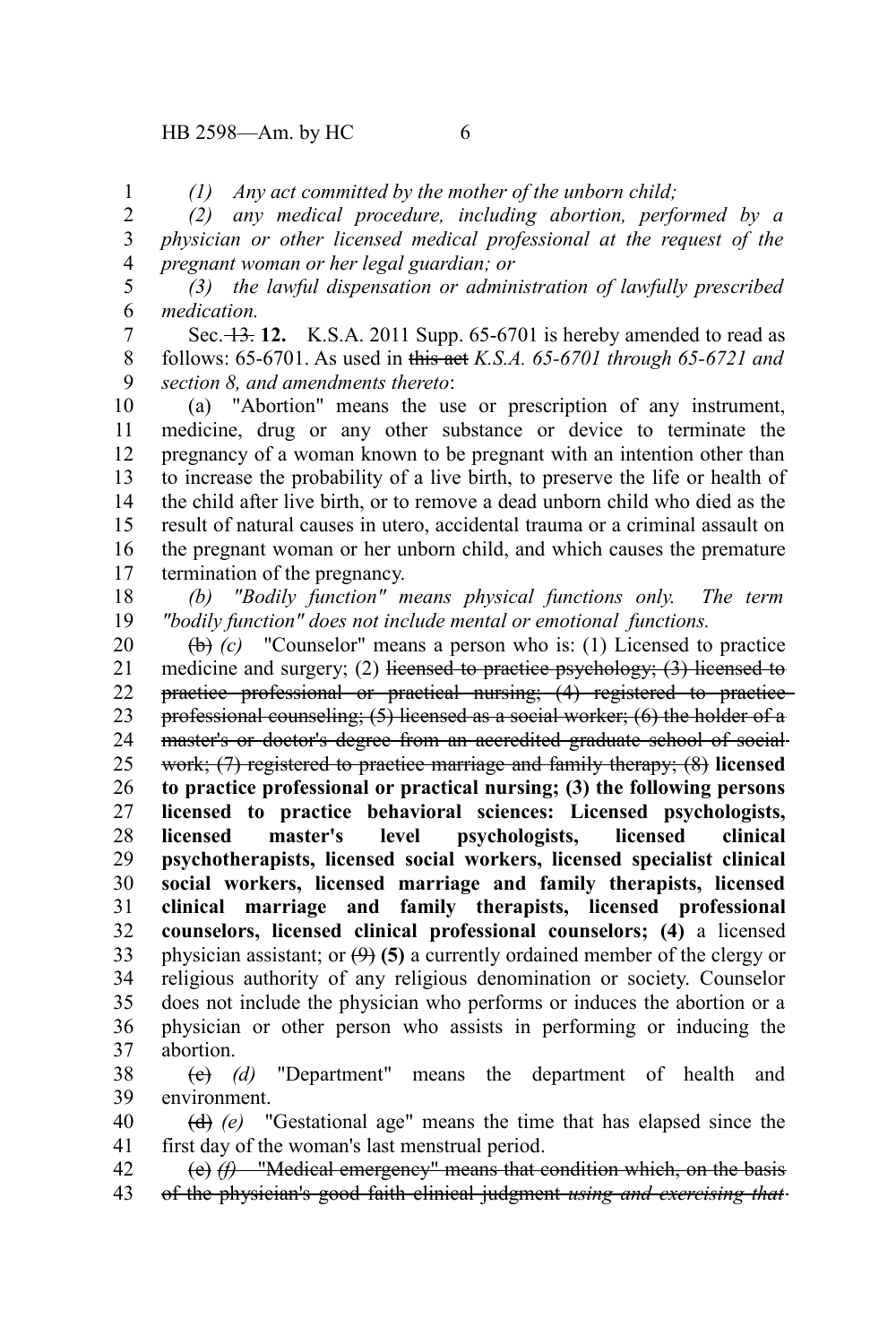*degree of care, skill and proficiency commonly exercised by the ordinary* 1

*skillful, careful and prudent physician in the same or similar* 2

*circumstances*, so complicates the medical condition of a pregnant woman 3

as to necessitate the immediate abortion of her pregnancy to avert her death or for which a delay will create serious risk of substantial and irreversible impairment of a major bodily function. **"Medical emergency"** 4 5 6

**means a condition that, in reasonable medical judgment, so complicates the medical condition of the pregnant woman as to necessitate the immediate abortion of her pregnancy without first determining gestational age to avert her death or for which a delay necessary to determine gestational age will create serious risk of substantial and irreversible physical impairment of a major bodily function.** *No condition shall be deemed a medical emergency if based on a claim or diagnosis that the woman will engage in conduct which would result in her death or in substantial and irreversible physicial impairment* 7 8 9 10 11 12 13 14 15 16

*of a major bodily function.* 17

(f) *(g)* "Minor" means a person less than 18 years of age.

(g) *(h)* "Physician" means a person licensed to practice medicine and surgery in this state. 18 19

(h) *(i)* "Pregnant" or "pregnancy" means that female reproductive condition of having an unborn child in the mother's body. 20 21

 $(i)$  (i) "Qualified person" means an agent of the physician who is a psychologist, licensed social worker, registered **licensed** professional counselor, **licensed marriage and family therapist, licensed master's level psychologist, licensed clinical psychotherapist,** registered nurse or physician. 22 23 24 25 26

 $\leftrightarrow$  *(k)* "Unemancipated minor" means any minor who has never been: (1) Married; or (2) freed, by court order or otherwise, from the care, custody and control of the minor's parents. 27 28 29

(k) *(l)* "Viable" means that stage of fetal development when it is the physician's judgment according to accepted obstetrical or neonatal standards of care and practice applied by physicians in the same or similar circumstances that there is a reasonable probability that the life of the child can be continued indefinitely outside the mother's womb with natural or artificial life-supportive measures. 30 31 32 33 34 35

Sec. 14. **13.** K.S.A. 2011 Supp. 65-6703 is hereby amended to read as follows: 65-6703. (a) No person shall perform or induce*, or attempt to perform or induce* an abortion when the unborn child is viable unless such person is a physician and has a documented referral from another physician not legally or financially affiliated with the physician performing or inducing*, or attempting to perform or induce* the abortion and both physicians provide a written determination, based upon a medical judgment arrived at using and exercising that degree of care, skill and 36 37 38 39 40 41 42 43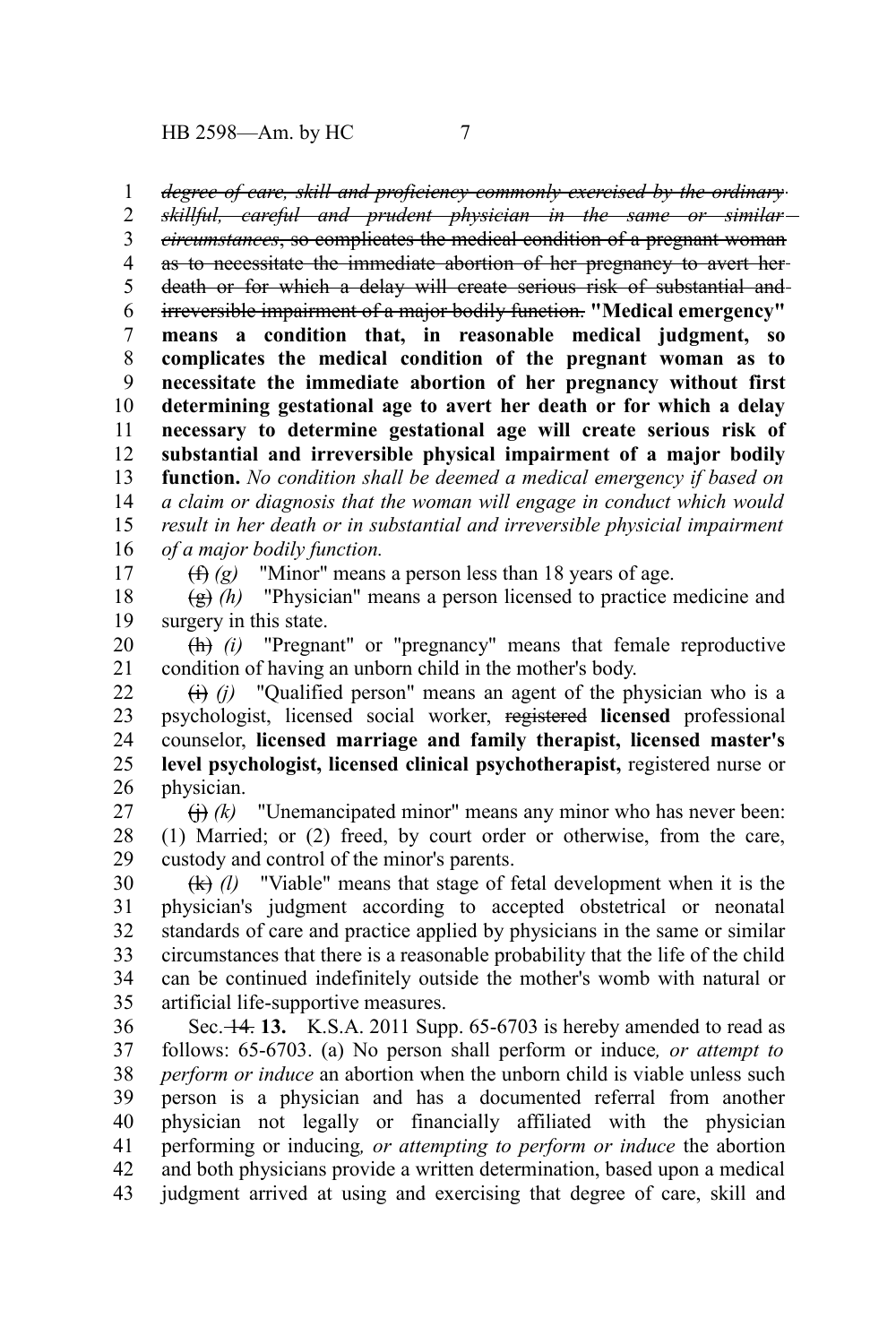proficiency commonly exercised by the ordinary skillful, careful and prudent physician in the same or similar circumstances and that would be made by a reasonably prudent physician, knowledgeable in the field, and knowledgeable about the case and the treatment possibilities with respect to the conditions involved, that: (1) The abortion is necessary to preserve the life of the pregnant woman; or (2) a continuation of the pregnancy will cause a substantial and irreversible *physical* impairment of a major bodily function of the pregnant woman. *No condition shall be deemed to exist if it is based on a claim or diagnosis that the woman will engage in conduct that would result in her death or in substantial and irreversible physical*

*impairment of a major bodily function.* 11

(b) Except in the case of a medical emergency, a copy of the written documented referral and of the abortion-performing physician's written determination shall be provided to the pregnant woman no less than 30 minutes prior to the initiation of the abortion. The written determination shall be time-stamped at the time it is delivered to the pregnant woman. The medical basis for the determination shall also be reported by the physician as part of the written report made by the physician to the secretary of health and environment under K.S.A. 65-445, and amendments thereto. Such determination shall specify: 12 13 14 15 16 17 18 19 20

(1) If the unborn child was determined to be nonviable and the medical basis of such determination; 21 22

(2) if the abortion is necessary to preserve the life of the pregnant woman and the medical basis of such determination, including the specific medical condition the physician believes would cause the death of the pregnant woman; or 23 24 25 26

(3) if a continuation of the pregnancy will cause a substantial and irreversible *physical* impairment of a major bodily function of the pregnant woman and the medical basis of such determination, including the specific medical condition the physician believes would constitute a substantial and irreversible *physical* impairment of a major bodily function of the pregnant woman. 27 28 29 30 31 32

(c) (1) Except in the case of a medical emergency, prior to performing *or inducing, or attempting to perform or induce* an abortion upon a woman, the physician shall determine the gestational age of the unborn child according to accepted obstetrical and neonatal practice and standards applied by physicians in the same or similar circumstances. If the physician determines the gestational age is less than 22 weeks, the physician shall document as part of the medical records of the woman the basis for the determination. The medical basis for the determination of the gestational age of the unborn child shall also be reported by the physician as part of the written report made by the physician to the secretary of health and environment under K.S.A. 65-445, and amendments thereto. 33 34 35 36 37 38 39 40 41 42 43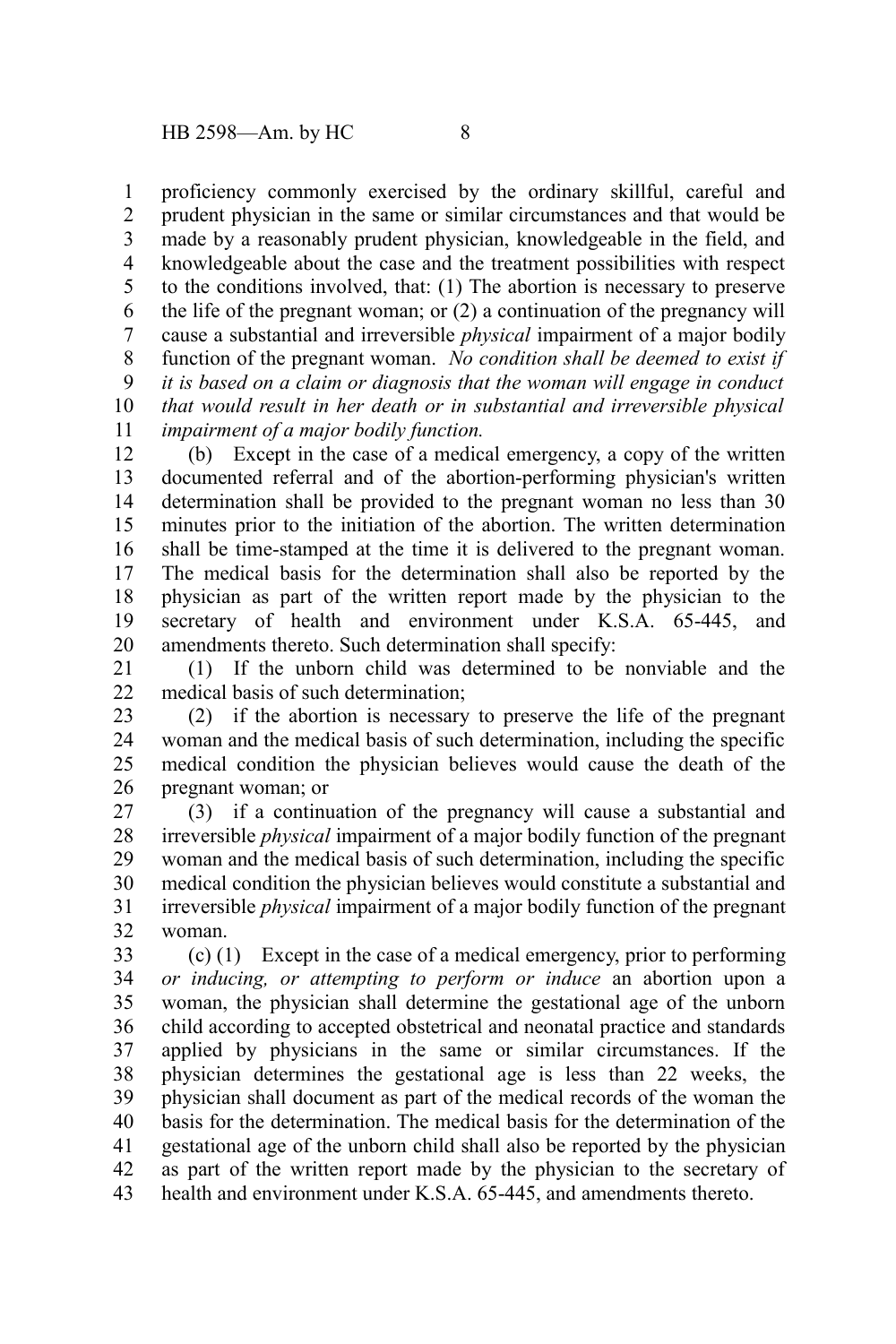(2) If the physician determines the gestational age of the unborn child is 22 or more weeks, prior to performing *or inducing, or attempting to perform or induce* an abortion upon the woman the physician shall determine if the unborn child is viable by using and exercising that degree of care, skill and proficiency commonly exercised by the ordinary skillful, careful and prudent physician in the same or similar circumstances. In making this determination of viability, the physician shall perform or cause to be performed such medical examinations and tests as are necessary to make a finding of the gestational age of the unborn child and shall enter such findings and determinations of viability in the medical record of the woman. 1 2 3 4 5 6 7 8 9 10 11

(3) If the physician determines the gestational age of an unborn child is 22 or more weeks, and determines that the unborn child is not viable and performs an abortion on the woman, the physician shall report such determinations, the medical basis and the reasons for such determinations in writing to the medical care facility in which the abortion is performed for inclusion in the report of the medical care facility to the secretary of health and environment under K.S.A. 65-445, and amendments thereto, or if the abortion is not performed in a medical care facility, the physician shall report such determinations, the medical basis and the reasons for such determinations in writing to the secretary of health and environment as part of the written report made by the physician to the secretary of health and environment under K.S.A. 65-445, and amendments thereto. 12 13 14 15 16 17 18 19 20 21 22 23

(4) If the physician who is to perform the abortion determines the gestational age of an unborn child is 22 or more weeks, and determines that the unborn child is viable, both physicians under subsection (a) determine in accordance with the provisions of subsection (a) that an abortion is necessary to preserve the life of the pregnant woman or that a continuation of the pregnancy will cause a substantial and irreversible *physical* impairment of a major bodily function of the pregnant woman and the physician performs an abortion on the woman, the physician who performs the abortion shall report such determinations, the medical basis and the reasons for such determinations, including the specific medical diagnosis for the determination that an abortion is necessary to preserve the life of the pregnant woman or that a continuation of the pregnancy will cause a substantial and irreversible *physical* impairment of a major bodily function of the pregnant woman and the name of the referring physician required by subsection (a) in writing to the medical care facility in which the abortion is performed for inclusion in the report of the medical care facility to the secretary of health and environment under K.S.A. 65-445, and amendments thereto, or if the abortion is not performed in a medical care facility, the physician who performs the abortion shall report such determinations, the medical basis and the reasons for such determinations, 24 25 26 27 28 29 30 31 32 33 34 35 36 37 38 39 40 41 42 43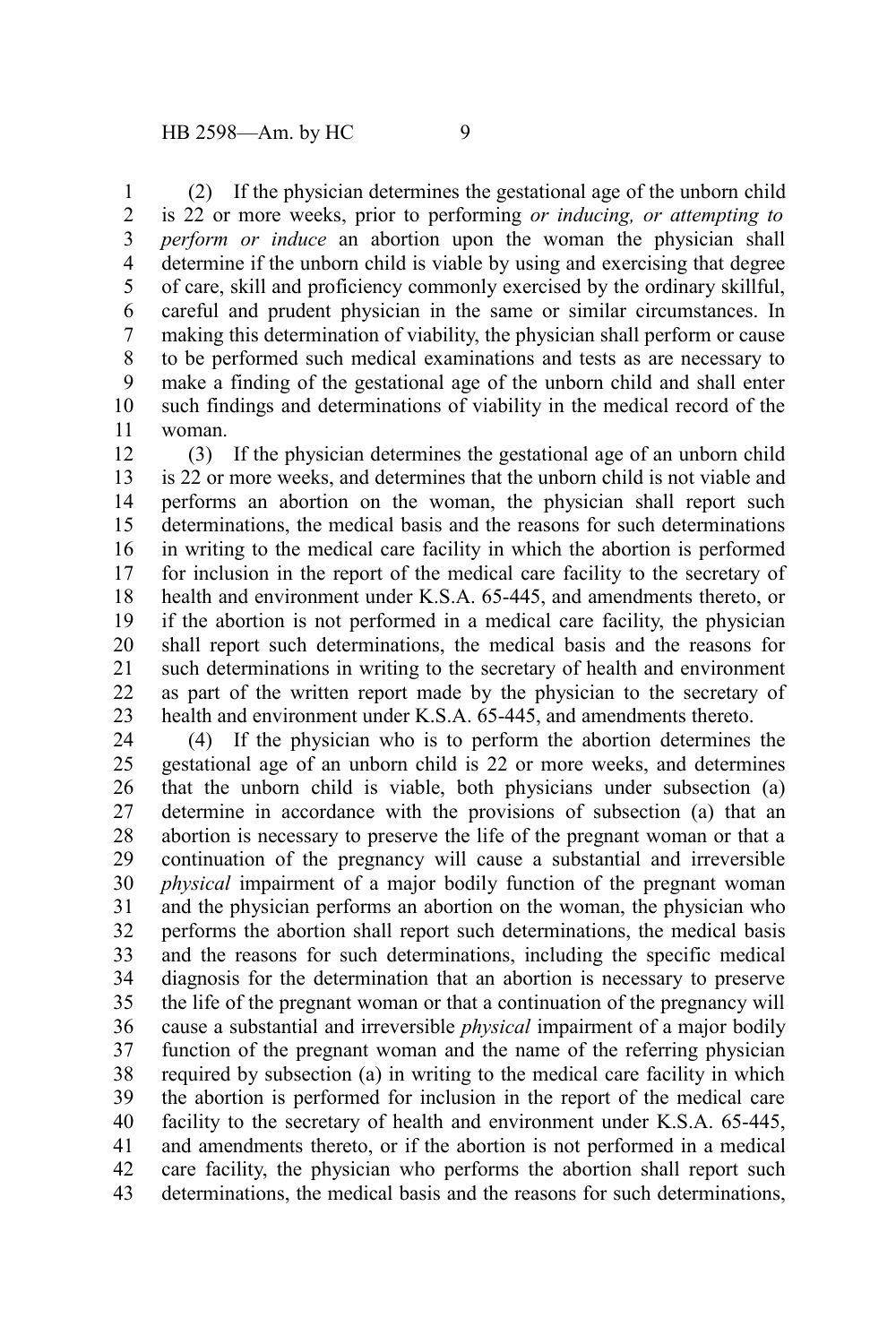including the specific medical diagnosis for the determination that an abortion is necessary to preserve the life of the pregnant woman or that a continuation of the pregnancy will cause a substantial and irreversible *physical* impairment of a major bodily function of the pregnant woman and the name of the referring physician required by subsection (a) in writing to the secretary of health and environment as part of the written report made by the physician to the secretary of health and environment under K.S.A. 65-445, and amendments thereto. 1 2 3 4 5 6 7 8

(5) The physician shall retain the medical records required to be kept under paragraphs (1) and (2) of this subsection (c) for not less than 10 years and shall retain a copy of the written reports required under paragraphs (3) and (4) of this subsection (c) for not less than 10 years. 9 10 11 12

(d) The secretary of health and environment shall adopt rules and regulations to administer this section. Such rules and regulations shall include: 13 14 15

(1) A detailed list of the information that must be kept by a physician under paragraphs  $(1)$  and  $(2)$  of subsection  $(c)$ ; 16 17

(2) the contents of the written reports required under paragraphs (3) and (4) of subsection (c); and 18 19

(3) detailed specifications regarding information that must be provided by a physician in order to comply with the obligation to disclose the medical basis and specific medical diagnosis relied upon in determining that an abortion is necessary to preserve the life of the pregnant woman or that a continuation of the pregnancy will cause a substantial and irreversible **physical** impairment of a major bodily function of the pregnant woman. 20 21 22 23 24 25 26

(e) A woman upon whom an abortion is performed shall not be prosecuted under this section for a conspiracy to violate this section pursuant to K.S.A. 2011 Supp. 21-5302, and amendments thereto. 27 28 29

(f) Nothing in this section shall be construed to create a right to an abortion. Notwithstanding any provision of this section, a person shall not perform an abortion that is prohibited by law. 30 31 32

(g) (1) A woman upon whom an abortion is performed in violation of this section, the father, if married to the woman at the time of the abortion, and the parents or custodial guardian of the woman, if the woman has not attained the age of 18 years at the time of the abortion, may in a civil action obtain appropriate relief, unless, in a case where the plaintiff is not the woman upon whom the abortion was performed, the pregnancy resulted from the plaintiff's criminal conduct. 33 34 35 36 37 38 39

40

(2) Such relief shall include:

(A) Money damages for all injuries, psychological and physical, occasioned by the violation of this section; 41 42

(B) statutory damages equal to three times the cost of the abortion; 43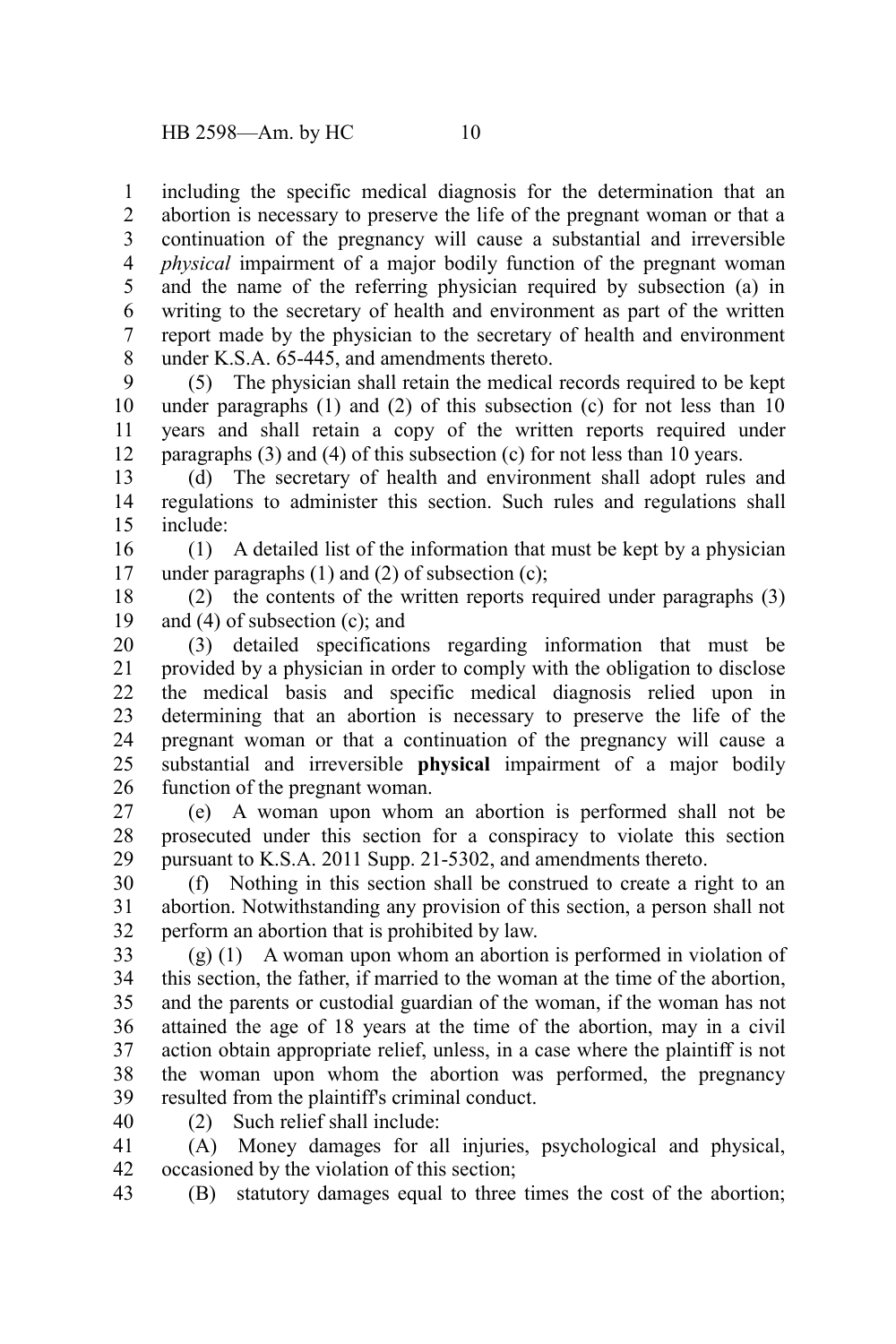and 1

2

24  $25$  (C) reasonable attorney fees.

(h) The prosecution of violations of this section may be brought by the attorney general or by the district attorney or county attorney for the county where any violation of this section is alleged to have occurred. 3 4 5

(i) Nothing in this section shall be construed to restrict the authority of the board of healing arts to engage in a disciplinary action. 6 7

(j) If any provision of this section is held to be invalid or unconstitutional, it shall be conclusively presumed that the legislature would have enacted the remainder of this section without such invalid or unconstitutional provision. 8 9 10 11

(k) Upon a first conviction of a violation of this section, a person shall be guilty of a class A nonperson misdemeanor. Upon a second or subsequent conviction of a violation of this section, a person shall be guilty of a severity level 10, nonperson felony. 12 13 14 15

Sec. 15. **14.** K.S.A. 2011 Supp. 65-6709 is hereby amended to read as follows: 65-6709. No abortion shall be performed or induced without the voluntary and informed consent of the woman upon whom the abortion is to be performed or induced. Except in the case of a medical emergency, consent to an abortion is voluntary and informed only if: 16 17 18 19 20

(a) At least 24 hours before the abortion the physician who is to perform the abortion or the referring physician has informed the woman in writing of: 21 22 23

(1) The name of the physician who will perform the abortion;

(2) a description of the proposed abortion method;

(3) a description of risks related to the proposed abortion method, including *risk of premature birth in future pregnancies, risk of breast cancer and* risks to the woman's reproductive health and alternatives to the abortion that a reasonable patient would consider material to the decision of whether or not to undergo the abortion; 26 27 28 29 30

(4) the probable gestational age of the unborn child at the time the abortion is to be performed and that Kansas law requires the following: "No person shall perform or induce an abortion when the unborn child is viable unless such person is a physician and has a documented referral from another physician not financially associated with the physician performing or inducing the abortion and both physicians determine that: (1) The abortion is necessary to preserve the life of the pregnant woman; or (2) a continuation of the pregnancy will cause a substantial and irreversible*, physical* impairment of a major bodily function of the pregnant woman." If the child is born alive, the attending physician has the legal obligation to take all reasonable steps necessary to maintain the life and health of the child; 31 32 33 34 35 36 37 38 39 40 41 42

(5) the probable anatomical and physiological characteristics of the 43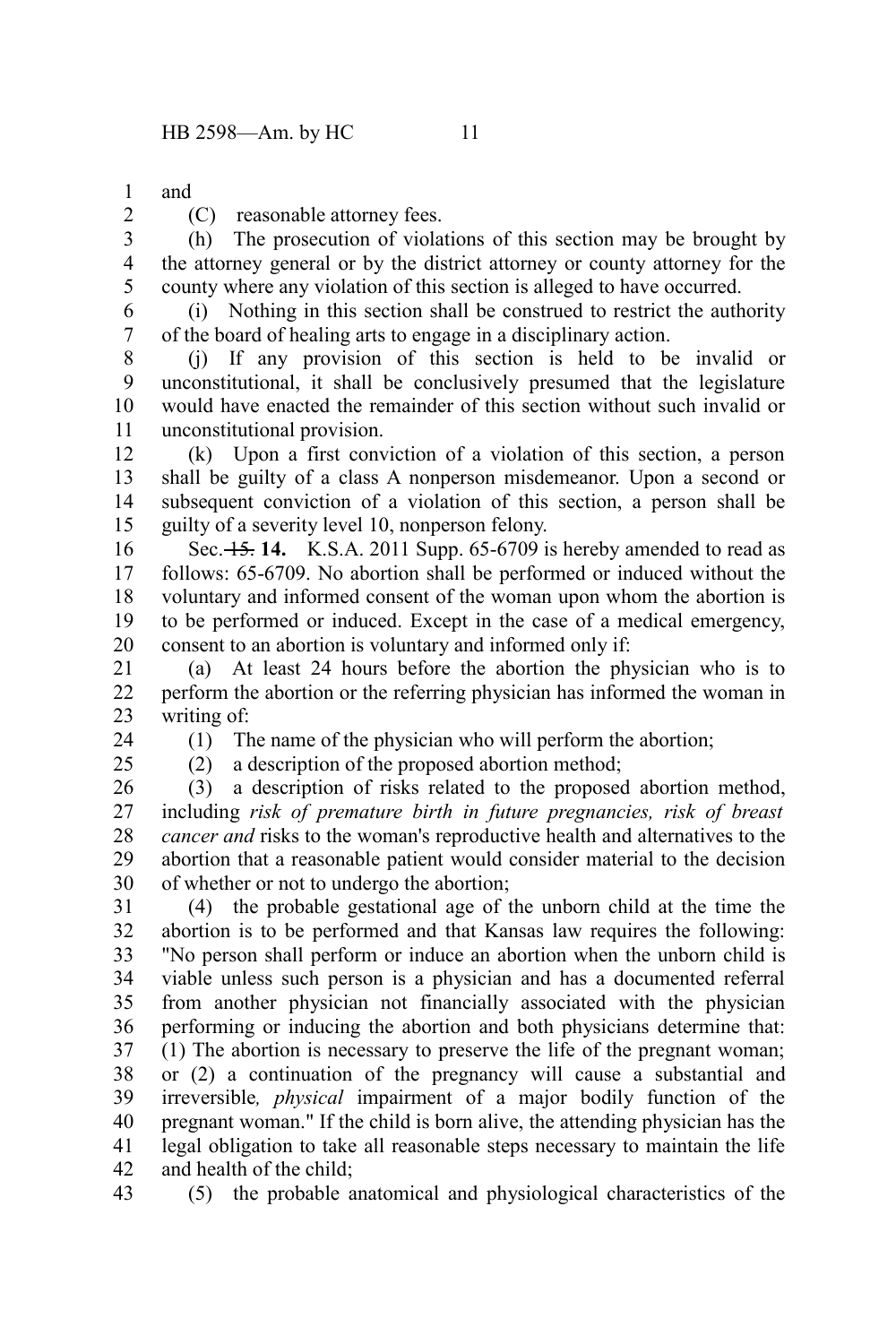unborn child at the time the abortion is to be performed; 1

(6) the contact information for free counseling assistance for medically challenging pregnancies and the contact information for free perinatal hospice services*, including information regarding which entities provide such services free of charge*; 2 3 4 5

(7) the medical risks associated with carrying an unborn child to term; and 6 7

(8) any need for anti-Rh immune globulin therapy, if she is Rh negative, the likely consequences of refusing such therapy and the cost of the therapy. 8 9 10

(b) At least 24 hours before the abortion, the physician who is to perform the abortion, the referring physician or a qualified person has informed the woman in writing that: 11 12 13

(1) Medical assistance benefits may be available for prenatal care, childbirth and neonatal care, and that more detailed information on the availability of such assistance is contained in the printed materials given to her and described in K.S.A. 65-6710, and amendments thereto; 14 15 16 17

(2) the informational materials in K.S.A. 65-6710, and amendments thereto, are available in printed form and online, and describe the unborn child, list agencies which offer alternatives to abortion with a special section listing adoption services and list providers of free ultrasound services; 18 19 20 21  $22$ 

(3) the father of the unborn child is liable to assist in the support of her child, even in instances where he has offered to pay for the abortion except that in the case of rape this information may be omitted; 23 24 25

(4) the woman is free to withhold or withdraw her consent to the abortion at any time prior to invasion of the uterus without affecting her right to future care or treatment and without the loss of any state or federally-funded benefits to which she might otherwise be entitled; and 26 27 28 29

(5) the abortion will terminate the life of a whole, separate, unique, living human being*; and* 30 31

*(6) by no later than 20 weeks from fertilization, the unborn child has the physical structures necessary to experience pain. There is evidence that by 20 weeks from fertilization unborn children seek to evade certain stimuli in a manner that in an infant or an adult would be interpreted to be a response to pain. Anesthesia is routinely administered to unborn children who are 20 weeks from fertilization or older who undergo prenatal surgery*. 32 33 34 35 36 37 38

(c) At least 30 minutes prior to the abortion procedure, prior to physical preparation for the abortion and prior to the administration of medication for the abortion, the woman shall meet privately with the physician who is to perform the abortion and such person's staff to ensure that she has an adequate opportunity to ask questions of and obtain 39 40 41 42 43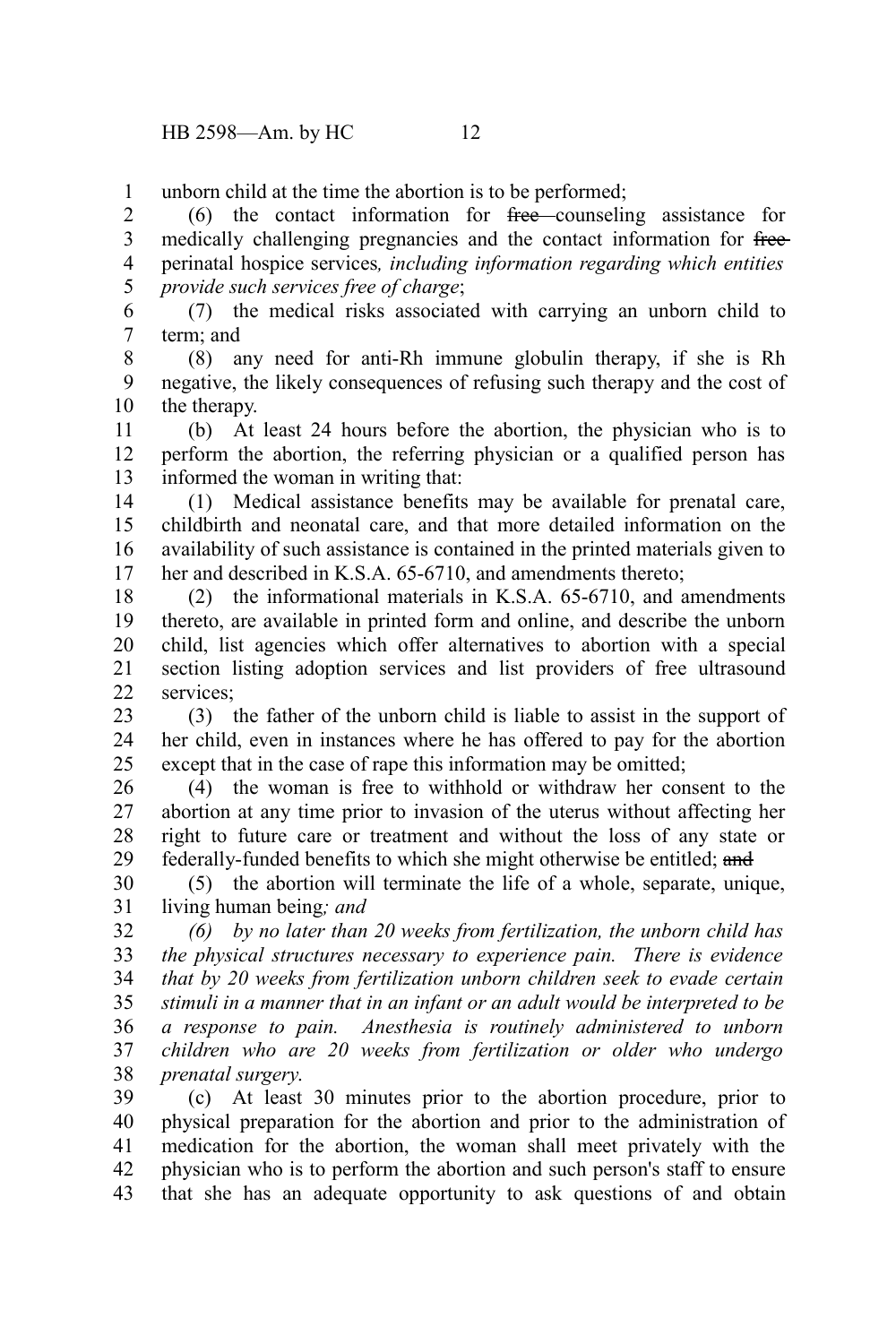information from the physician concerning the abortion. 1

(d) At least 24 hours before the abortion, the woman is given a copy of the informational materials described in K.S.A. 65-6710, and amendments thereto. If the woman asks questions concerning any of the information or materials, answers shall be provided to her in her own language. 2 3 4 5 6

(e) The woman certifies in writing on a form provided by the department, prior to the abortion, that the information required to be provided under subsections (a), (b) and (d) has been provided and that she has met with the physician who is to perform the abortion on an individual basis as provided under subsection (c). All physicians who perform abortions shall report the total number of certifications received monthly to the department. **The total number of certifications shall be reported by the physician as part of the written report made by the physician to the secretary of health and environment under K.S.A. 65-445, and amendments thereto.** The department shall make the number of certifications received **and the number of women who decided not to have an abortion after hearing the heartbeat of the unborn child** available on an annual basis. 7 8 9 10 11 12 13 14 15 16 17 18 19

(f) Prior to the performance of the abortion, the physician who is to perform the abortion or the physician's agent receives a copy of the written certification prescribed by subsection (e) of this section. 20 21 22

(g) The woman is not required to pay any amount for the abortion procedure until the 24-hour waiting period has expired. 23 24

(h) A physician who will use ultrasound equipment preparatory to or in the performance of the abortion, at least 30 minutes prior to the performance of the abortion: 25 26 27

(1) Informs the woman that she has the right to view the ultrasound image of her unborn child, at no additional expense to her; 28 29

(2) informs the woman that she has the right to receive a physical picture of the ultrasound image, at no additional expense to her; 30 31

(3) offers the woman the opportunity to view the ultrasound image and receive a physical picture of the ultrasound image; 32 33

(4) certifies in writing that the woman was offered the opportunity to view the ultrasound image and receive a physical picture of the ultrasound image at least 30 minutes prior to the performance of the abortion; and 34 35 36

(5) obtains the woman's signed acceptance or rejection of the opportunity to view the ultrasound image and receive a physical picture of the ultrasound image. 37 38 39

If the woman accepts the offer and requests to view the ultrasound image, receive a physical picture of the ultrasound image or both, her request shall be granted by the physician at no additional expense to the woman. The physician's certification shall be time-stamped at the time the 40 41 42 43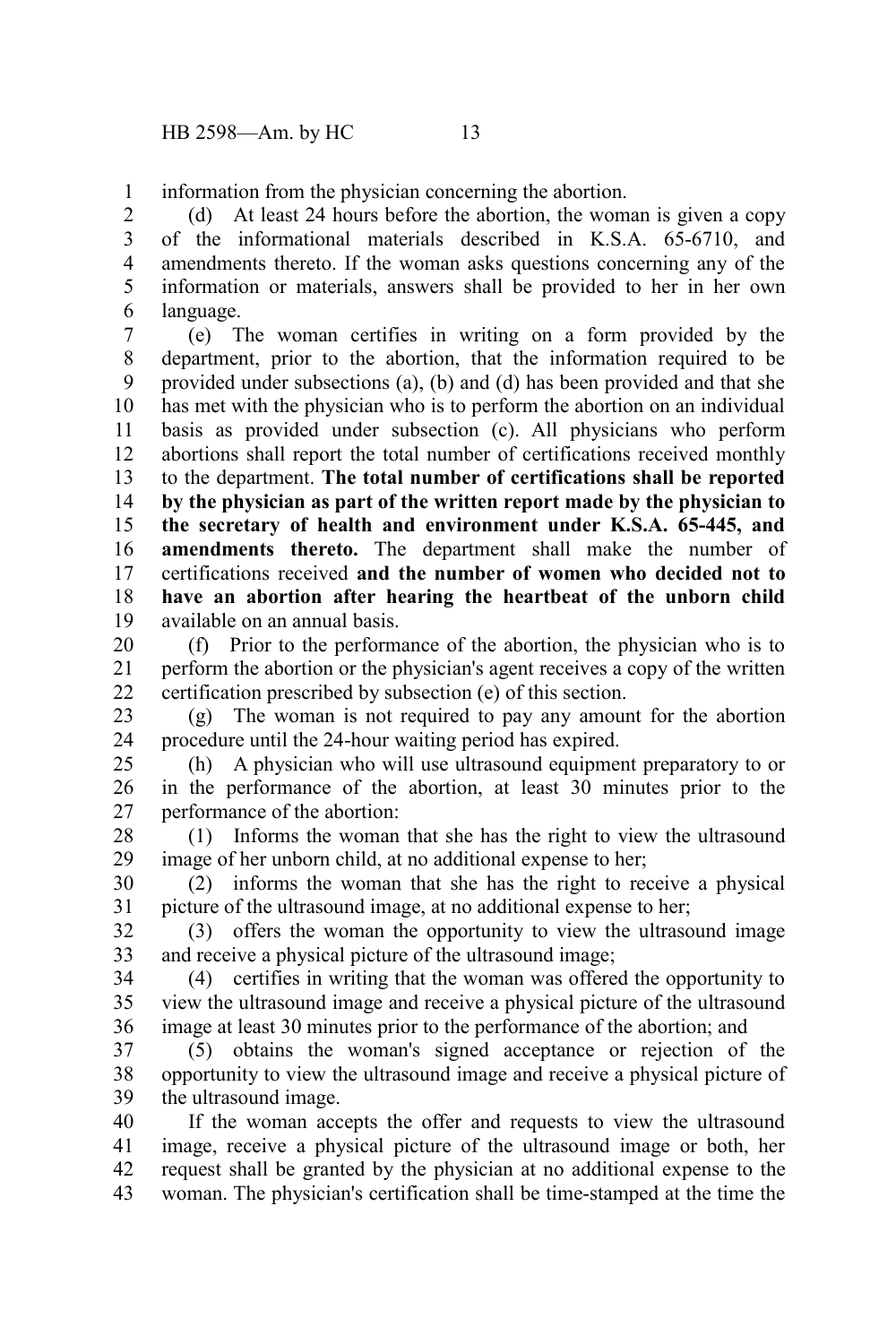opportunity to view the ultrasound image and receive a physical picture of the ultrasound image was offered. 1 2

(i) A physician who will use heart monitor equipment preparatory to or in the performance of the abortion, at least 30 minutes prior to the performance of the abortion: 3 4 5

(1) Informs the woman that she has the right to listen to the heartbeat of her unborn child, at no additional expense to her; 6 7

(2) offers the woman the opportunity to listen to the heartbeat of her unborn child; 8 9

(3) certifies in writing that the woman was offered the opportunity to listen to the heartbeat of her unborn child at least 30 minutes prior to the performance of the abortion; and 10 11 12

(4) obtains the woman's signed acceptance or rejection of the opportunity to listen to the heartbeat of her unborn child. 13 14

If the woman accepts the offer and requests to listen to the heartbeat of her unborn child, her request shall be granted by the physician at no additional expense to the woman. The physician's certification shall be time-stamped at the time the opportunity to listen to the heartbeat of her unborn child was offered. 15 16 17 18 19

*(j) (1) Prior to a woman giving informed consent to having any part of an abortion performed or induced, if the pregnancy is at least 10 weeks from the first day of the last menstrual period, the abortion provider who is to perform or induce the abortion, a certified technician or another agent of the abortion provider shall, using a hand-held doppler fetal monitor, make the embryonic or fetal heartbeat of the unborn child audible for the pregnant woman to hear.* 20 21 22 23 24 25 26

 *(2) An abortion provider, a certified technician or another agent of the abortion provider shall not be in violation of this subsection if:* 27 28

*(A) The provider, certified technician or agent has attempted, consistent with standard medical practice, to make the embryonic or fetal* 29 30

*heartbeat of the unborn child audible for the pregnant woman to hear* 31

*using a hand-held doppler fetal monitor;* 32

*(B) the attempt does not result in the heartbeat being made audible; and*  33 34

*(C) the provider offers to attempt to make the heartbeat audible at a subsequent date.* 35 36

*(3) Nothing in this subsection shall be construed to require the pregnant woman to listen to the sounds detected by the hand-held doppler fetal monitor pursuant to paragraph (1).* 37 38 39

 $\overline{(i)}$   $\overline{(k)}$  (i) The physician's certification required by subsections (h) and (i) together with the pregnant woman's signed acceptance or rejection of such offer shall be placed in the woman's medical file in the physician's office and kept for 10 years. However, in the case of a minor, the physician 40 41 42 43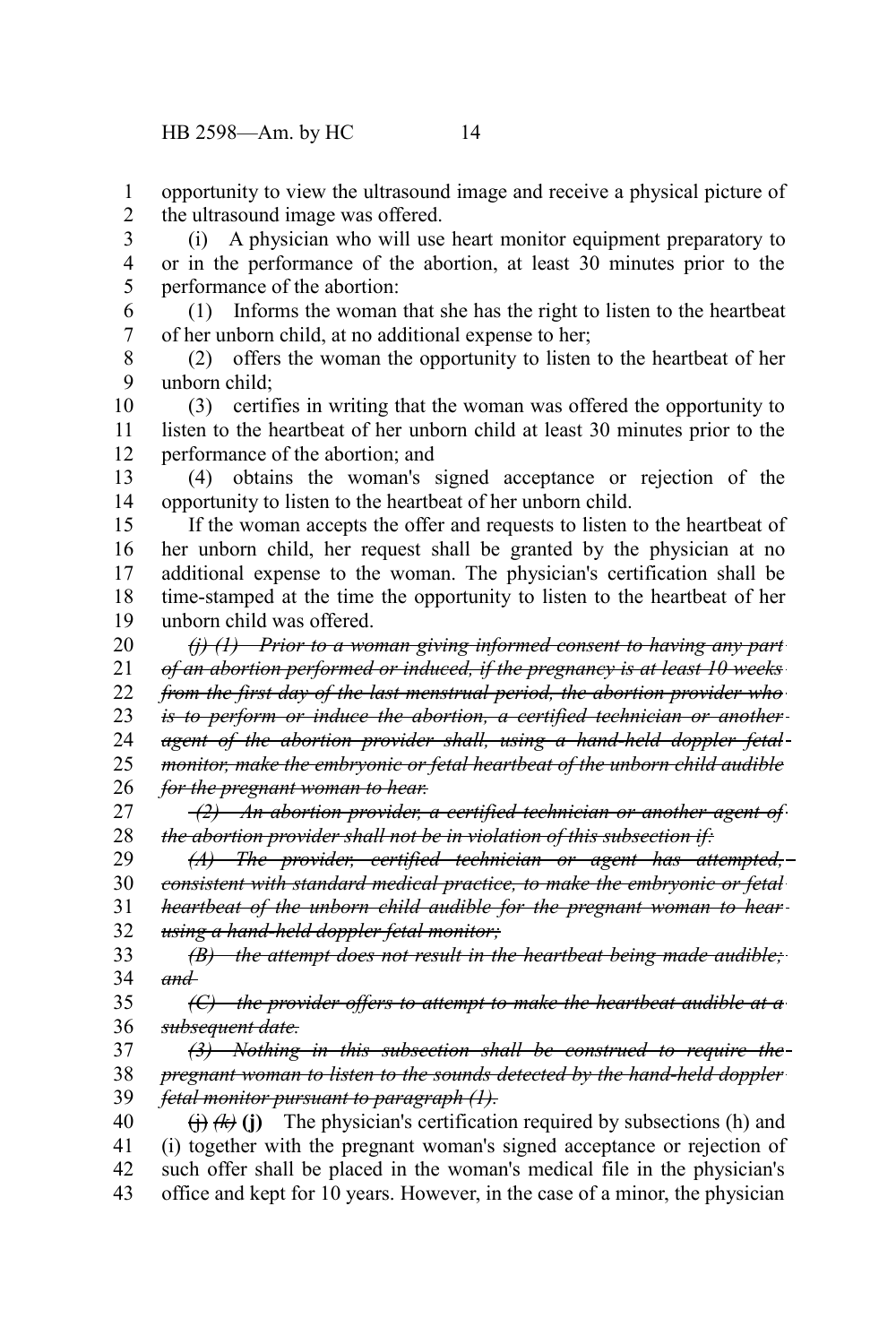shall keep a copy of the certification and the signed acceptance or rejection 1

in the minor's medical file for five years past the minor's majority, but in no event less than 10 years. 2 3

 $(k)$   $(k)$  Any private office, freestanding surgical outpatient clinic or other facility or clinic in which abortions are performed shall conspicuously post a sign in a location so as to be clearly visible to patients. The sign required pursuant to this subsection shall be printed with lettering that is legible and shall be at least three quarters of an inch boldfaced type which reads*. The sign shall include the address for the pregnancy resources website published and maintained by the department of health and environment, and the following text*: 4 5 6 7 8 9 10 11

Notice: It is against the law for anyone, regardless of their relationship to you, to force you to have an abortion. By law, we cannot perform an abortion on you unless we have your freely given and voluntary consent. It is against the law to perform an abortion on you against your will. You have the right to contact any local or state law enforcement agency to receive protection from any actual or threatened physical abuse or violence. You have the right to change your mind at any time prior to the actual abortion and request that the abortion procedure cease. *It is unlawful for anyone to make you have an abortion against your will, even if you are a minor. The father of your child must provide support for the child, even if he has offered to pay for an abortion. If you decide not to have an abortion you may qualify for financial help for pregnancy, child birth and newborn care. If you qualify, medicaid will pay or help pay the cost of doctor, clinic hospital and other related medical expenses, including child birth delivery services and care for your newborn baby. Many agencies are willing to provide assistance so that you may carry your child to term, and to assist after your child's birth.* 12 13 14 15 16 17 18 19 20 21 22 23 24 25 26 27 28

The provisions of this subsection shall not apply to any private office. freestanding surgical outpatient clinic or other facility or clinic which performs abortions only when necessary to prevent the death of the pregnant woman. 29 30 31 32

33

(l) *(m)* For purposes of this section:

(1) The term "human being" means an individual living member of the species of homo sapiens, including the unborn human being during the entire embryonic and fetal ages from fertilization to full gestation. 34 35 36

(2) The term "medically challenging pregnancy" means a pregnancy where the unborn child is diagnosed as having: (A) A severe anomaly; or (B) an illness, disease or defect which is invariably fatal. 37 38 39

Sec. 16. **15.** K.S.A. 2011 Supp. 65-6710 is hereby amended to read as follows: 65-6710. (a) The department shall cause to be published and distributed widely, within 30 days after the effective date of this act, and shall update on an annual basis, the following easily comprehensible 40 41 42 43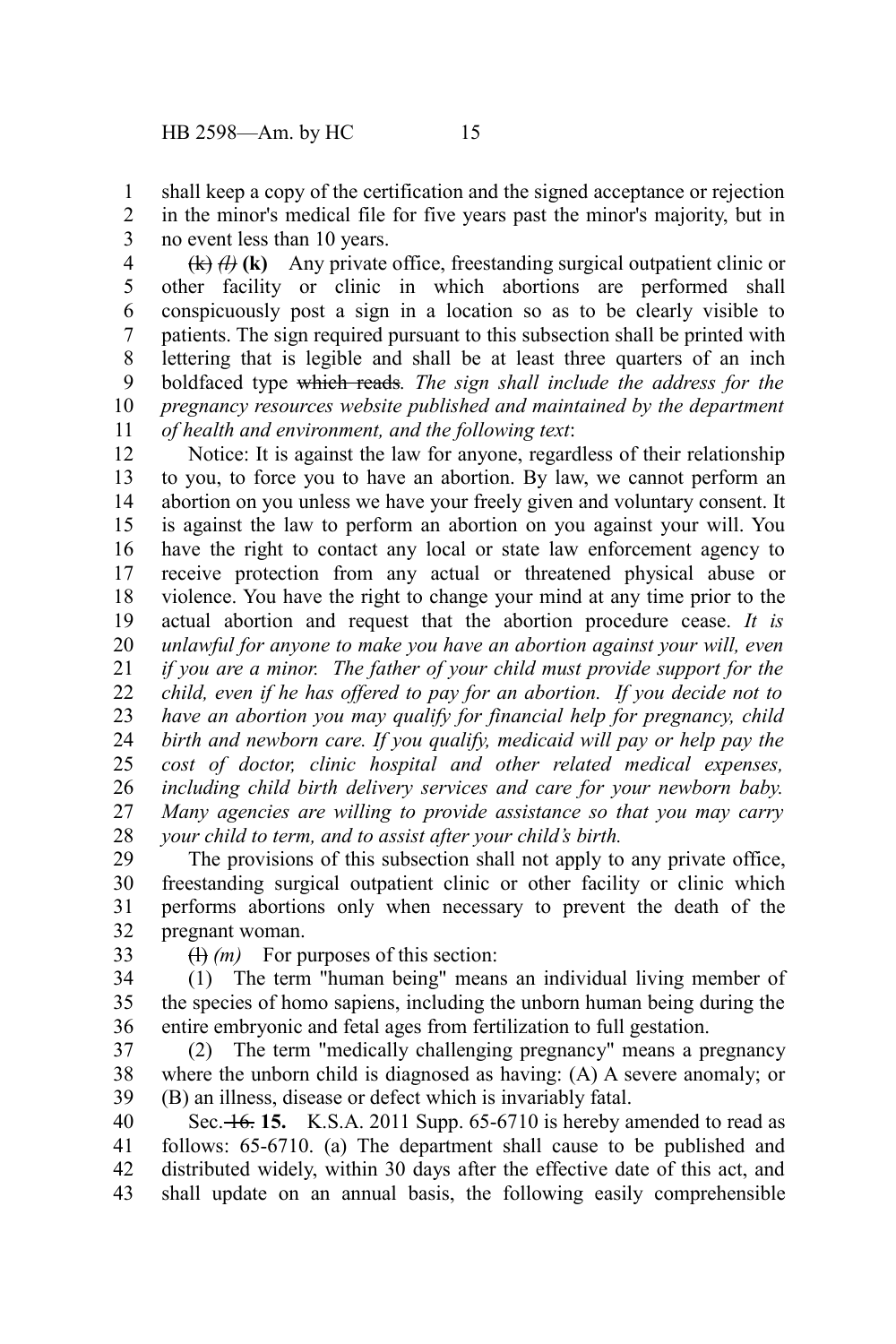informational materials: 1

(1) Geographically indexed printed materials designed to inform the woman of public and private agencies and services available to assist a woman through pregnancy, upon childbirth and while her child is dependent, including but not limited to, a list of providers of free ultrasound services and adoption agencies. The materials shall include a comprehensive list of the agencies, a description of the services they offer and the telephone numbers and addresses of the agencies; and inform the woman about available medical assistance benefits for prenatal care, childbirth and neonatal care and about the support obligations of the father of a child who is born alive. The department shall ensure that the materials described in this section are comprehensive and do not directly or indirectly promote, exclude or discourage the use of any agency or service described in this section. The materials shall also contain a toll-free 24 hour-a-day telephone number which may be called to obtain, orally, such a list and description of agencies in the locality of the caller and of the services they offer. The materials shall state that it is unlawful for any individual to coerce a woman to undergo an abortion, *and* that any physician who performs an abortion upon a woman without her informed consent may be liable to her for damages. Kansas law permits adoptive parents to pay costs of prenatal care, childbirth and neonatal care. The materials shall include the following statement: 2 3 4 5 6 7 8 9 10 11 12 13 14 15 16 17 18 19 20 21 22

"Many public and private agencies exist to provide counseling and information on available services. You are strongly urged to seek their assistance to obtain guidance during your pregnancy. In addition, you are encouraged to seek information on abortion services, alternatives to abortion, including adoption, and resources available to post-partum mothers. The law requires that your physician or the physician's agent provide the enclosed information." 23 24 25 26 27 28 29

(2) Printed materials that inform the pregnant woman of the probable anatomical and physiological characteristics of the unborn child at twoweek gestational increments from fertilization to full term, including pictures or drawings representing the development of an unborn child at two-week gestational increments, and any relevant information on the possibility of the unborn child's survival. Any such pictures or drawings shall contain the dimensions of the unborn child and shall be realistic. The material shall include the statement *the following statements: (A) That by no later than 20 weeks from fertilization, the unborn child has the physical structures necessary to experience pain; (B) that there is evidence that by 20 weeks from fertilization unborn children seek to evade certain stimuli in a manner that in an infant or an adult would be interpreted to be a response to pain; (C) that anesthesia is routinely administered to unborn children who are 20 weeks from fertilization or older who undergo* 30 31 32 33 34 35 36 37 38 39 40 41 42 43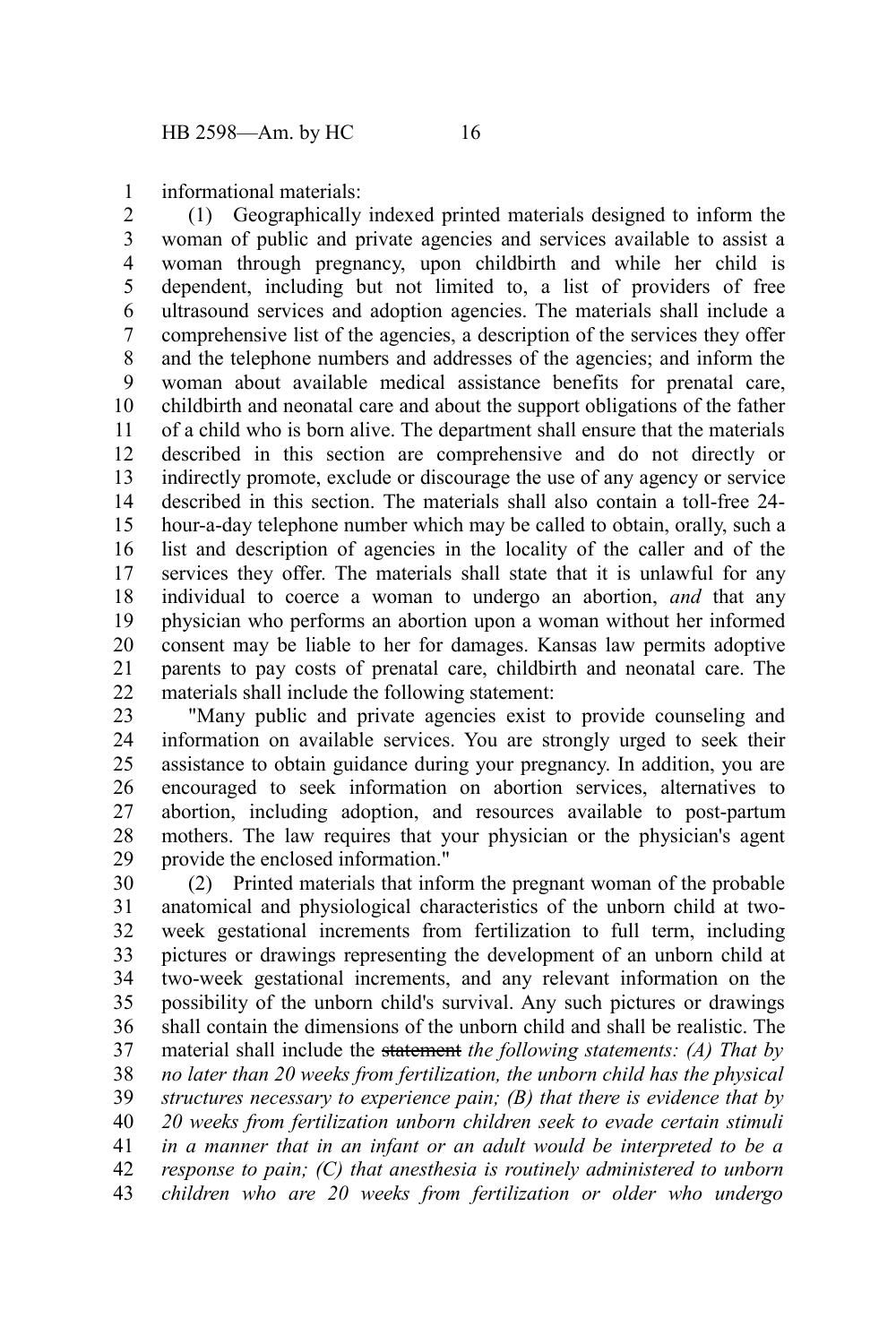HB 2598—Am. by HC 17

*prenatal surgery; (D) that less than 5% of all natural pregnancies end in* 1

*spontaneous miscarriage after detection of cardiac activity, and a fetal heartbeat is, therefore, a key medical indicator that an unborn child is likely to achieve the capacity for live birth; and (E)* that abortion terminates the life of a whole, separate, unique, living human being. The materials shall be objective, nonjudgmental and designed to convey only accurate scientific information about the unborn child at the various gestational ages. The material shall also contain objective information describing the methods of abortion procedures commonly employed, the medical risks commonly associated with each such procedure*, including risk of premature birth in future pregnancies, risk of breast cancer, risks to the woman's reproductive health* and the medical risks associated with carrying an unborn child to term. 2 3 4 5 6 7 8 9 10 11 12 13

*(3) The printed materials shall, at a minimum, contain the following text:* 14 15

*Your doctor is required to tell you about the nature of the physical and emotional risks of both the abortion procedure and carrying a child to term. The doctor must tell you how long you have been pregnant and must give you a chance to ask questions and discuss your decision about the pregnancy carefully and privately in your own language.* 16 17 18 19 20

*In order to determine the gestational age of the unborn child the doctor must use ultrasound equipment preparatory to the performance of an abortion. You have the right to view the ultrasound image of the unborn child at no additional expense, and you have the right to receive a picture of the unborn child.*  21 22 23 24 25

*A directory of services is also available. By calling or visiting the agencies and offices in the directory you can find out about alternatives to abortion, assistance to make an adoption plan for your baby or locate public and private agencies that offer medical and financial help during pregnancy, during childbirth and while you are raising your child.* 26 27 28 29 30

*Furthermore, you should know that: (A) It is unlawful for any individual to coerce you to undergo an abortion. Coercion is the use of express or implied threats of violence or intimidation to compel a person to act against such person's will; (B) abortion terminates the life of a whole, separate, unique, living human being; (C) any physician who fails to provide informed consent prior to performing an abortion may be guilty of unprofessional conduct and liable for damages; (D) you are not required to pay any amount for the abortion procedure until the 24-hour waiting period has expired; (E) the father of your child is legally responsible to assist in the support of the child, even in instances where the father has offered to pay for an abortion; and (F) the law permits adoptive parents to pay the costs of prenatal care, childbirth and neonatal care.* 31 32 33 34 35 36 37 38 39 40 41 42 43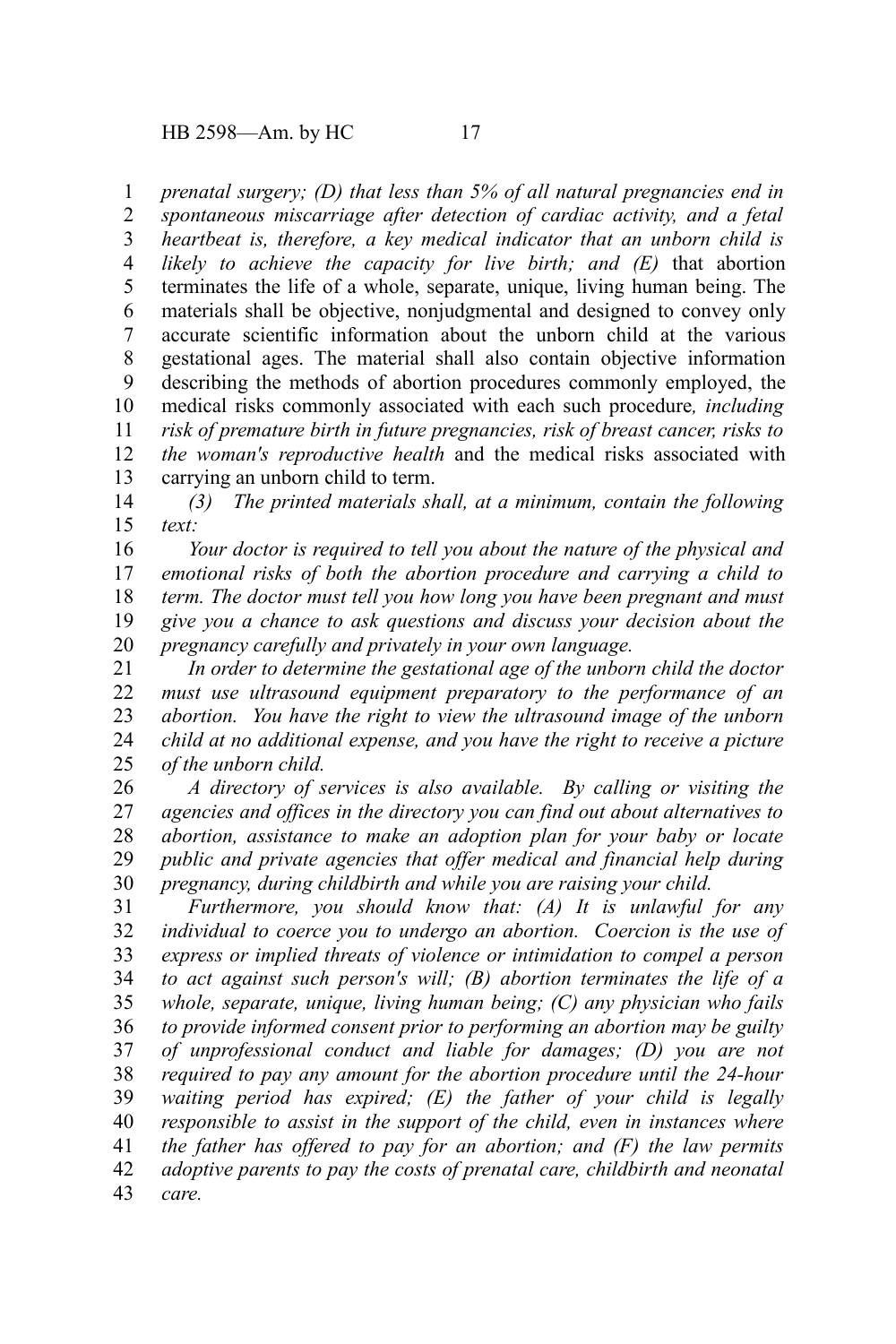*Many public and private agencies exist to provide counseling and information on available services. You are strongly urged to seek assistance from such agencies in order to obtain guidance during your pregnancy. In addition, you are encouraged to seek information on abortion services, alternatives to abortion, including adoption, and resources available to postpartum mothers. The law requires that your physician, or the physician's agent, provide this information.* 1 2 3 4 5 6 7

*Pregnancy begins at conception with the union of a man's sperm and a woman's egg to form a single-cell embryo. This brand new being contains the original copy of a new individual's complete genetic code. Gender, eye color and other traits are determined at conception.* 8 9 10 11

*Most significant developmental milestones occur long before birth during the first eight weeks following conception when most body parts and all body systems appear and begin to function. The main divisions of the body, such as the head, chest, abdomen, pelvis, arms and legs are established by about four weeks after conception. Eight weeks after conception, except for the small size, the developing human's overall appearance and many internal structures closely resemble the newborn.* 12 13 14 15 16 17 18

*Pregnancy is not just a time for growing all the parts of the body. It is also a time of preparation for survival after birth. Starting more than 30 weeks before birth, many common daily activities seen in children and adults begin in the womb. These activities include, but are not limited to, hiccups, touching the face, breathing motions, urination, right- or lefthandedness, thumb-sucking, swallowing, yawning, jaw movement, reflexes, REM sleep, hearing, taste and sensation.* 19 20 21 22 23 24 25

*Unless otherwise noted, all prenatal ages in the rest of this handbook are referenced from the start of the last normal menstrual period. This age is two weeks greater than the age since conception.* 26 27 28

*By five weeks, development of the brain, the spinal cord and the heart is well underway. The heart begins beating at five weeks and one day, and is visible by ultrasound almost immediately. By six weeks the heart is pumping the unborn child's own blood to such unborn child's brain and body. All four chambers of the heart are present, and more than one million heartbeats have occurred. The head, chest and abdominal cavities have formed and the beginnings of the arms and legs are easily seen. At 6½ weeks rapid brain development continues with the appearance of the cerebral hemispheres. At 7½ weeks the unborn child reflexively turns away in response to light touch on the face. The fingers also begin to form on the hand.* 29 30 31 32 33 34 35 36 37 38 39 40

*By 8½ weeks the bones of the jaw and collarbone begin to harden. Brainwaves have been measured and recorded by this point in gestation. By nine weeks the hands move, the neck turns and hiccups begin. Girls also now have ovaries and boys have testes. The unborn child's heart in* 41 42 43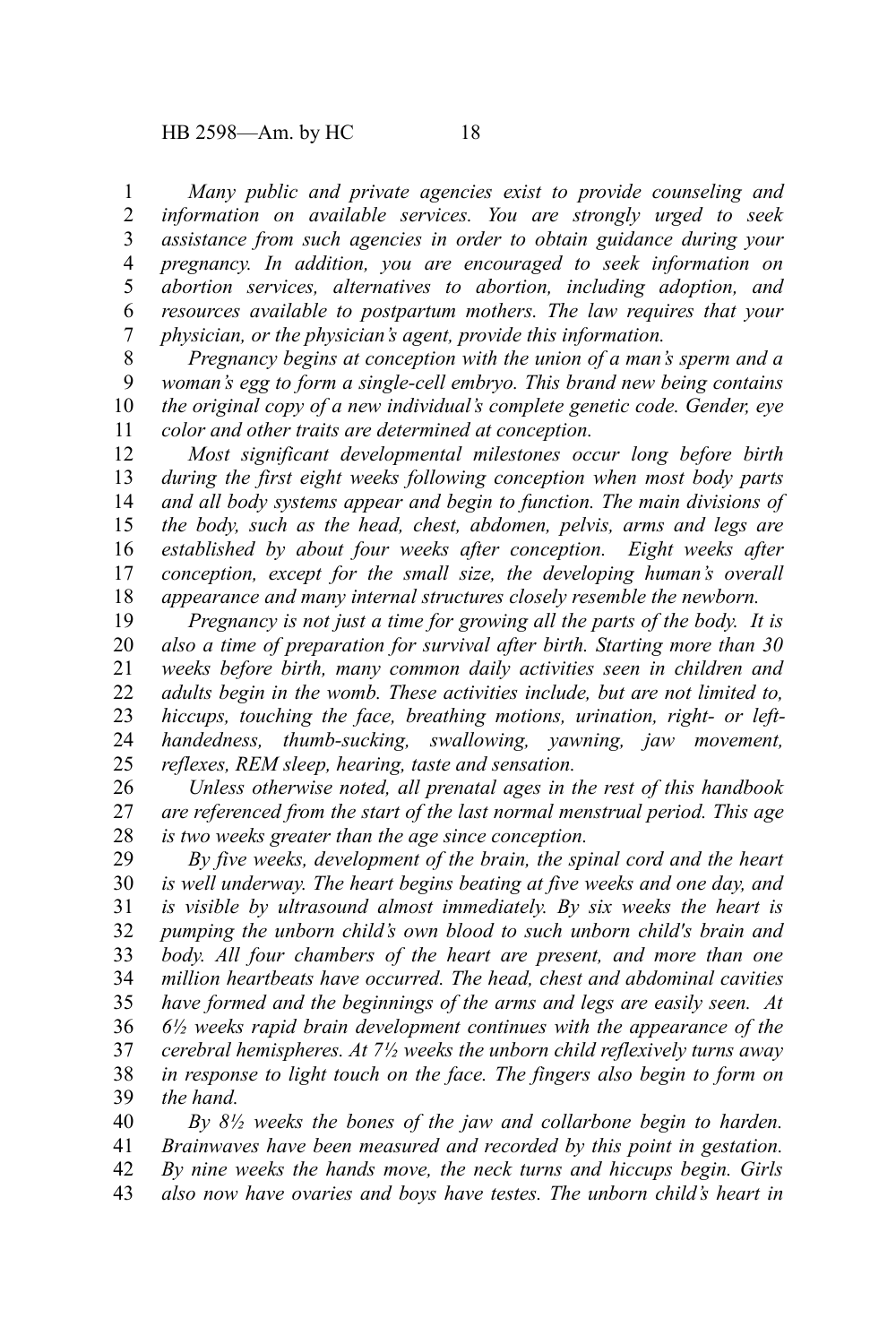*nearly fully formed, and the heart rate peaks at about 170 beats per minute and will gradually slow down until birth. Electrical recordings of the heart at 9½ weeks are very similar to the EKG tracing of the unborn child.* 1 2 3 4

*By 10 weeks intermittent breathing motions begin, and the kidneys begin to produce and release urine. All the fingers and toes are free and fully formed, and several hundred muscles are now present. The hands and feet move frequently, and most unborn children show the first signs of right- or left-handedness. Pain receptors in the skin, the sensory nerves connecting them to the spinal cord, and the nerve tracts in the spinal cord that will carry pain impulses to the brain are all present by this time. Experts estimate the 10-week unborn child possesses approximately 90% of the 4,500 body parts found in adults. This means approximately 4,000 permanent body parts are present just eight weeks after conception.* 5 6 7 8 9 10 11 12 13 14

*By 11 weeks the head moves forward and back, the jaw actively opens and closes and the unborn child periodically sighs and stretches. The face, palms of the hands and soles of the feet are sensitive to light touch. The unborn child begins thumb-sucking and swallowing amniotic fluid. The uterus is now present, and girls' ovaries now contain reproductive cells that will give rise to eggs later in life.* 15 16 17 18 19 20

*At 12 weeks fingerprints start forming, while fingernails and toenails begin to grow. The bones are hardening in many locations. The heartbeat can be detected with a hand-held doppler fetal monitor, or external heart rate monitor. By 13 weeks the lips and nose are fully formed and the unborn child can make complex facial expressions.* 21 22 23 24 25

*At 14 weeks taste buds are present all over the mouth and tongue. The unborn child now produces a wide variety of hormones. Also, the arms reach final proportion to body size. By 15 weeks the entire unborn child, except for parts of the scalp, responds to light touch, and tooth development is underway.* 26 27 28 29 30

*At 16 weeks a pregnant woman may begin to feel the unborn child move. The unborn child also begins making several digestive enzymes. Around 17 weeks blood cell formation moves to its permanent location inside the bone marrow, and the unborn child begins storing energy in the form of body fat.* 31 32 33 34 35

*By 18 weeks the formation of the breathing passages, called the bronchial tree, is complete. The unborn child will release stress hormones in response to being poked with a needle. By 19 weeks the unborn child's heart has beaten more than 20 million times.* 36 37 38 39

*By 20 weeks nearly all organs and structures of the unborn child have been formed. The larynx, or voice box, moves in a way similar to movement seen during crying after birth. The skin has developed sweat glands and is covered by a greasy white substance called vernix, which* 40 41 42 43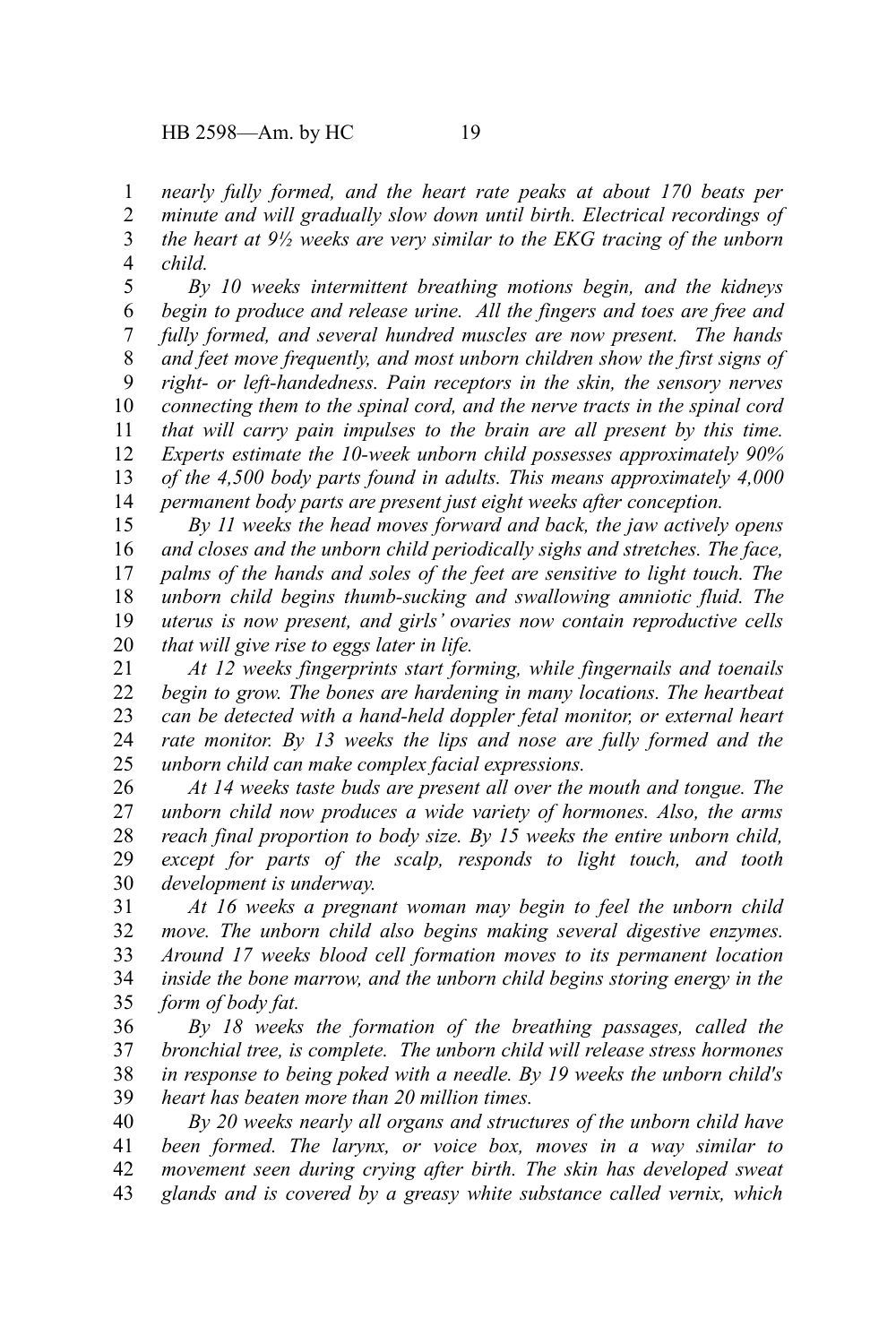*protects the skin from the long exposure to amniotic fluid. At 21 weeks* 1

*breathing patterns, body movements and the heart rate begin to follow daily cycles called circadian rhythms.* 2 3

*By 22 weeks the cochlea, the organ of hearing, reaches adult size, and the unborn child begins hearing and responding to various sounds. All the skin layers and structures are now complete. The unborn child reacts to stimuli that would be recognized as painful if applied to an adult human. By 22 weeks some infants can live outside the womb with specialized medical care, and survival rates have been reported as high as 40% in some medical centers. Between 20 and 23 weeks rapid eye movements begin, which are similar to the REM sleep pattern seen when children and adults have dreams.* 4 5 6 7 8 9 10 11 12

*By 24 weeks more than 30 million heartbeats have been performed. Survival rates for infants born at 24 weeks have been reported as high as 81%. By 25 weeks breathing motions may occur up to 44 times per minute.* 13 14 15

*By 26 weeks sudden, loud noises trigger a blink-startle response in the unborn child, and may increase body movement, the heart rate and swallowing. The lungs begin to produce a substance necessary for breathing after birth. The survival rate of infants born at 26 weeks has been reported as high as 95%.* 16 17 18 19 20

*By 28 weeks the sense of smell is functioning and the eyes produce tears. Nearly all infants born between this point and full term survive. By 29 weeks pupils of the eyes react to light. By 31 weeks the heart has beat more than 40 million times, and wrinkles in the skin disappear as more fat deposits are formed.* 21 22 23 24 25

*By 32 weeks breathing movements occur up to 40% of the time. By 34 weeks true alveoli, or air "pocket" cells, begin developing in the lungs. At 36 weeks scalp hair is silky and lies against the head. By 37 weeks the unborn child has a firm hand grip, and the heart has beat more than 50 million times. The unborn child initiates labor, ideally around 40 weeks, leading to childbirth.* 26 27 28 29 30 31

*By state law, no person shall perform or induce an abortion when the unborn child is viable or pain-capable unless such person is a physician and has a documented referral. The physician who performs or induces an abortion when the unborn child is viable must have a documented referral from another physician not legally or financially affiliated with the physician performing or inducing the abortion. Both physicians must determine that the abortion is necessary to preserve the life of the pregnant woman or that a continuation of the pregnancy will cause a substantial and irreversible impairment of a major physical bodily function of the pregnant woman. If the child is born alive, the attending physician has the legal obligation to take all reasonable steps necessary to maintain the life and health of the child.* 32 33 34 35 36 37 38 39 40 41 42 43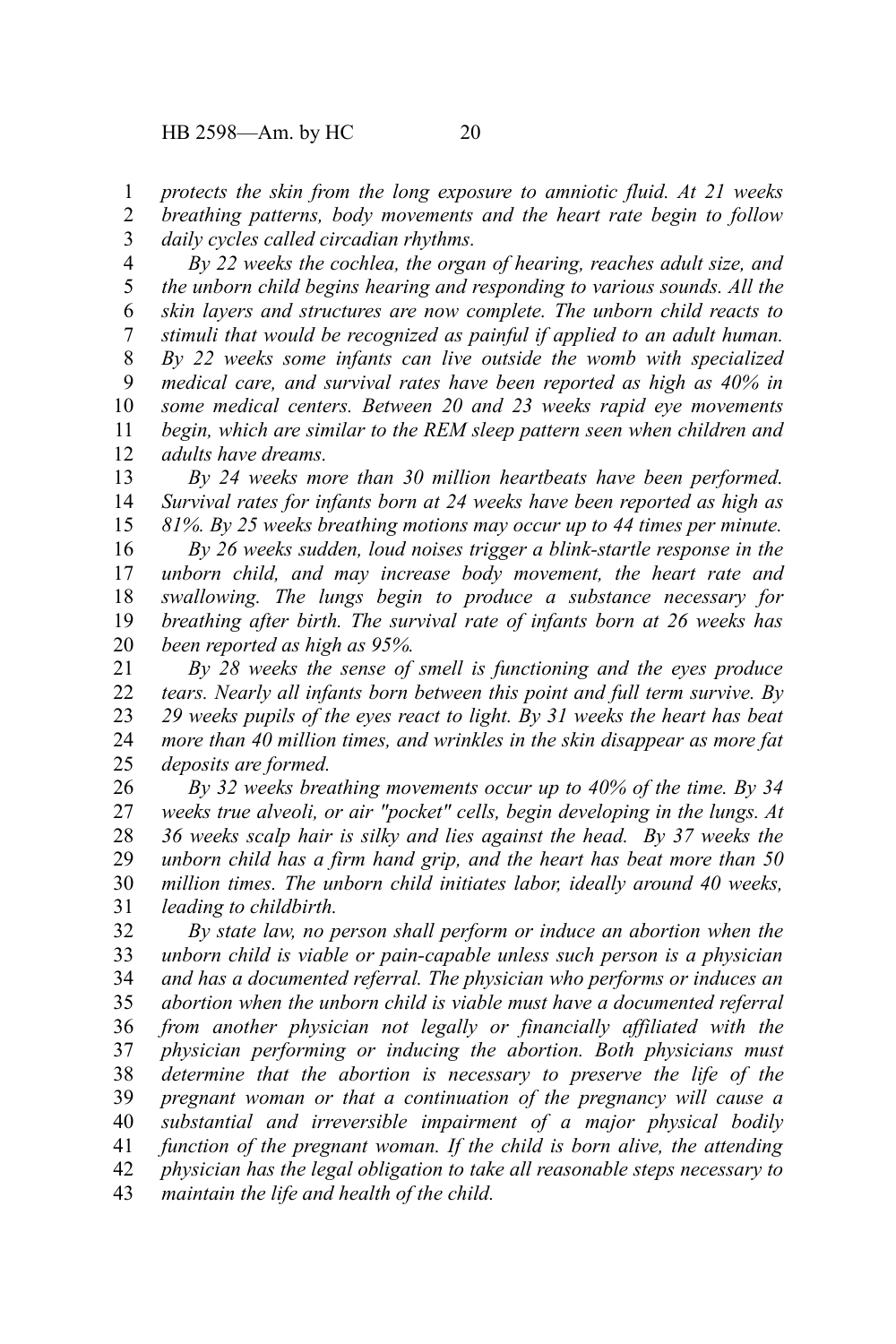*What about adoption? Women or couples facing an untimely pregnancy who choose not to take on the full responsibilities of parenthood have another option, which is adoption. Counseling and support services are a key part of adoption and are available from a variety of adoption agencies and parent support groups across the state. A list of adoption agencies is available. There are several ways to make a plan for adoption, including through a child placement agency or through a private attorney. Although fully anonymous adoptions are available, some degree of openness in adoption is more common, such as permitting the birth mother to choose the adoptive parents. A father only has the right to consent to an adoption or refuse consent and raise the child if he provides support for the mother during the last six months of the pregnancy.* 1 2 3 4 5 6 7 8 9 10 11 12

*The father of a child has a legal responsibility to provide for the support, educational, medical and other needs of the child. In Kansas that responsibility includes child support payments to the child's mother or legal guardian. A child has rights of inheritance from the father and may be eligible through him for benefits such as life insurance, social security, pension, veteran's or disability benefits. Further, the child benefits from knowing the father's medical history and any potential health problems that can be passed genetically. A father's and mother's rights are equal regarding access, care and custody.* 13 14 15 16 17 18 19 20 21

*Paternity can be established in Kansas by two methods: (A) The father and mother, at the time of birth, can sign forms provided by the hospital acknowledging paternity and the father's name is added to the birth certificate; or (B) a legal action can be brought in a court of law to determine paternity and establish a child support order. Issues of paternity affect your legal rights and the rights of the child.* 22 23 24 25 26 27

*The decision regarding your pregnancy is one of the most important decisions you will ever make. There are lists of state, county and local health and social service agencies and organizations available to assist you. You are encouraged to contact these groups if you need more information so you can make an informed decision.* 28 29 30 31 32

(3) *(4)* A certification form to be used by physicians or their agents under subsection (e) of K.S.A. 65-6709, and amendments thereto, which will list all the items of information which are to be given to women by physicians or their agents under the woman's-right-to-know act. 33 34 35 36

(4) *(5)* A standardized video containing all of the information described in paragraphs (1) and (2). In addition, the video shall show ultrasound images, using the best available ultrasound technology, of an unborn child at two*-*week gestational increments. 37 38 39 40

(b) The print materials required under this section shall be printed in a typeface large enough to be clearly legible. The informational video shall *may* be published in digital video disc format *or in the latest video* 41 42 43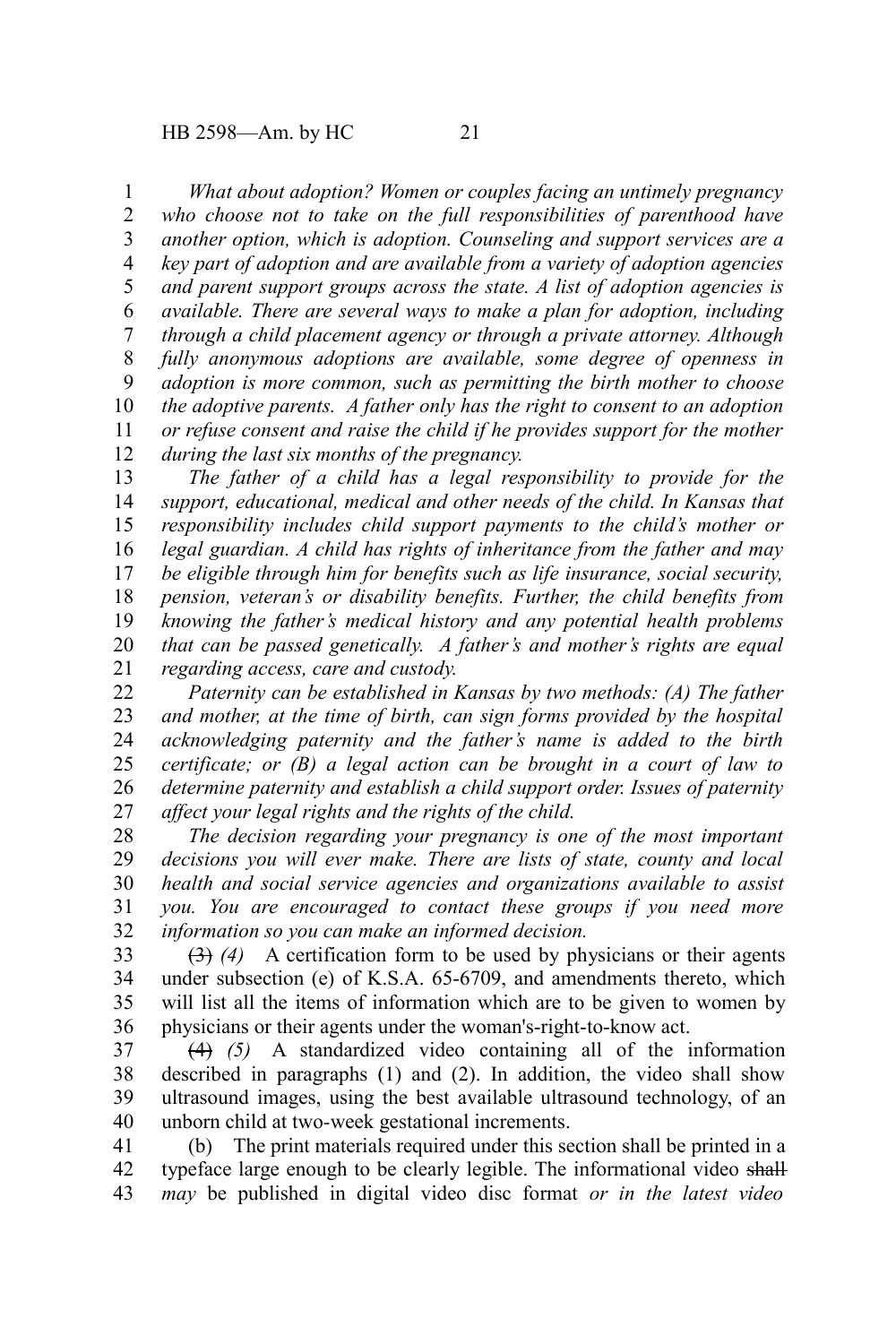*technology available*. All materials required to be published under this section shall also be published online on the department's website. All materials shall be made available in both English and Spanish language versions. 1 2 3 4

(c) The materials required under this section shall be available at no cost from the department upon request and in appropriate number to any person, facility or hospital. 5 6 7

Sec. 17. **16.** K.S.A. 2011 Supp. 79-32,117 is hereby amended to read as follows: 79-32,117. (a) The Kansas adjusted gross income of an individual means such individual's federal adjusted gross income for the taxable year, with the modifications specified in this section. 8 9 10 11

12

(b) There shall be added to federal adjusted gross income:

(i) Interest income less any related expenses directly incurred in the purchase of state or political subdivision obligations, to the extent that the same is not included in federal adjusted gross income, on obligations of any state or political subdivision thereof, but to the extent that interest income on obligations of this state or a political subdivision thereof issued prior to January 1, 1988, is specifically exempt from income tax under the laws of this state authorizing the issuance of such obligations, it shall be excluded from computation of Kansas adjusted gross income whether or not included in federal adjusted gross income. Interest income on obligations of this state or a political subdivision thereof issued after December 31, 1987, shall be excluded from computation of Kansas adjusted gross income whether or not included in federal adjusted gross income. 13 14 15 16 17 18 19 20 21 22 23 24 25

(ii) Taxes on or measured by income or fees or payments in lieu of income taxes imposed by this state or any other taxing jurisdiction to the extent deductible in determining federal adjusted gross income and not credited against federal income tax. This paragraph shall not apply to taxes imposed under the provisions of K.S.A. 79-1107 or 79-1108, and amendments thereto, for privilege tax year 1995, and all such years thereafter. 26 27 28 29 30 31 32

33

(iii) The federal net operating loss deduction.

(iv) Federal income tax refunds received by the taxpayer if the deduction of the taxes being refunded resulted in a tax benefit for Kansas income tax purposes during a prior taxable year. Such refunds shall be included in income in the year actually received regardless of the method of accounting used by the taxpayer. For purposes hereof, a tax benefit shall be deemed to have resulted if the amount of the tax had been deducted in determining income subject to a Kansas income tax for a prior year regardless of the rate of taxation applied in such prior year to the Kansas taxable income, but only that portion of the refund shall be included as bears the same proportion to the total refund received as the federal taxes 34 35 36 37 38 39 40 41 42 43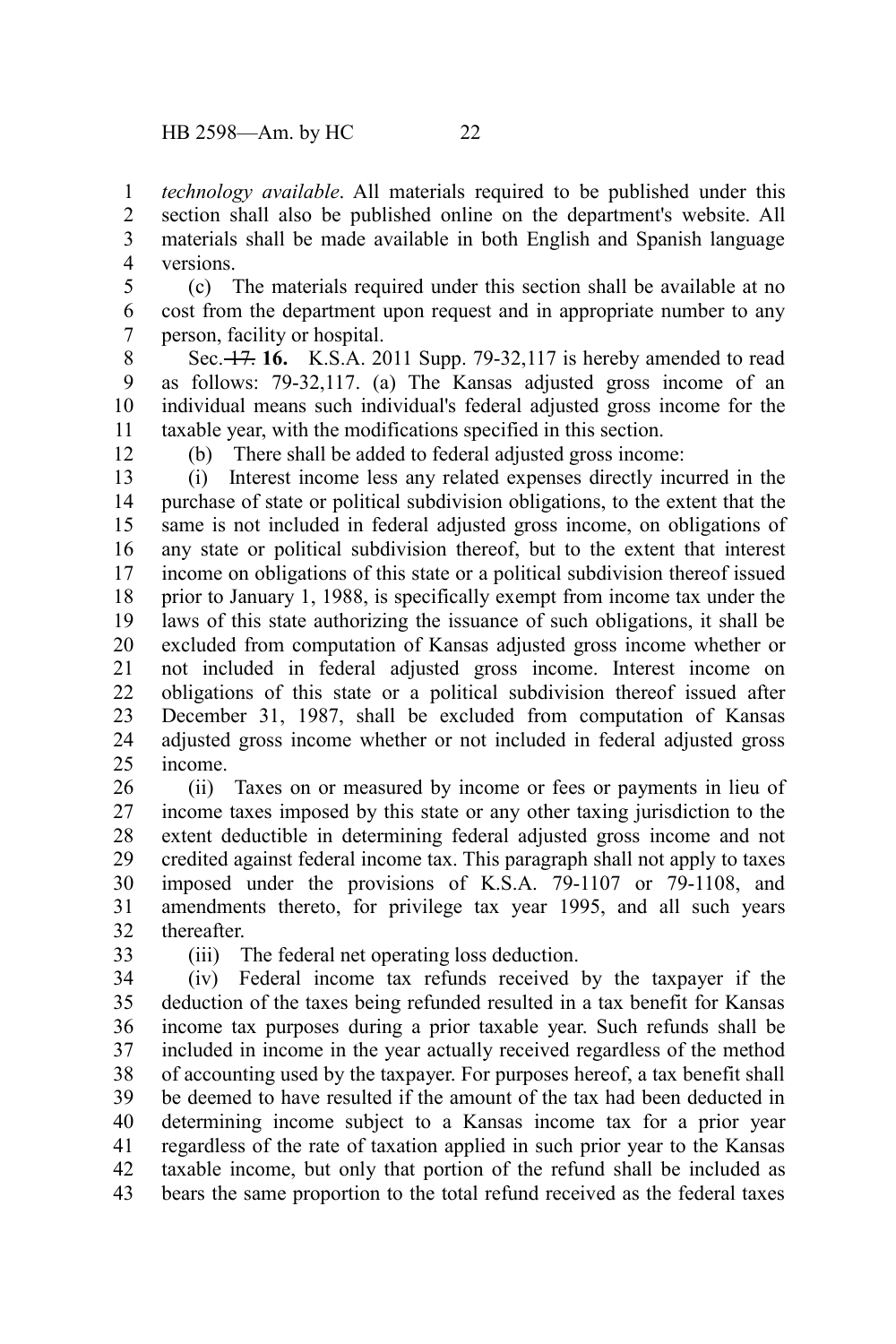deducted in the year to which such refund is attributable bears to the total federal income taxes paid for such year. For purposes of the foregoing sentence, federal taxes shall be considered to have been deducted only to the extent such deduction does not reduce Kansas taxable income below zero. 1 2 3 4 5

(v) The amount of any depreciation deduction or business expense deduction claimed on the taxpayer's federal income tax return for any capital expenditure in making any building or facility accessible to the handicapped, for which expenditure the taxpayer claimed the credit allowed by K.S.A. 79-32,177, and amendments thereto. 6 7 8 9 10

(vi) Any amount of designated employee contributions picked up by an employer pursuant to K.S.A. 12-5005, 20-2603, 74-4919 and 74-4965, and amendments to such sections. 11 12 13

(vii) The amount of any charitable contribution made to the extent the same is claimed as the basis for the credit allowed pursuant to K.S.A. 79- 32,196, and amendments thereto. 14 15 16

(viii) The amount of any costs incurred for improvements to a swine facility, claimed for deduction in determining federal adjusted gross income, to the extent the same is claimed as the basis for any credit allowed pursuant to K.S.A. 2011 Supp. 79-32,204*,* and amendments thereto. 17 18 19 20 21

(ix) The amount of any ad valorem taxes and assessments paid and the amount of any costs incurred for habitat management or construction and maintenance of improvements on real property, claimed for deduction in determining federal adjusted gross income, to the extent the same is claimed as the basis for any credit allowed pursuant to K.S.A. 79-32,203*,* and amendments thereto.  $22$ 23 24 25 26 27

(x) Amounts received as nonqualified withdrawals, as defined by K.S.A. 2011 Supp. 75-643, and amendments thereto, if, at the time of contribution to a family postsecondary education savings account, such amounts were subtracted from the federal adjusted gross income pursuant to paragraph (xv) of subsection (c) of K.S.A. 79-32,117, and amendments thereto, or if such amounts are not already included in the federal adjusted gross income. 28 29 30 31 32 33 34

(xi) The amount of any contribution made to the same extent the same is claimed as the basis for the credit allowed pursuant to K.S.A. 2011 Supp. 74-50,154, and amendments thereto. 35 36 37

(xii) For taxable years commencing after December 31, 2004, amounts received as withdrawals not in accordance with the provisions of K.S.A. 2011 Supp. 74-50,204, and amendments thereto, if, at the time of contribution to an individual development account, such amounts were subtracted from the federal adjusted gross income pursuant to paragraph (xiii) of subsection (c), or if such amounts are not already included in the 38 39 40 41 42 43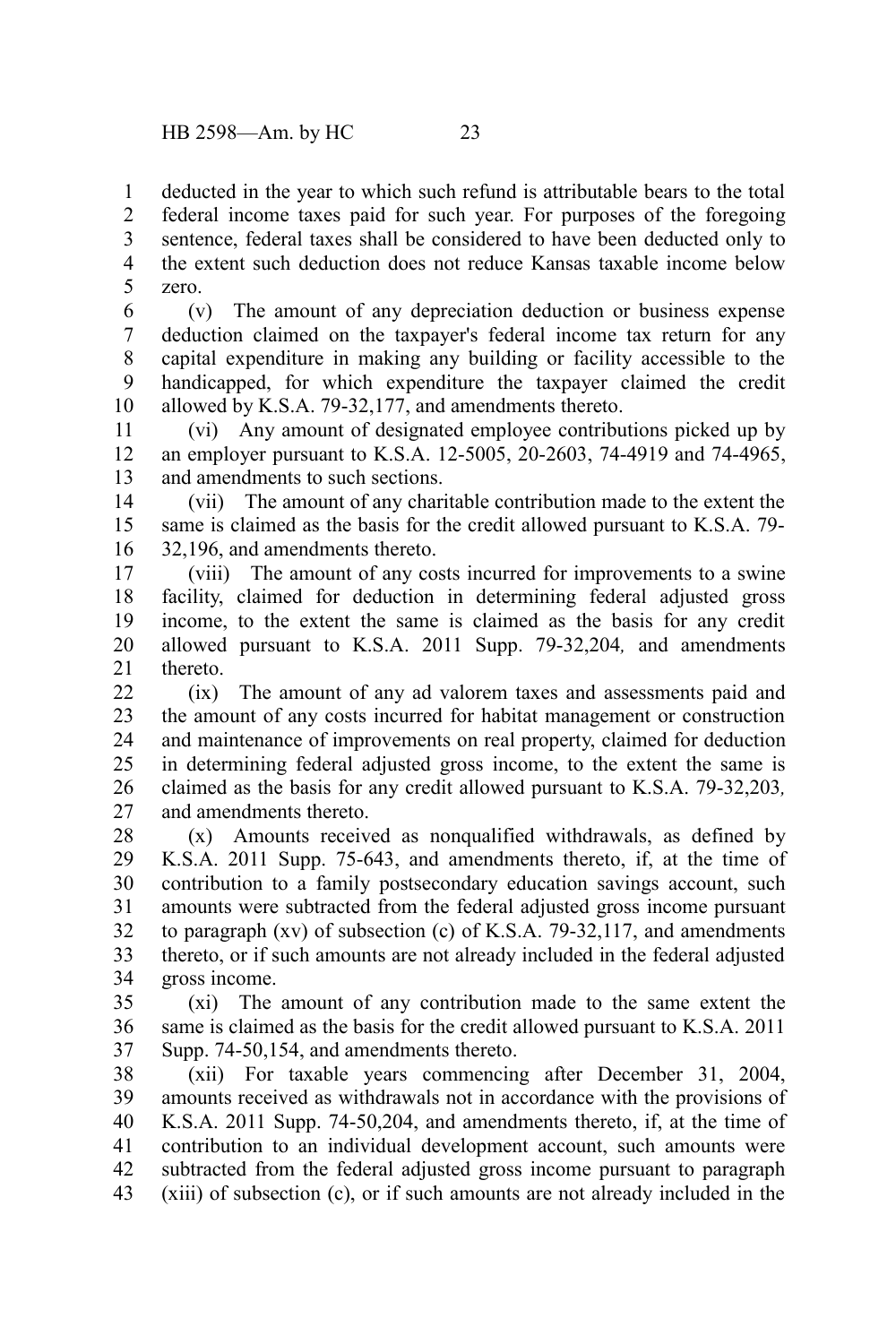federal adjusted gross income. 1

(xiii) The amount of any expenditures claimed for deduction in determining federal adjusted gross income, to the extent the same is claimed as the basis for any credit allowed pursuant to K.S.A. 2011 Supp. 79-32,217 through 79-32,220 or 79-32,222, and amendments thereto. 2 3 4 5

(xiv) The amount of any amortization deduction claimed in determining federal adjusted gross income to the extent the same is claimed for deduction pursuant to K.S.A. 2011 Supp. 79-32,221, and amendments thereto. 6 7 8 9

(xv) The amount of any expenditures claimed for deduction in determining federal adjusted gross income, to the extent the same is claimed as the basis for any credit allowed pursuant to K.S.A. 2011 Supp. 79-32,223 through 79-32,226, 79-32,228 through 79-32,231, 79-32,233 through 79-32,236, 79-32,238 through 79-32,241, 79-32,245 through 79- 32,248 or 79-32,251 through 79-32,254, and amendments thereto. 10 11 12 13 14 15

(xvi) The amount of any amortization deduction claimed in determining federal adjusted gross income to the extent the same is claimed for deduction pursuant to K.S.A. 2011 Supp. 79-32,227, 79- 32,232, 79-32,237, 79-32,249, 79-32,250 or 79-32,255, and amendments thereto. 16 17 18 19 20

(xvii) The amount of any amortization deduction claimed in determining federal adjusted gross income to the extent the same is claimed for deduction pursuant to K.S.A. 2011 Supp. 79-32,256, and amendments thereto. 21 22 23 24

(xviii) For taxable years commencing after December 31, 2006, the amount of any ad valorem or property taxes and assessments paid to a state other than Kansas or local government located in a state other than Kansas by a taxpayer who resides in a state other than Kansas, when the law of such state does not allow a resident of Kansas who earns income in such other state to claim a deduction for ad valorem or property taxes or assessments paid to a political subdivision of the state of Kansas in determining taxable income for income tax purposes in such other state, to the extent that such taxes and assessments are claimed as an itemized deduction for federal income tax purposes. 25 26 27 28 29 30 31 32 33 34

*(xix) For taxable years commencing after December 31, 2011* **2012***, that portion of the amount of any expenditure deduction claimed in determining federal adjusted gross income for expenses paid for medical care of the taxpayer or the taxpayer's spouse or dependents when such expenses were paid or incurred for an abortion, or for a health benefit plan, as defined by section 1, and amendments thereto, for the purchase of an optional rider for coverage of abortion in accordance with K.S.A. 2011 Supp. 40-2,190, and amendments thereto. (xx)* For taxable years commencing after December 31, 2011 2012, 35 36 37 38 39 40 41 42 43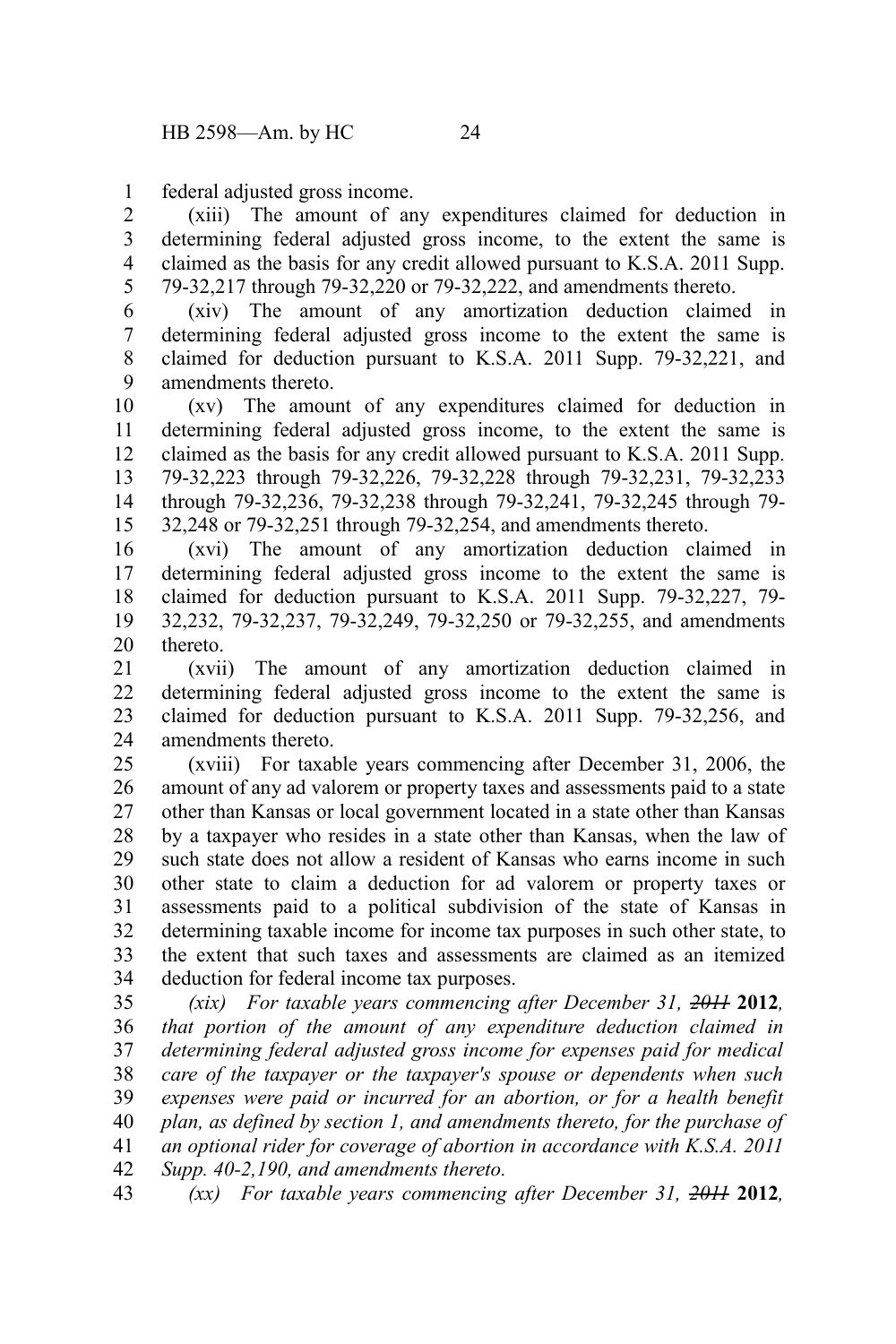*that portion of the amount of any expenditure deduction claimed in determining federal adjusted gross income for expenses paid by a taxpayer for health care, a health benefit plan, as defined by section 1, and amendments thereto, or amounts contributed to health savings accounts of such taxpayer's employees for the purchase of an optional rider for coverage of abortion in accordance with K.S.A. 40-2,190, and amendments thereto.* 1 2 3 4 5 6 7

8

(c) There shall be subtracted from federal adjusted gross income:

(i) Interest or dividend income on obligations or securities of any authority, commission or instrumentality of the United States and its possessions less any related expenses directly incurred in the purchase of such obligations or securities, to the extent included in federal adjusted gross income but exempt from state income taxes under the laws of the United States. 9 10 11 12 13 14

(ii) Any amounts received which are included in federal adjusted gross income but which are specifically exempt from Kansas income taxation under the laws of the state of Kansas. 15 16 17

(iii) The portion of any gain or loss from the sale or other disposition of property having a higher adjusted basis for Kansas income tax purposes than for federal income tax purposes on the date such property was sold or disposed of in a transaction in which gain or loss was recognized for purposes of federal income tax that does not exceed such difference in basis, but if a gain is considered a long-term capital gain for federal income tax purposes, the modification shall be limited to that portion of such gain which is included in federal adjusted gross income. 18 19 20 21 22 23 24 25

(iv) The amount necessary to prevent the taxation under this act of any annuity or other amount of income or gain which was properly included in income or gain and was taxed under the laws of this state for a taxable year prior to the effective date of this act, as amended, to the taxpayer, or to a decedent by reason of whose death the taxpayer acquired the right to receive the income or gain, or to a trust or estate from which the taxpayer received the income or gain. 26 27 28 29 30 31 32

(v) The amount of any refund or credit for overpayment of taxes on or measured by income or fees or payments in lieu of income taxes imposed by this state, or any taxing jurisdiction, to the extent included in gross income for federal income tax purposes. 33 34 35 36

(vi) Accumulation distributions received by a taxpayer as a beneficiary of a trust to the extent that the same are included in federal adjusted gross income. 37 38 39

(vii) Amounts received as annuities under the federal civil service retirement system from the civil service retirement and disability fund and other amounts received as retirement benefits in whatever form which were earned for being employed by the federal government or for service 40 41 42 43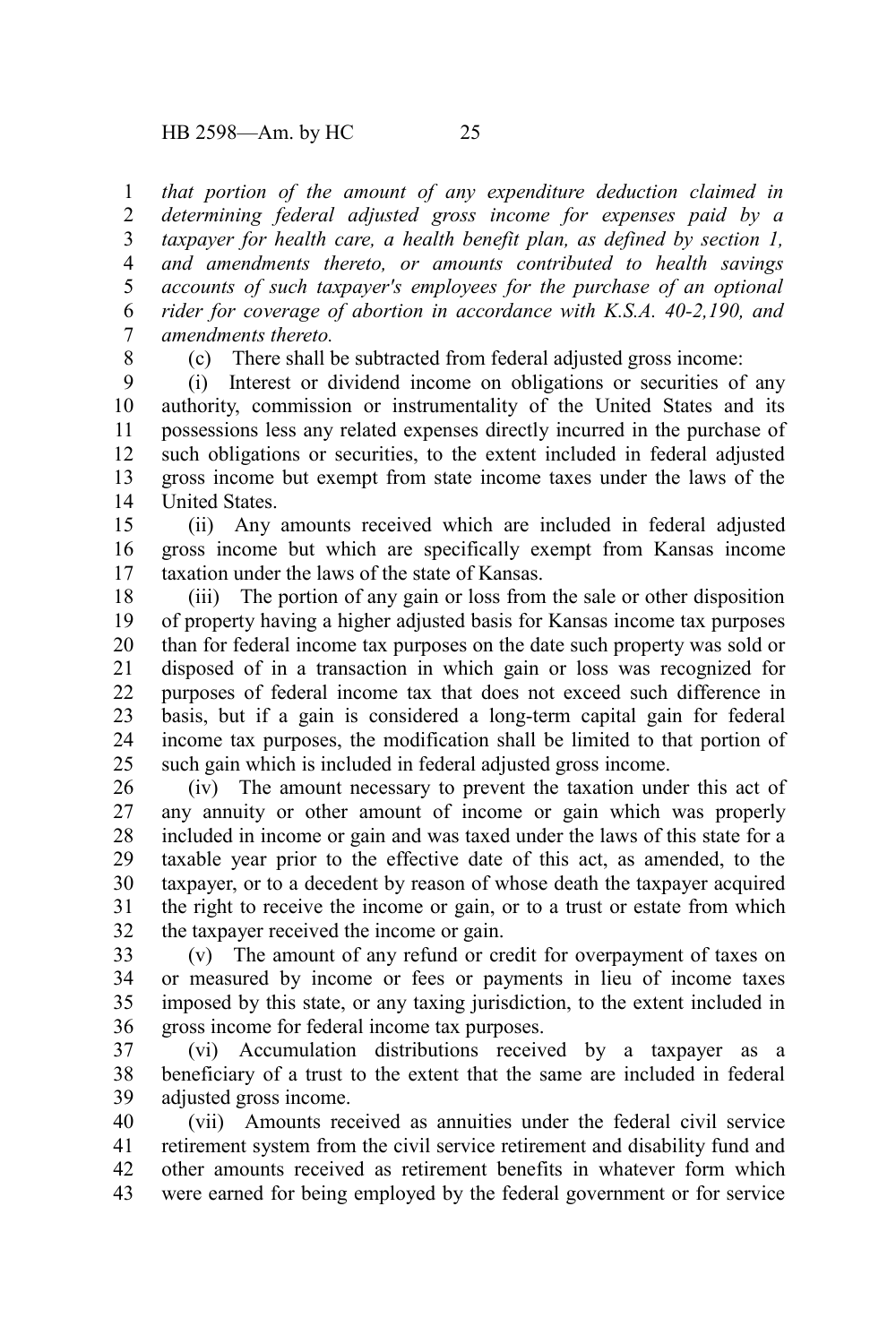in the armed forces of the United States. 1

(viii) Amounts received by retired railroad employees as a supplemental annuity under the provisions of 45 U.S.C. *§§* 228b (a) and  $228c$  (a)(1) et seq. 2 3 4

(ix) Amounts received by retired employees of a city and by retired employees of any board of such city as retirement allowances pursuant to K.S.A. 13-14,106, and amendments thereto, or pursuant to any charter ordinance exempting a city from the provisions of K.S.A. 13-14,106, and amendments thereto. 5 6 7 8 9

(x) For taxable years beginning after December 31, 1976, the amount of the federal tentative jobs tax credit disallowance under the provisions of 26 U.S.C. *§* 280 C. For taxable years ending after December 31, 1978, the amount of the targeted jobs tax credit and work incentive credit disallowances under 26 U.S.C. *§* 280 C. 10 11 12 13 14

(xi) For taxable years beginning after December 31, 1986, dividend income on stock issued by Kansas Venture Capital, Inc. 15 16

(xii) For taxable years beginning after December 31, 1989, amounts received by retired employees of a board of public utilities as pension and retirement benefits pursuant to K.S.A. 13-1246, 13-1246a and 13-1249*,* and amendments thereto. 17 18 19 20

(xiii) For taxable years beginning after December 31, 2004, amounts contributed to and the amount of income earned on contributions deposited to an individual development account under K.S.A. 2011 Supp. 74-50,201, et seq., and amendments thereto. 21 22 23 24

(xiv) For all taxable years commencing after December 31, 1996, that portion of any income of a bank organized under the laws of this state or any other state, a national banking association organized under the laws of the United States, an association organized under the savings and loan code of this state or any other state, or a federal savings association organized under the laws of the United States, for which an election as an S corporation under subchapter S of the federal internal revenue code is in effect, which accrues to the taxpayer who is a stockholder of such corporation and which is not distributed to the stockholders as dividends of the corporation. 25 26 27 28 29 30 31 32 33 34

(xv) For all taxable years beginning after December 31, 2006, amounts not exceeding \$3,000, or \$6,000 for a married couple filing a joint return, for each designated beneficiary which are contributed to a family postsecondary education savings account established under the Kansas postsecondary education savings program or a qualified tuition program established and maintained by another state or agency or instrumentality thereof pursuant to section 529 of the internal revenue code of 1986, as amended, for the purpose of paying the qualified higher education expenses of a designated beneficiary at an institution of 35 36 37 38 39 40 41 42 43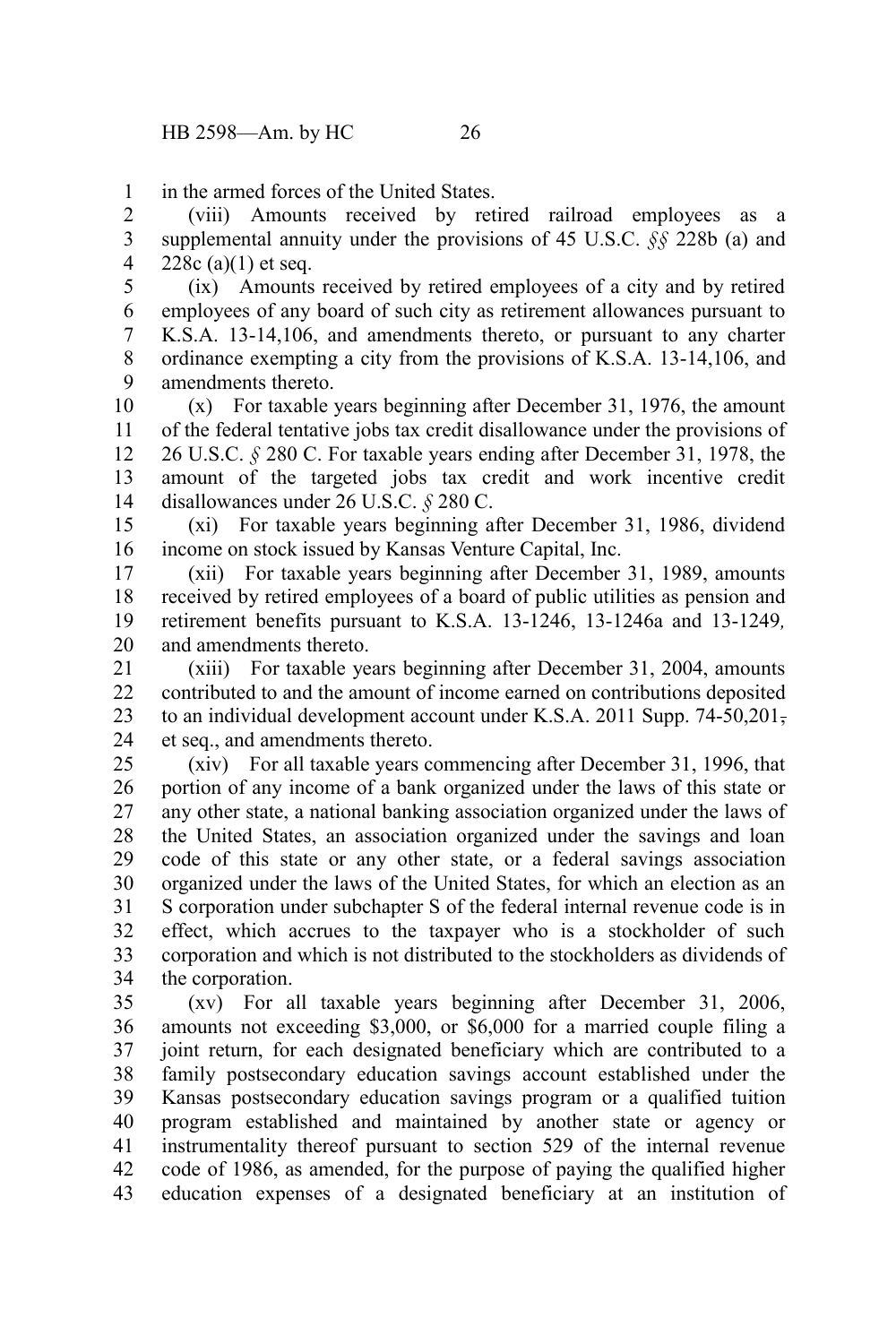postsecondary education. The terms and phrases used in this paragraph shall have the meaning respectively ascribed thereto by the provisions of K.S.A. 2011 Supp. 75-643, and amendments thereto, and the provisions of such section are hereby incorporated by reference for all purposes thereof. 1 2 3 4

(xvi) For the tax year beginning after December 31, 2004, an amount not exceeding \$500; for the tax year beginning after December 31, 2005, an amount not exceeding \$600; for the tax year beginning after December 31, 2006, an amount not exceeding \$700; for the tax year beginning after December 31, 2007, an amount not exceeding \$800; for the tax year beginning December 31, 2008, an amount not exceeding \$900; and for all taxable years commencing after December 31, 2009, an amount not exceeding \$1,000 of the premium costs for qualified long-term care insurance contracts, as defined by subsection (b) of section 7702B of public law 104-191. 5 6 7 8 9 10 11 12 13 14

(xvii) For all taxable years beginning after December 31, 2004, amounts received by taxpayers who are or were members of the armed forces of the United States, including service in the Kansas army and air national guard, as a recruitment, sign up or retention bonus received by such taxpayer as an incentive to join, enlist or remain in the armed services of the United States, including service in the Kansas army and air national guard, and amounts received for repayment of educational or student loans incurred by or obligated to such taxpayer and received by such taxpayer as a result of such taxpayer's service in the armed forces of the United States, including service in the Kansas army and air national guard. 15 16 17 18 19 20 21 22 23 24

(xviii) For all taxable years beginning after December 31, 2004, amounts received by taxpayers who are eligible members of the Kansas army and air national guard as a reimbursement pursuant to K.S.A. 48- 281, and amendments thereto, and amounts received for death benefits pursuant to K.S.A. 48-282, and amendments thereto, or pursuant to section 1 or section 2 of chapter 207 of the 2005 session laws of Kansas, and amendments thereto, to the extent that such death benefits are included in federal adjusted gross income of the taxpayer. 25 26 27 28 29 30 31 32

(xix) For the taxable year beginning after December 31, 2006, amounts received as benefits under the federal social security act which are included in federal adjusted gross income of a taxpayer with federal adjusted gross income of \$50,000 or less, whether such taxpayer's filing status is single, head of household, married filing separate or married filing jointly; and for all taxable years beginning after December 31, 2007, amounts received as benefits under the federal social security act which are included in federal adjusted gross income of a taxpayer with federal adjusted gross income of \$75,000 or less, whether such taxpayer's filing status is single, head of household, married filing separate or married filing jointly. 33 34 35 36 37 38 39 40 41 42 43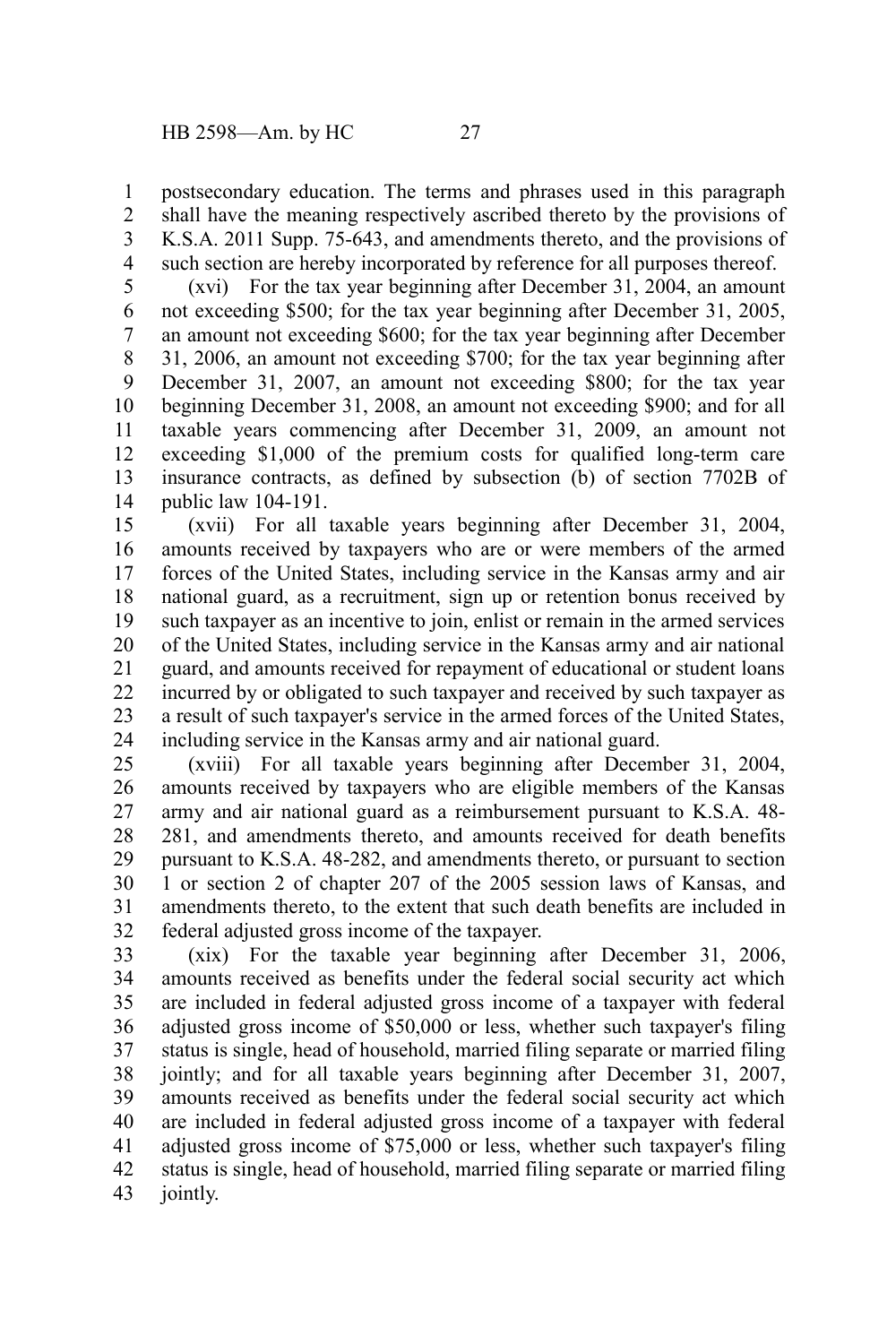(xx) Amounts received by retired employees of Washburn university as retirement and pension benefits under the university's retirement plan. 1 2

(d) There shall be added to or subtracted from federal adjusted gross income the taxpayer's share, as beneficiary of an estate or trust, of the Kansas fiduciary adjustment determined under K.S.A. 79-32,135, and amendments thereto. 3 4 5 6

(e) The amount of modifications required to be made under this section by a partner which relates to items of income, gain, loss, deduction or credit of a partnership shall be determined under K.S.A. 79-32,131, and amendments thereto, to the extent that such items affect federal adjusted gross income of the partner. 7 8 9 10 11

Sec. 18. **17.** K.S.A. 2011 Supp. 79-32,138 is hereby amended to read as follows: 79-32,138. (a) Kansas taxable income of a corporation taxable under this act shall be the corporation's federal taxable income for the taxable year with the modifications specified in this section. 12 13 14 15

(b) There shall be added to federal taxable income: (i) The same modifications as are set forth in subsection (b) of K.S.A. 79-32,117, and amendments thereto, with respect to resident individuals. 16 17 18

(ii) The amount of all depreciation deductions claimed for any property upon which the deduction allowed by K.S.A. 2011 Supp. 79- 32,221, 79-32,227, 79-32,232, 79-32,237, 79-32,249, 79-32,250, 79- 32,255 or 79-32,256, and amendments thereto, is claimed. 19 20 21 22

(iii) The amount of any charitable contribution deduction claimed for any contribution or gift to or for the use of any racially segregated educational institution. 23 24 25

*(iv) For taxable years commencing after December 31, 2011, that portion of the amount of any expenditure deduction claimed in determining federal adjusted gross income for expenses paid by a taxpayer for health care, a health benefit plan, as defined by section 1, and amendments thereto, or amounts contributed to health savings accounts of such taxpayer's employees for the purchase of an optional rider for coverage of abortion in accordance with K.S.A. 2011 Supp. 40- 2,190, and amendments thereto.* 26 27 28 29 30 31 32 33

(c) There shall be subtracted from federal taxable income: (i) The same modifications as are set forth in subsection (c) of K.S.A. 79-32,117, and amendments thereto, with respect to resident individuals. 34 35 36

(ii) The federal income tax liability for any taxable year commencing prior to December 31, 1971, for which a Kansas return was filed after reduction for all credits thereon, except credits for payments on estimates of federal income tax, credits for gasoline and lubricating oil tax, and for foreign tax credits if, on the Kansas income tax return for such prior year, the federal income tax deduction was computed on the basis of the federal income tax paid in such prior year, rather than as accrued. Notwithstanding 37 38 39 40 41 42 43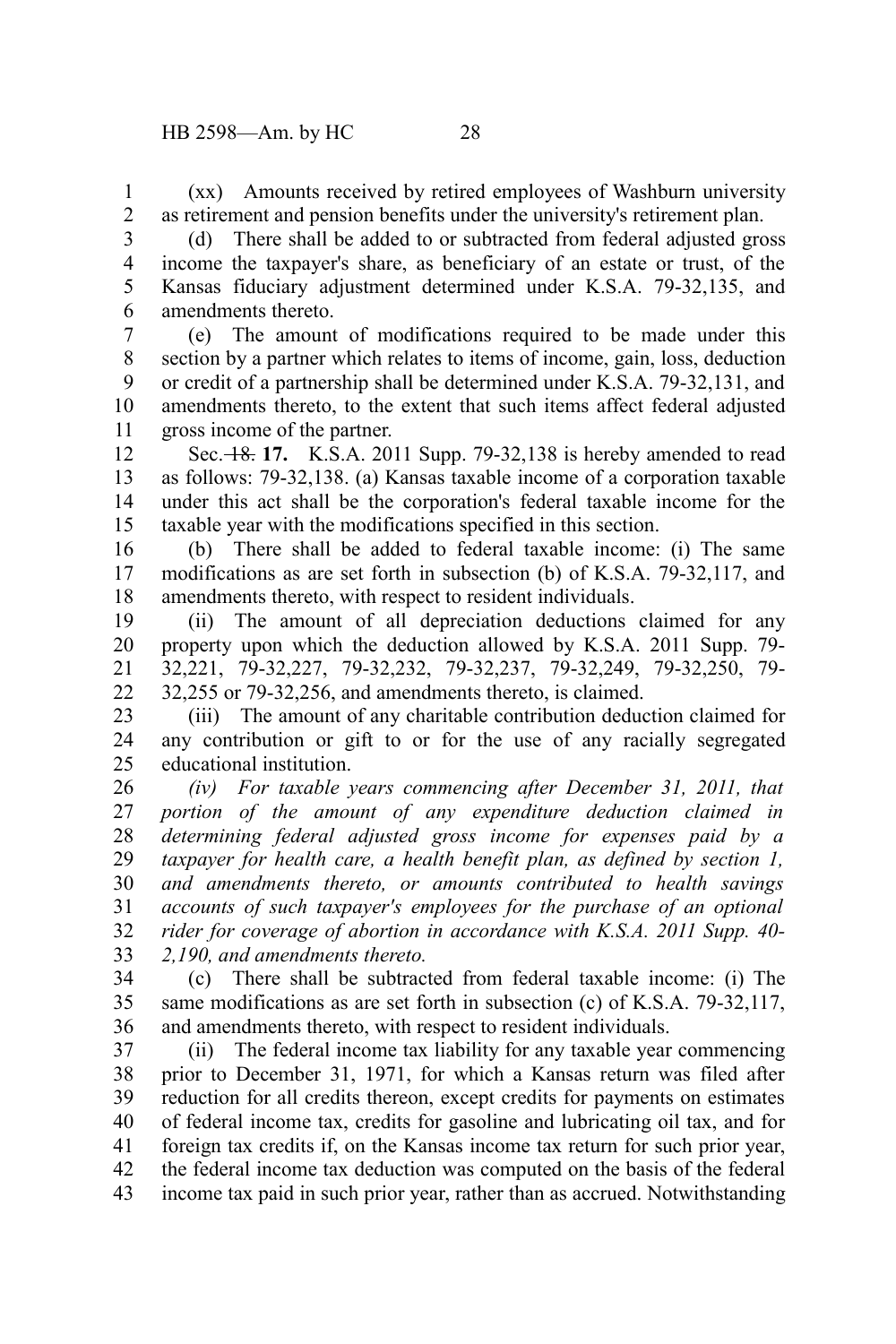the foregoing, the deduction for federal income tax liability for any year shall not exceed that portion of the total federal income tax liability for such year which bears the same ratio to the total federal income tax liability for such year as the Kansas taxable income, as computed before any deductions for federal income taxes and after application of subsections (d) and (e) of this section as existing for such year, bears to the federal taxable income for the same year. 1 2 3 4 5 6 7

(iii) An amount for the amortization deduction allowed pursuant to K.S.A. 2011 Supp. 79-32,221, 79-32,227, 79-32,232, 79-32,237, 79- 32,249, 79-32,250, 79-32,255 or 79-32,256, and amendments thereto. 8 9 10

(iv) For all taxable years commencing after December 31, 1987, the amount included in federal taxable income pursuant to the provisions of section 78 of the internal revenue code. 11 12 13

(v) For all taxable years commencing after December 31, 1987, 80% of dividends from corporations incorporated outside of the United States or the District of Columbia which are included in federal taxable income. 14 15 16

(d) If any corporation derives all of its income from sources within Kansas in any taxable year commencing after December 31, 1979, its Kansas taxable income shall be the sum resulting after application of subsections (a) through (c) hereof. Otherwise, such corporation's Kansas taxable income in any such taxable year, after excluding any refunds of federal income tax and before the deduction of federal income taxes provided by subsection (c)(ii) shall be allocated as provided in K.S.A. 79- 3271 to K.S.A. 79-3293, inclusive, and amendments thereto, plus any refund of federal income tax as determined under paragraph (iv) of subsection (b) of K.S.A. 79-32,117, and amendments thereto, and minus the deduction for federal income taxes as provided by subsection (c)(ii) shall be such corporation's Kansas taxable income. 17 18 19 20 21 22 23 24 25 26 27 28

(e) A corporation may make an election with respect to its first taxable year commencing after December 31, 1982, whereby no addition modifications as provided for in subsection (b)(ii) of K.S.A. 79-32,138*, and amendments thereto,* and subtraction modifications as provided for in subsection (c)(iii) of K.S.A. 79-32,138, *and amendments thereto,* as those subsections existed prior to their amendment by this act, shall be required to be made for such taxable year. 29 30 31 32 33 34 35

Sec. 19. **18.** K.S.A. 2011 Supp. 79-32,182b is hereby amended to read as follows: 79-32,182b. (a) For all taxable years commencing after December 31, 2000, a credit shall be allowed against the tax imposed by the Kansas income tax act on the Kansas taxable income of a taxpayer for expenditures in research and development activities conducted within this state in an amount equal to 61/2% of the amount by which the amount expended for such activities in the taxable year of the taxpayer exceeds the taxpayer's average of the actual expenditures for such purposes made in 36 37 38 39 40 41 42 43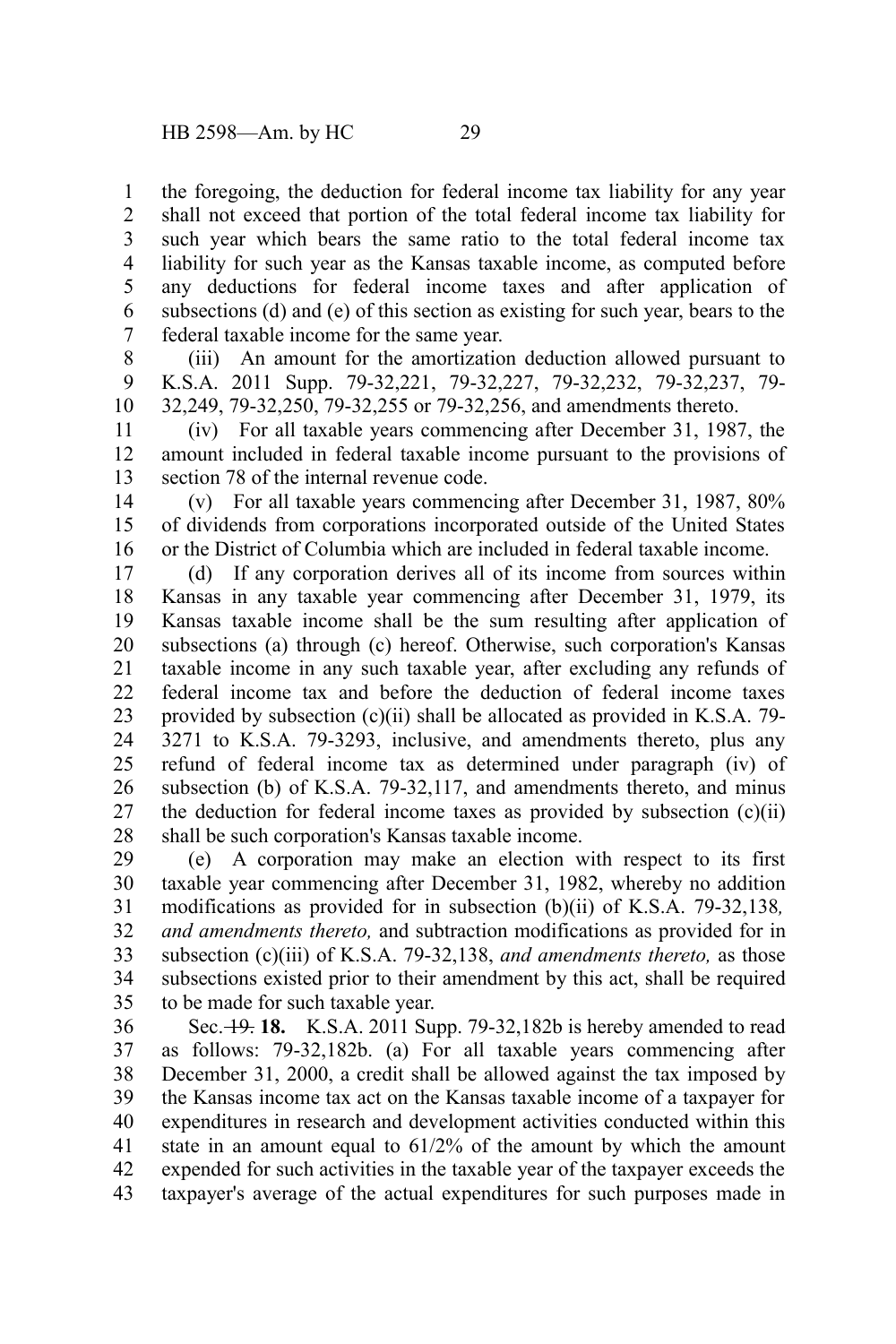such taxable year and the next preceding two taxable years. 1

(b) In any one taxable year, the amount of such credit allowable for deduction from the taxpayer's tax liability shall not exceed 25% of the total amount of such credit plus any applicable carry forward amount. The amount by which that portion of the credit allowed by subsections (a) and (b) to be claimed in any one taxable year exceeds the taxpayer's tax liability in such year may be carried forward until the total amount of the credit is used. 2 3 4 5 6 7 8

(c) As used in this section, the term "expenditures in research and development activities" means expenditures made for such purposes, other than expenditures of moneys made available to the taxpayer pursuant to federal or state law, which are treated as expenses allowable for deduction under the provisions of the federal internal revenue code of 1986, and amendments thereto *as amended, except that for taxable years commencing after December 31, 2011* **2012***, expenditures in research and development activities shall not include any expenditures for the performance of any abortion, as defined in section 1, and amendments thereto*. 9 10 11 12 13 14 15 16 17 18

Sec. 20. **19.** K.S.A. 2011 Supp. 79-32,195 is hereby amended to read as follows: 79-32,195. As used in this act, the following words and phrases shall have the meanings ascribed to them herein: (a) "Business firm" means any business entity authorized to do business in the state of Kansas which is subject to the state income tax imposed by the provisions of the Kansas income tax act, any individual subject to the state income tax imposed by the provisions of the Kansas income tax act, any national banking association, state bank, trust company or savings and loan association paying an annual tax on its net income pursuant to article 11 of chapter 79 of the Kansas Statutes Annotated, or any insurance company paying the premium tax and privilege fees imposed pursuant to K.S.A. 40- 252, and amendments thereto; 19 20 21 22 23 24 25 26 27 28 29 30

31

(b) "Community services" means:

(1) The conduct of activities which meet a demonstrated community need and which are designed to achieve improved educational and social services for Kansas children and their families, and which are coordinated with communities including, but not limited to, social and human services organizations that address the causes of poverty through programs and services that assist low income persons in the areas of employment, food, housing, emergency assistance and health care; 32 33 34 35 36 37 38

- (2) crime prevention; and 39
- (3) health care services. 40

(c) "Crime prevention" means any nongovernmental activity which aids in the prevention of crime. 41 42

(d) "Community service organization" means any organization 43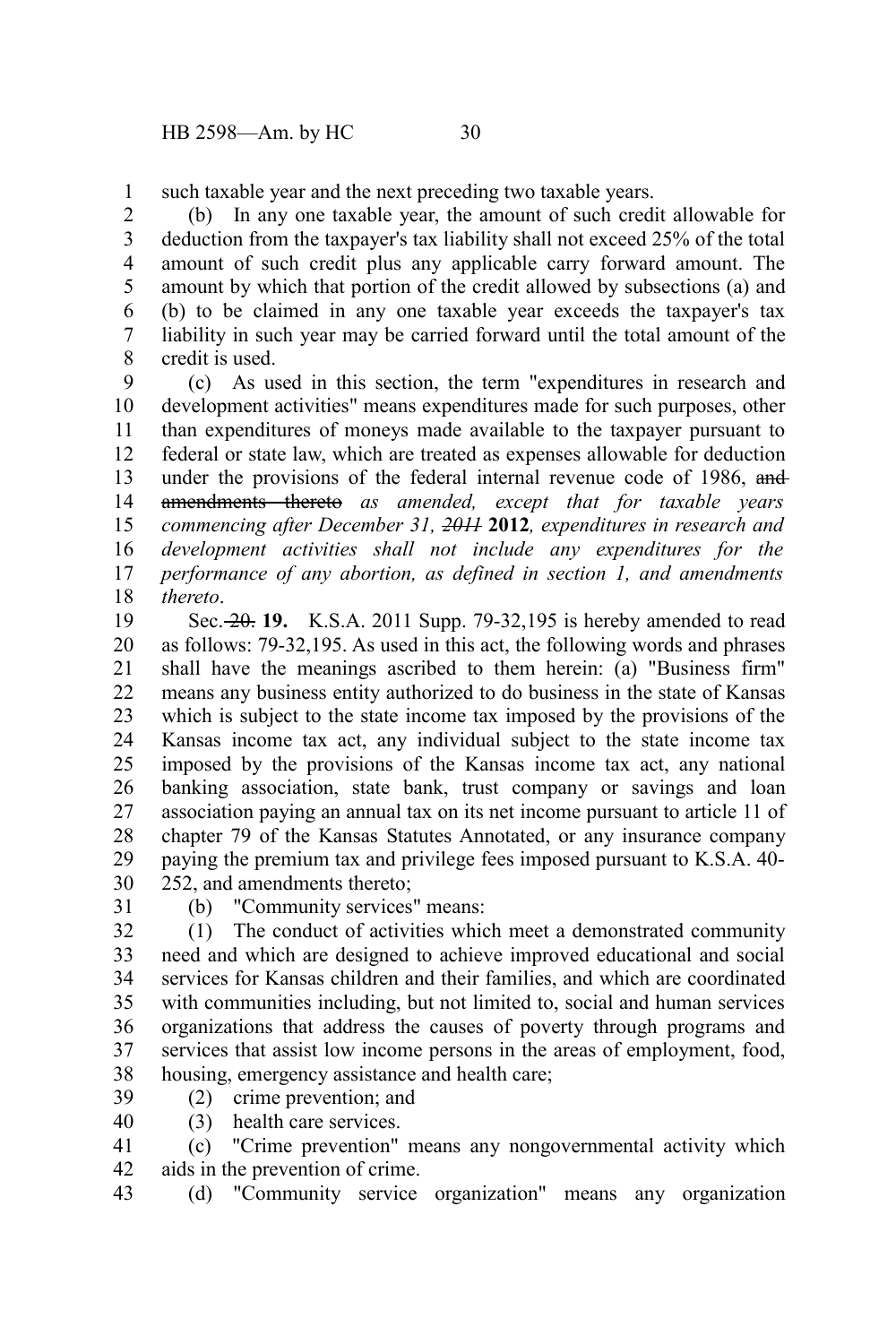performing community services in Kansas and which: 1

(1) Has obtained a ruling from the internal revenue service of the United States department of the treasury that such organization is exempt from income taxation under the provisions of section  $501(c)(3)$  of the federal internal revenue code; or 2 3 4 5

(2) is incorporated in the state of Kansas or another state as a nonstock, nonprofit corporation; or 6 7

(3) has been designated as a community development corporation by the United States government under the provisions of title VII of the economic opportunity act of 1964; or 8 9 10

11

(4) is chartered by the United States congress.

(e) "Contributions" shall mean and include the donation of cash, services or property other than used clothing in an amount or value of \$250 or more. Stocks and bonds contributed shall be valued at the stock market price on the date of transfer. Services contributed shall be valued at the standard billing rate for not-for-profit clients. Personal property items contributed shall be valued at the lesser of its fair market value or cost to the donor and may be inclusive of costs incurred in making the contribution, but shall not include sales tax. Contributions of real estate are allowable for credit only when title thereto is in fee simple absolute and is clear of any encumbrances. The amount of credit allowable shall be based upon the lesser of two current independent appraisals conducted by state licensed appraisers. 12 13 14 15 16 17 18 19 20 21 22 23

(f) "Health care services" shall include, but not be limited to, the following: Services provided by local health departments, city, county or district hospitals, city or county nursing homes, or other residential institutions, preventive health care services offered by a community service organization including immunizations, prenatal care, the postponement of entry into nursing homes by home health care services, and community*-*based services for persons with a disability, mental health services, indigent health care, physician or health care worker recruitment, health education, emergency medical services, services provided by rural health clinics, integration of health care services, home health services and services provided by rural health networks*, except that for taxable years commencing after December 31, 2011, health care services shall not include any service involving the performance of any abortion, as defined in section 1, and amendments thereto*. 24 25 26 27 28 29 30 31 32 33 34 35 36 37

(g) "Rural community" means any city having a population of fewer than 15,000 located in a county that is not part of a standard metropolitan statistical area as defined by the United States department of commerce or its successor agency. However, any such city located in a county defined as a standard metropolitan statistical area shall be deemed a rural community if a substantial number of persons in such county derive their 38 39 40 41 42 43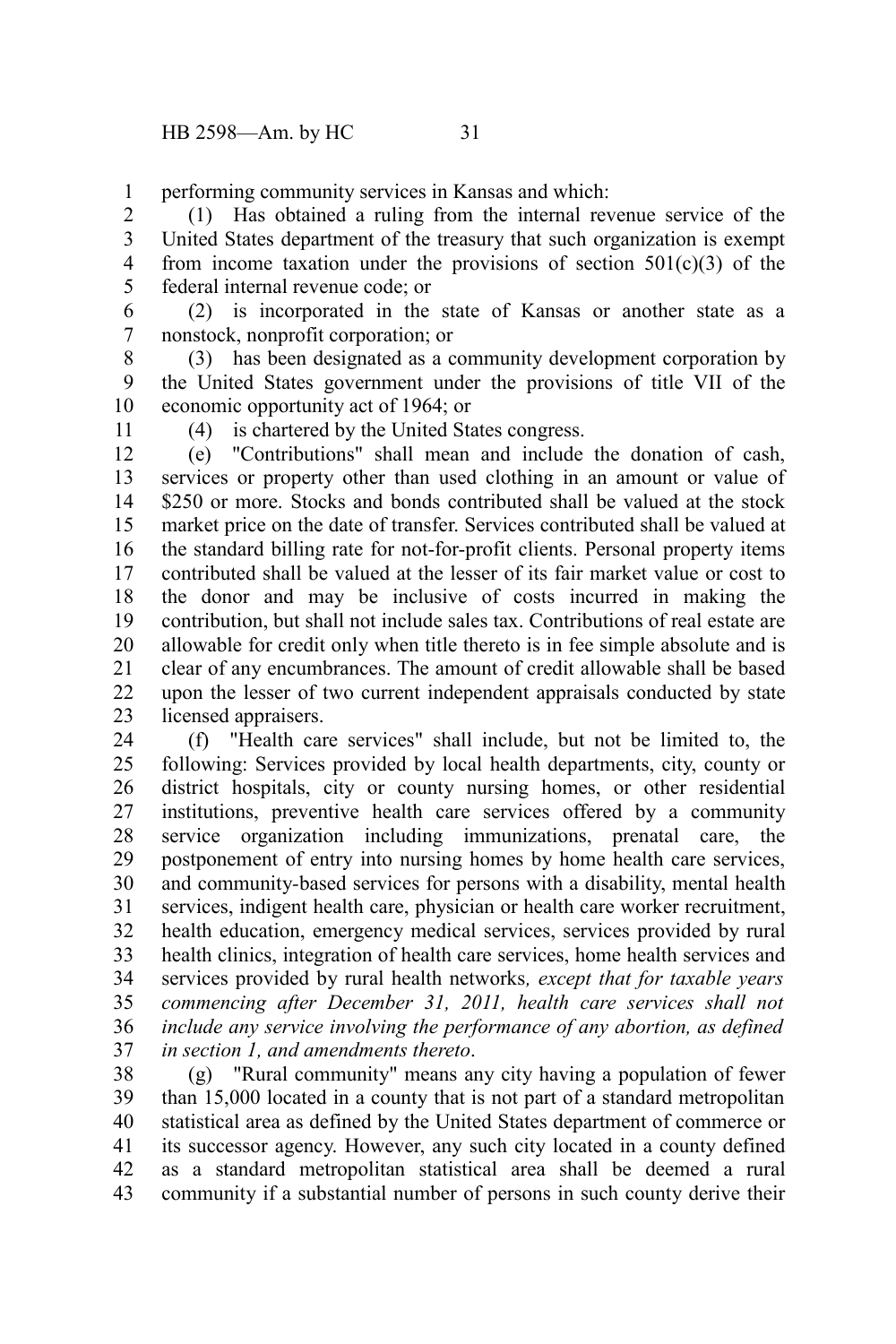income from agriculture and, in any county where there is only one city within the county which has a population of more than 15,000 and which classifies as a standard metropolitan statistical area, all other cities in that county having a population of less than 15,000 shall be deemed a rural community. 1 2 3 4 5

Sec. 21. **20.** K.S.A. 2011 Supp. 79-32,261 is hereby amended to read as follows: 79-32,261. (a) On and after July 1, 2008, any taxpayer who contributes in the manner prescribed by this section to a community college located in Kansas for capital improvements, to a technical college for deferred maintenance or the purchase of technology or equipment or to a postsecondary educational institution located in Kansas for deferred maintenance, shall be allowed a credit against the tax imposed by the Kansas income tax act, the premium tax or privilege fees imposed pursuant to K.S.A. 40-252, and amendments thereto, or the privilege tax as measured by net income of financial institutions imposed pursuant to article 11 of chapter 79 of the Kansas Statutes Annotated. The tax credit allowed by this section is applicable for the tax year 2008 for any contributions made on and after July 1, 2008, and for the tax years 2009, 2010, 2011 and 2012 for any contributions made during the entire tax year. The amount of the credit allowed by this section shall not exceed 60% of the total amount contributed during the taxable year by the taxpayer to a community college or a technical college located in Kansas for such purposes. The amount of the credit allowed by this section shall not exceed 50% of the total amount contributed during the taxable year by the taxpayer to a postsecondary educational institution for such purposes. If the amount of the credit allowed by this section for a taxpayer who contributes to a community college or a technical college exceeds the taxpayer's income tax liability imposed by the Kansas income tax act, such excess amount shall be refunded to the taxpayer. If the amount of the tax credit for a taxpayer who contributes to a postsecondary educational institution exceeds the taxpayer's income tax liability for the taxable year, the amount which exceeds the tax liability may be carried over for deduction from the taxpayer's income tax liability in the next succeeding taxable year or years until the total amount of the tax credit has been deducted from tax liability, except that no such tax credit shall be carried over for deduction after the third taxable year succeeding the taxable year in which the contribution is made. Prior to the issuance of any tax credits pursuant to this section, the structure of the process in which contributions received by a community college, a technical college or a postsecondary educational institution qualify as tax credits allowed and issued pursuant to this section shall be developed by a community college, a technical college and a postsecondary educational institution in consultation with the secretary of revenue and the foundation or endowment association of any 6 7 8 9 10 11 12 13 14 15 16 17 18 19 20 21 22 23 24 25 26 27 28 29 30 31 32 33 34 35 36 37 38 39 40 41 42 43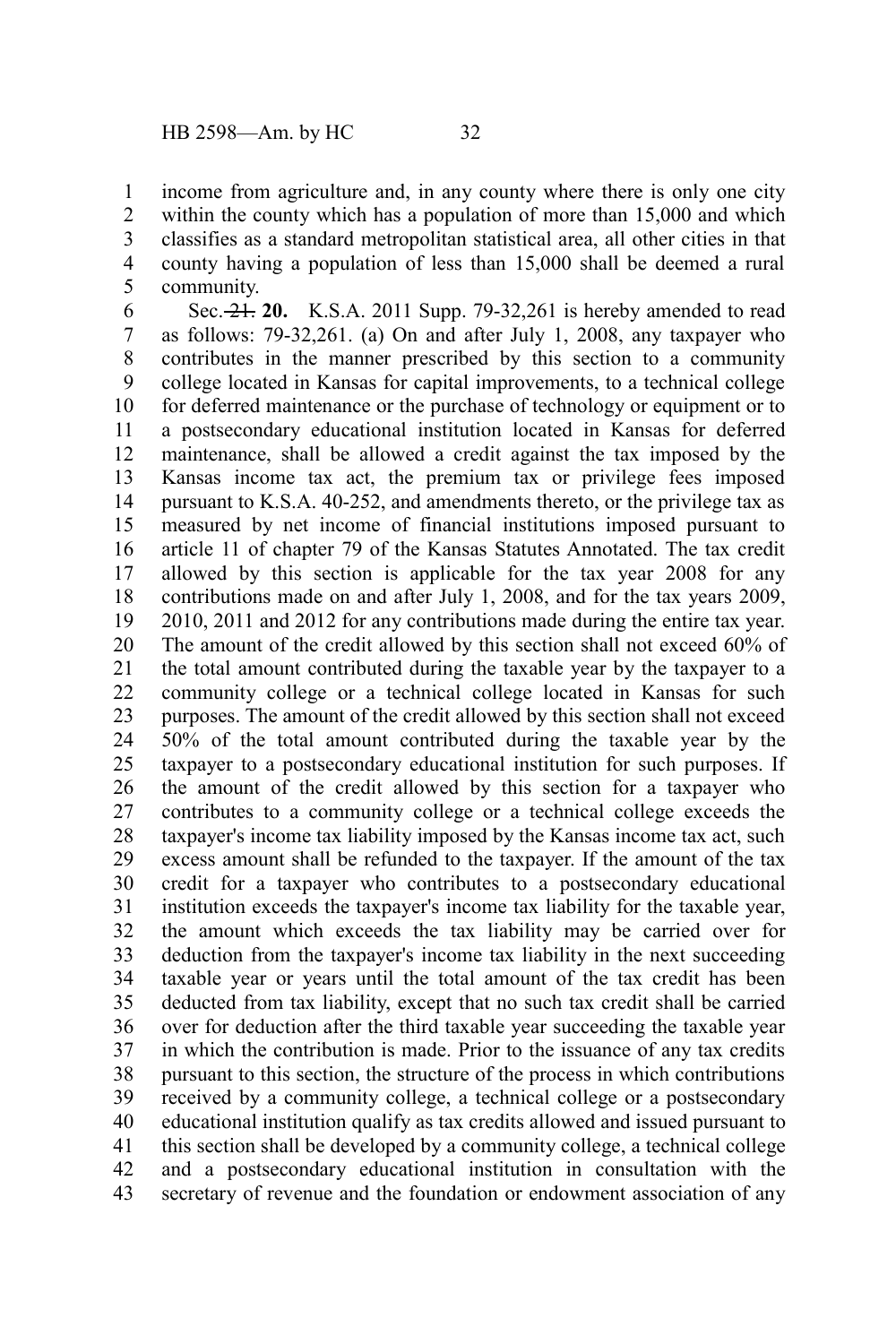such community college, technical college or postsecondary educational institution in a manner that complies with requirements specified in the federal internal revenue code of 1986, as amended, so that contributions qualify as charitable contributions allowable as deductions from federal adjusted gross income. 1 2 3 4 5

(b) (1) Upon receipt of any such contributions to a community college made pursuant to the provisions of this section, the treasurer of the community college shall deposit such contributions to the credit of the capital outlay fund of such community college established as provided by K.S.A. 71-501a, and amendments thereto. Expenditures from such fund shall be made for the purposes described in subsection (a) of K.S.A. 71- 501, and amendments thereto, except that expenditures shall not be made from such fund for new construction or the acquisition of real property for use as building sites or for educational programs. 6 7 8 9 10 11 12 13 14

(2) Upon receipt of any such contributions to a technical college made pursuant to the provisions of this section, such contributions shall be deposited to the credit of a deferred maintenance fund or a technology and equipment fund established by the technical college which received the contribution. Expenditures from such fund shall be made only for the purpose as provided in this subsection. 15 16 17 18 19 20

(3) Upon receipt of any such contributions to a postsecondary educational institution made pursuant to the provisions of this section, such contributions shall be deposited to the credit of the appropriate deferred maintenance support fund of the postsecondary educational institution which received the contribution. Expenditures from such fund shall be made only for the purposes designated for such fund pursuant to law. 21 22 23 24 25 26 27

(c) (1) In no event shall the total amount of credits allowed under this section for taxpayers who contribute to any one such community college or technical college exceed the following amounts: For the tax year 2008, an amount not to exceed \$78,125; for the tax year 2009, an amount not to exceed \$156,250; and for the tax years 2010, 2011 and 2012, an amount not to exceed \$208,233.33. 28 29 30 31 32 33

(2) In no event shall the total of credits allowed under this section for taxpayers who contribute to postsecondary educational institutions exceed the following amounts: For the tax year 2008, an amount not to exceed \$5,625,000; for the tax year 2009, an amount not to exceed \$11,250,000; and for the tax years 2010, 2011 and 2012, an amount not to exceed \$15,000,000. Except as otherwise provided, the allocation of such tax credits for each individual state educational institution shall be determined by the state board of regents in consultation with the secretary of revenue and the university foundation or endowment association of each postsecondary educational institution, and such determination shall be 34 35 36 37 38 39 40 41 42 43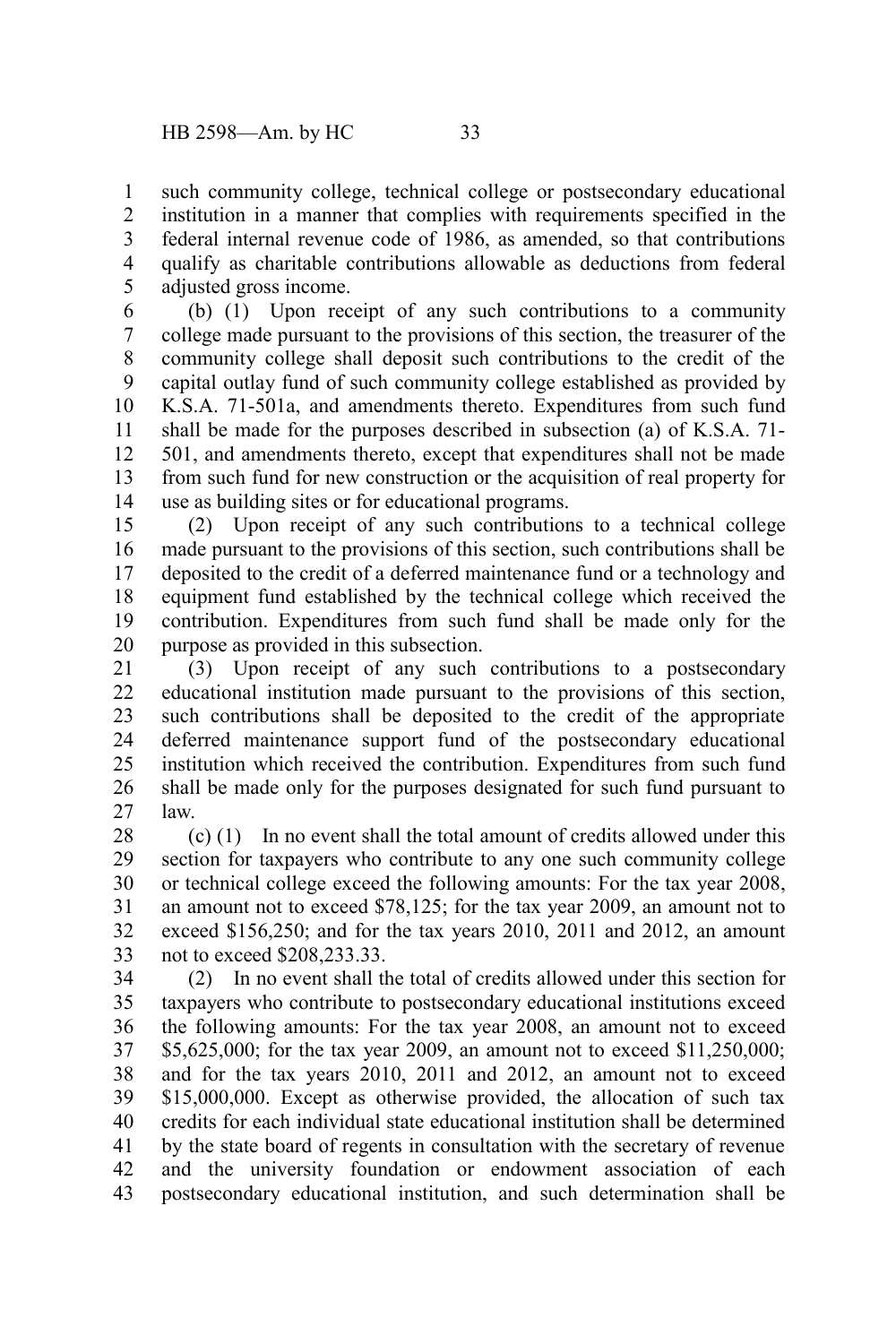completed prior to the issuance of any tax credits pursuant to this section. 1

Not more than 40% of the total of credits allowed under this section shall be allocated to any one postsecondary educational institution unless all such postsecondary educational institutions approve an allocation to any one such postsecondary educational institution which exceeds 40% of the total of such credits allowed under this section. 2 3 4 5 6

(d) As used in this section: (1) "Community college" means a community college established under the provisions of the community college act; 7 8 9

(2) "deferred maintenance" means the maintenance, repair, reconstruction or rehabilitation of a building located at a technical college or a postsecondary educational institution which has been deferred, any utility systems relating to such building, any life-safety upgrades to such building and any improvements necessary to be made to such building in order to comply with the requirements of the Americans with disabilities act or other federal or state law*, except that for taxable years commencing after December 31, 2011* **2012***, deferred maintenance shall not include any maintenance, repair, reconstruction or rehabilitation of any building in which any abortion, as defined in section 1, and amendments thereto, is performed*; 10 11 12 13 14 15 16 17 18 19 20

(3) "postsecondary educational institution" means the university of Kansas, Kansas state university of agriculture and applied science, Wichita state university, Emporia state university, Pittsburg state university, Fort Hays state university and Washburn university of Topeka; and 21 22 23 24

(4) "technical college" means a technical college as designated pursuant to K.S.A. 72-4472, 72-4473, 72-4474, 72-4475 and 72-4477, and amendments thereto. 25 26 27

(e) Any taxpayer not subject to Kansas income, privilege or premiums tax who contributes to a community college, technical college or postsecondary educational institution, hereinafter designated the transferor, may sell, assign, convey or otherwise transfer tax credits allowed and earned pursuant to this section. The sale price of a tax credit shall be at least 50% of the full value of the credit. Such credit shall be deemed to be allowed and earned by any such taxpayer which is only disqualified therefrom by reason of not being subject to such Kansas taxes. The taxpayer acquiring earned credits, hereinafter designated the transferee, may use the amount of the acquired credits to offset up to 100% of the taxpayer's income, privilege or premiums tax liability for the taxable year in which such acquisition was made. Such credits may be sold or transferred only one time and, if sold or transferred, shall be transferred in the tax year such credit is earned or the two successive tax years. A transferred credit shall be claimed in the year purchased. The transferor shall enter into a written agreement with the transferee establishing the 28 29 30 31 32 33 34 35 36 37 38 39 40 41 42 43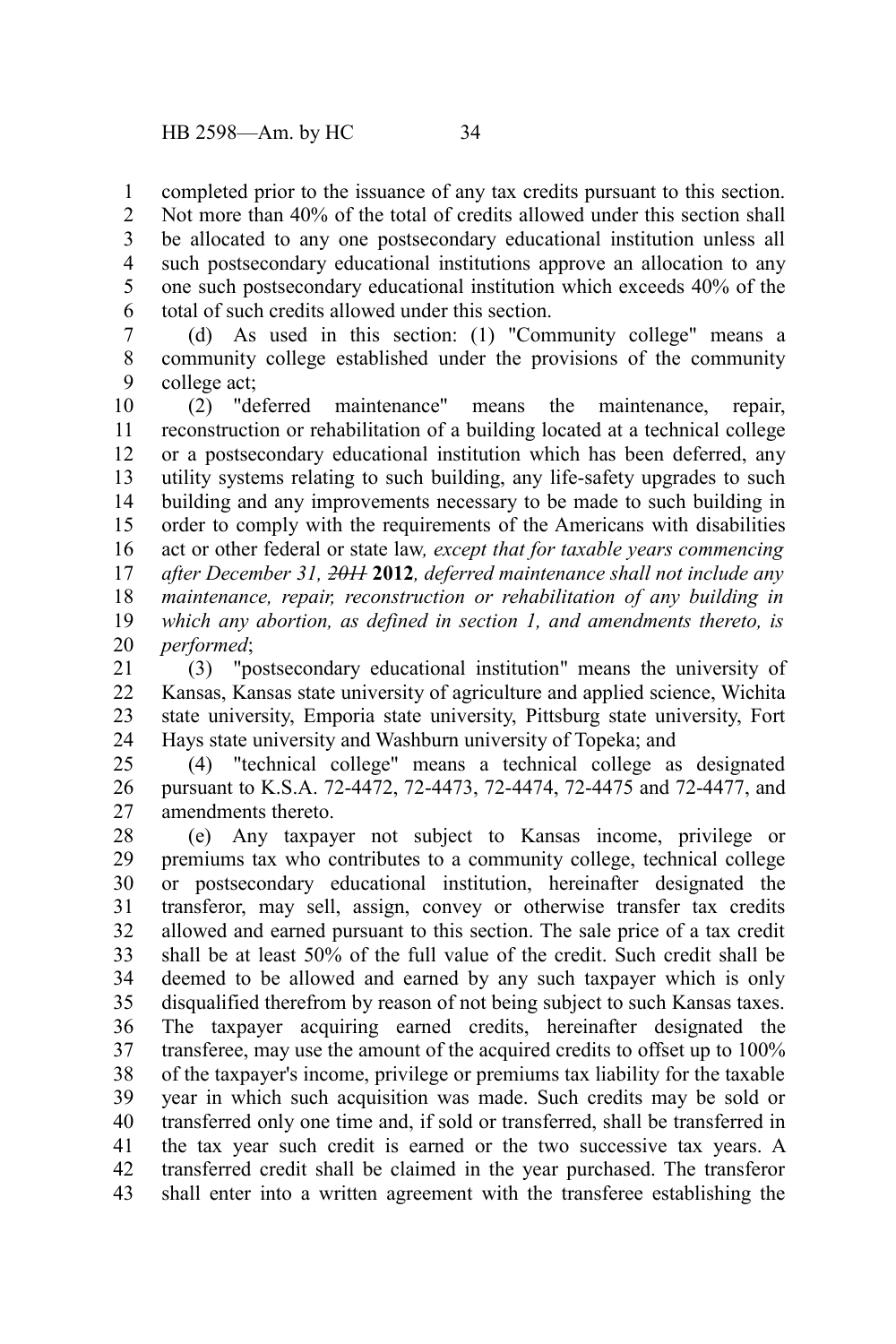terms and conditions of the sale or transfer and shall perfect such transfer 1

by notifying the secretary of revenue in writing within 30 calendar days following the effective date of the transfer, subject to the review and approval or denial of such transfer by the secretary of revenue. The transferor and transferee shall provide any information pertaining to the sale or transfer as may be required by the secretary of revenue to administer and carry out the provisions of this section. The amount received by the transferor of such tax credit shall be taxable as income of the transferor, and the excess of the value of such credit over the amount paid by the transferee for such credit shall be taxable as income of the transferee. 2 3 4 5 6 7 8 9 10 11

(f) The secretary of revenue shall submit an annual report to the legislature to assist the legislature in the evaluation of the utilization of any credits claimed pursuant to this act, including information specific as to each community college, technical college or postsecondary educational institution. Such report shall be due on or before the first day of the legislative session following the tax year in which the credits were claimed. 12 13 14 15 16 17 18

(g) The secretary of revenue shall adopt rules and regulations necessary to administer the provisions of this section. 19 20

Sec. 22. **21.** K.S.A. 2011 Supp. 79-3606 is hereby amended to read as follows: 79-3606. The following shall be exempt from the tax imposed by this act: 21 22 23

(a) All sales of motor-vehicle fuel or other articles upon which a sales or excise tax has been paid, not subject to refund, under the laws of this state except cigarettes as defined by K.S.A. 79-3301*,* and amendments thereto, cereal malt beverages and malt products as defined by K.S.A. 79- 3817*,* and amendments thereto, including wort, liquid malt, malt syrup and malt extract, which is not subject to taxation under the provisions of K.S.A. 79-41a02*,* and amendments thereto, motor vehicles taxed pursuant to K.S.A. 79-5117, and amendments thereto, tires taxed pursuant to K.S.A. 65-3424d, and amendments thereto, drycleaning and laundry services taxed pursuant to K.S.A. 65-34,150, and amendments thereto, and gross receipts from regulated sports contests taxed pursuant to the Kansas professional regulated sports act, and amendments thereto; 24 25 26 27 28 29 30 31 32 33 34 35

(b) all sales of tangible personal property or service, including the renting and leasing of tangible personal property, purchased directly by the state of Kansas, a political subdivision thereof, other than a school or educational institution, or purchased by a public or private nonprofit hospital or public hospital authority or nonprofit blood, tissue or organ bank and used exclusively for state, political subdivision, hospital or public hospital authority or nonprofit blood, tissue or organ bank purposes, except when: (1) Such state, hospital or public hospital authority is 36 37 38 39 40 41 42 43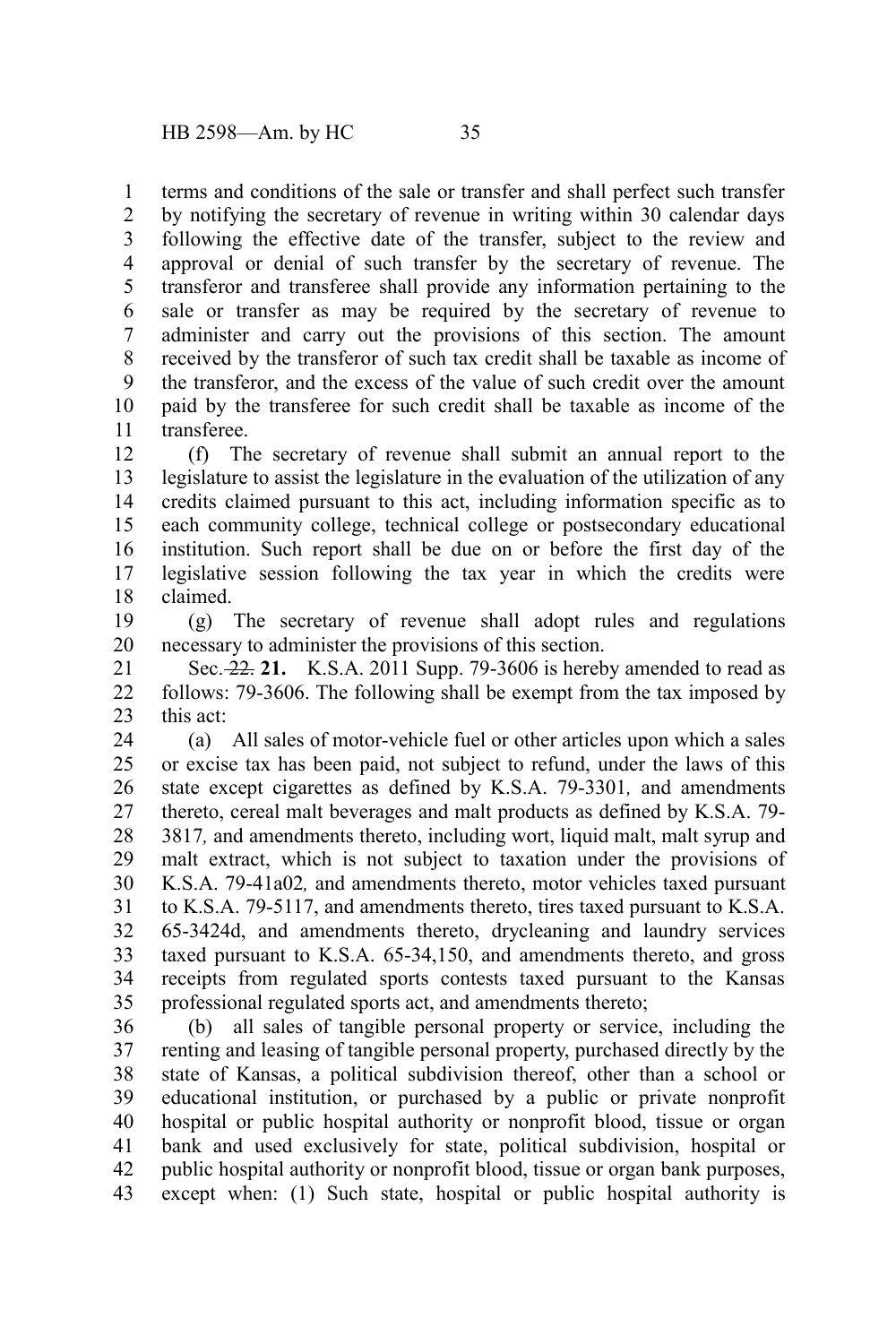engaged or proposes to engage in any business specifically taxable under the provisions of this act and such items of tangible personal property or service are used or proposed to be used in such business<sub>7</sub>; or (2) such political subdivision is engaged or proposes to engage in the business of furnishing gas, electricity or heat to others and such items of personal property or service are used or proposed to be used in such business; 1 2 3 4 5 6

(c) all sales of tangible personal property or services, including the renting and leasing of tangible personal property, purchased directly by a public or private elementary or secondary school or public or private nonprofit educational institution and used primarily by such school or institution for nonsectarian programs and activities provided or sponsored by such school or institution or in the erection, repair or enlargement of buildings to be used for such purposes. The exemption herein provided shall not apply to erection, construction, repair, enlargement or equipment of buildings used primarily for human habitation; 7 8 9 10 11 12 13 14 15

(d) all sales of tangible personal property or services purchased by a contractor for the purpose of constructing, equipping, reconstructing, maintaining, repairing, enlarging, furnishing or remodeling facilities for any public or private nonprofit hospital or public hospital authority, public or private elementary or secondary school, a public or private nonprofit educational institution, state correctional institution including a privately constructed correctional institution contracted for state use and ownership, which would be exempt from taxation under the provisions of this act if purchased directly by such hospital or public hospital authority, school, educational institution or a state correctional institution; and all sales of tangible personal property or services purchased by a contractor for the purpose of constructing, equipping, reconstructing, maintaining, repairing, enlarging, furnishing or remodeling facilities for any political subdivision of the state or district described in subsection (s), the total cost of which is paid from funds of such political subdivision or district and which would be exempt from taxation under the provisions of this act if purchased directly by such political subdivision or district. Nothing in this subsection or in the provisions of K.S.A. 12-3418*,* and amendments thereto, shall be deemed to exempt the purchase of any construction machinery, equipment or tools used in the constructing, equipping, reconstructing, maintaining, repairing, enlarging, furnishing or remodeling facilities for any political subdivision of the state or any such district. As used in this subsection, K.S.A. 12-3418 and 79-3640, and amendments thereto, "funds of a political subdivision" shall mean general tax revenues, the proceeds of any bonds and gifts or grants-in-aid. Gifts shall not mean funds used for the purpose of constructing, equipping, reconstructing, repairing, enlarging, furnishing or remodeling facilities which are to be leased to the donor. When any political subdivision of the state, district described in subsection 16 17 18 19 20 21 22 23 24 25 26 27 28 29 30 31 32 33 34 35 36 37 38 39 40 41 42 43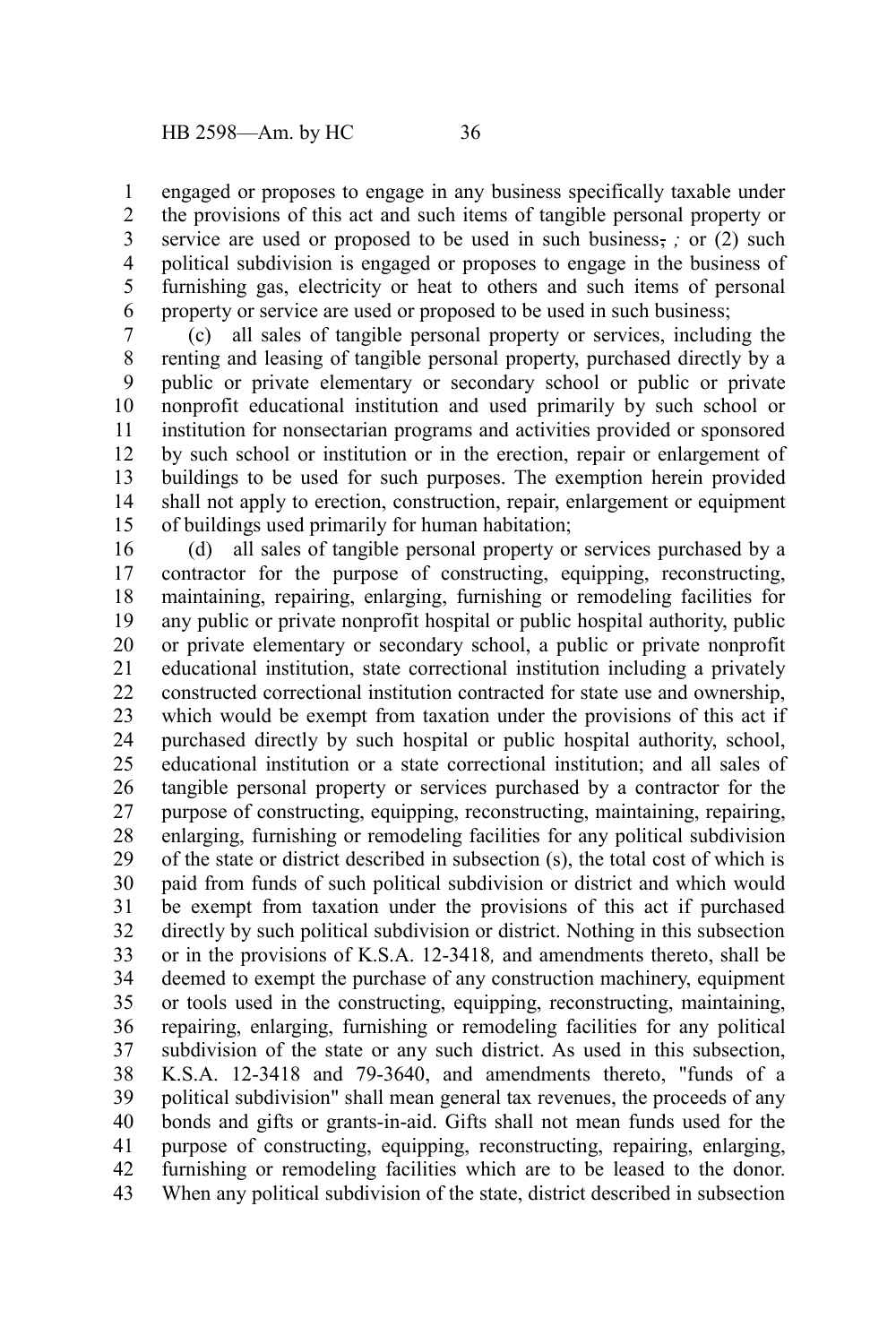(s), public or private nonprofit hospital or public hospital authority, public or private elementary or secondary school, public or private nonprofit educational institution, state correctional institution including a privately constructed correctional institution contracted for state use and ownership shall contract for the purpose of constructing, equipping, reconstructing, maintaining, repairing, enlarging, furnishing or remodeling facilities, it shall obtain from the state and furnish to the contractor an exemption certificate for the project involved, and the contractor may purchase materials for incorporation in such project. The contractor shall furnish the number of such certificate to all suppliers from whom such purchases are made, and such suppliers shall execute invoices covering the same bearing the number of such certificate. Upon completion of the project the contractor shall furnish to the political subdivision, district described in subsection (s), hospital or public hospital authority, school, educational institution or department of corrections concerned a sworn statement, on a form to be provided by the director of taxation, that all purchases so made were entitled to exemption under this subsection. As an alternative to the foregoing procedure, any such contracting entity may apply to the secretary of revenue for agent status for the sole purpose of issuing and furnishing project exemption certificates to contractors pursuant to rules and regulations adopted by the secretary establishing conditions and standards for the granting and maintaining of such status. All invoices shall be held by the contractor for a period of five years and shall be subject to audit by the director of taxation. If any materials purchased under such a certificate are found not to have been incorporated in the building or other project or not to have been returned for credit or the sales or compensating tax otherwise imposed upon such materials which will not be so incorporated in the building or other project reported and paid by such contractor to the director of taxation not later than the 20th day of the month following the close of the month in which it shall be determined that such materials will not be used for the purpose for which such certificate was issued, the political subdivision, district described in subsection (s), hospital or public hospital authority, school, educational institution or the contractor contracting with the department of corrections for a correctional institution concerned shall be liable for tax on all materials purchased for the project, and upon payment thereof it may recover the same from the contractor together with reasonable attorney fees. Any contractor or any agent, employee or subcontractor thereof, who shall use or otherwise dispose of any materials purchased under such a certificate for any purpose other than that for which such a certificate is issued without the payment of the sales or compensating tax otherwise imposed upon such materials, shall be guilty of a misdemeanor and, upon conviction therefor, shall be subject to the penalties provided for in 1 2 3 4 5 6 7 8 9 10 11 12 13 14 15 16 17 18 19 20 21 22 23 24 25 26 27 28 29 30 31 32 33 34 35 36 37 38 39 40 41 42 43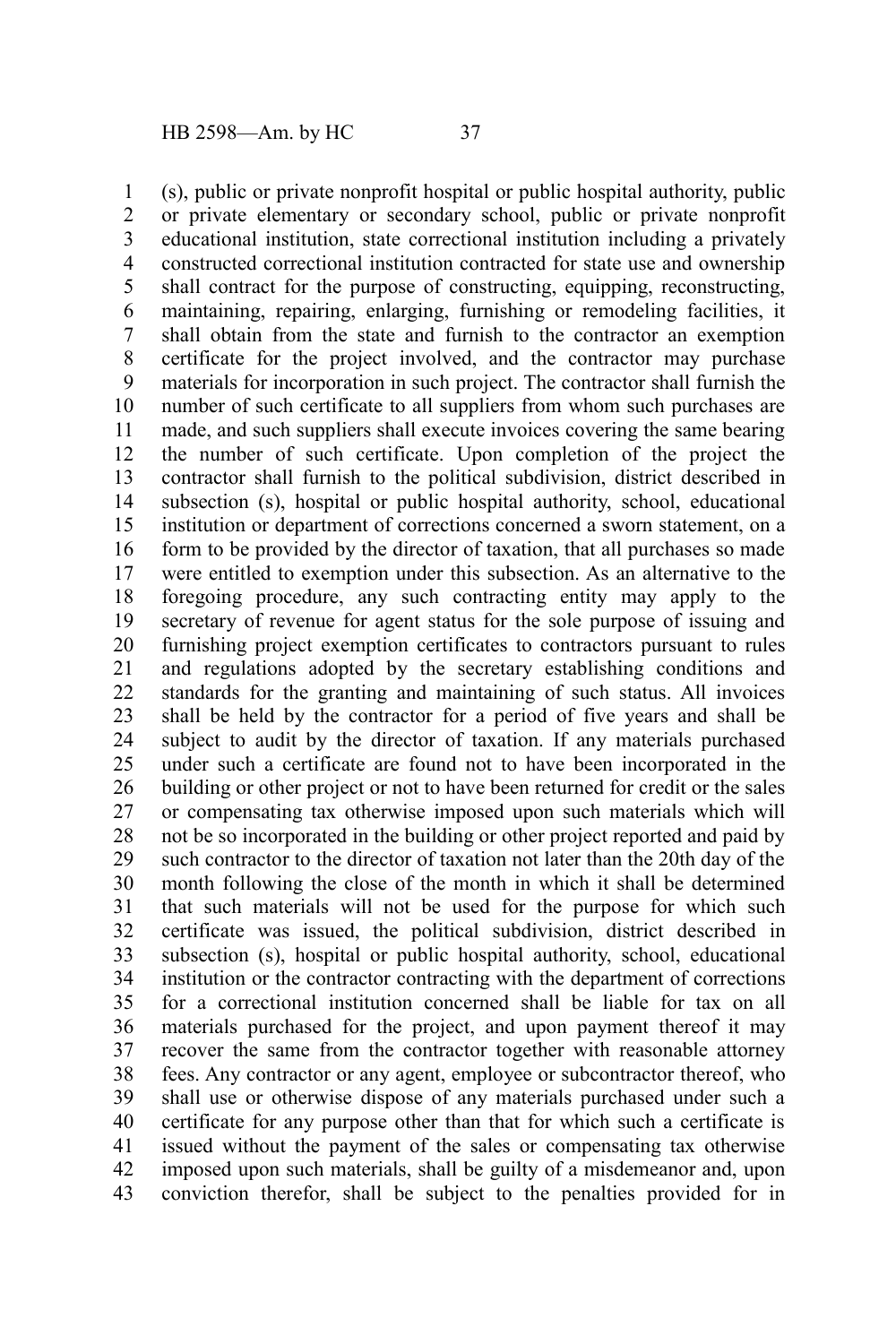subsection (g) of K.S.A. 79-3615, and amendments thereto; 1

(e) all sales of tangible personal property or services purchased by a contractor for the erection, repair or enlargement of buildings or other projects for the government of the United States, its agencies or instrumentalities, which would be exempt from taxation if purchased directly by the government of the United States, its agencies or instrumentalities. When the government of the United States, its agencies or instrumentalities shall contract for the erection, repair, or enlargement of any building or other project, it shall obtain from the state and furnish to the contractor an exemption certificate for the project involved, and the contractor may purchase materials for incorporation in such project. The contractor shall furnish the number of such certificates to all suppliers from whom such purchases are made, and such suppliers shall execute invoices covering the same bearing the number of such certificate. Upon completion of the project the contractor shall furnish to the government of the United States, its agencies or instrumentalities concerned a sworn statement, on a form to be provided by the director of taxation, that all purchases so made were entitled to exemption under this subsection. As an alternative to the foregoing procedure, any such contracting entity may apply to the secretary of revenue for agent status for the sole purpose of issuing and furnishing project exemption certificates to contractors pursuant to rules and regulations adopted by the secretary establishing conditions and standards for the granting and maintaining of such status. All invoices shall be held by the contractor for a period of five years and shall be subject to audit by the director of taxation. Any contractor or any agent, employee or subcontractor thereof, who shall use or otherwise dispose of any materials purchased under such a certificate for any purpose other than that for which such a certificate is issued without the payment of the sales or compensating tax otherwise imposed upon such materials, shall be guilty of a misdemeanor and, upon conviction therefor, shall be subject to the penalties provided for in subsection (g) of K.S.A. 79-3615*,* and amendments thereto; 2 3 4 5 6 7 8 9 10 11 12 13 14 15 16 17 18 19 20 21 22 23 24 25 26 27 28 29 30 31 32

(f) tangible personal property purchased by a railroad or public utility for consumption or movement directly and immediately in interstate commerce; 33 34 35

(g) sales of aircraft including remanufactured and modified aircraft sold to persons using directly or through an authorized agent such aircraft as certified or licensed carriers of persons or property in interstate or foreign commerce under authority of the laws of the United States or any foreign government or sold to any foreign government or agency or instrumentality of such foreign government and all sales of aircraft for use outside of the United States and sales of aircraft repair, modification and replacement parts and sales of services employed in the remanufacture, 36 37 38 39 40 41 42 43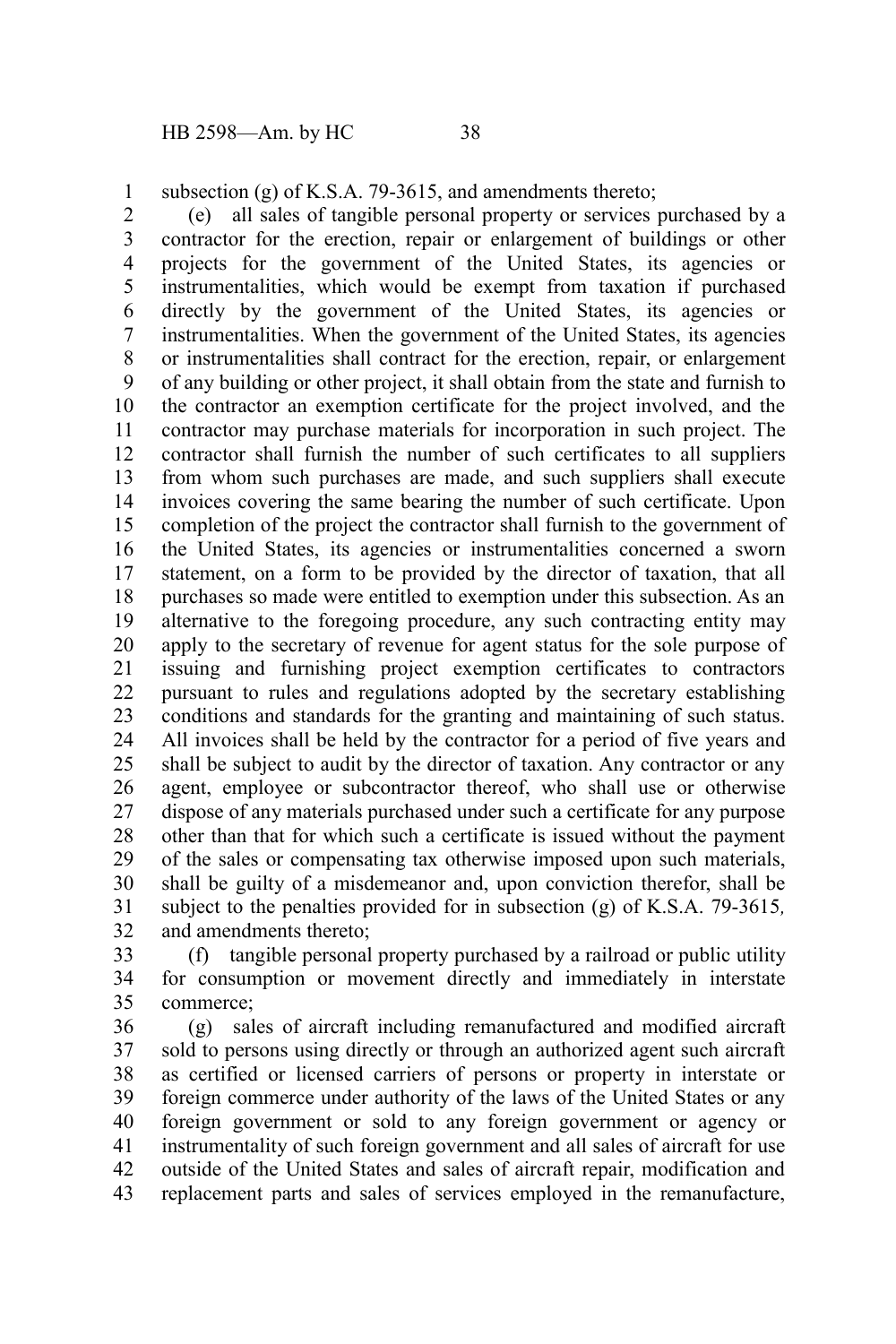modification and repair of aircraft; 1

(h) all rentals of nonsectarian textbooks by public or private elementary or secondary schools; 2 3

(i) the lease or rental of all films, records, tapes, or any type of sound or picture transcriptions used by motion picture exhibitors; 4 5

(j) meals served without charge or food used in the preparation of such meals to employees of any restaurant, eating house, dining car, hotel, drugstore or other place where meals or drinks are regularly sold to the public if such employees' duties are related to the furnishing or sale of such meals or drinks; 6 7 8 9 10

(k) any motor vehicle, semitrailer or pole trailer, as such terms are defined by K.S.A. 8-126*,* and amendments thereto, or aircraft sold and delivered in this state to a bona fide resident of another state, which motor vehicle, semitrailer, pole trailer or aircraft is not to be registered or based in this state and which vehicle, semitrailer, pole trailer or aircraft will not remain in this state more than 10 days; 11 12 13 14 15 16

(l) all isolated or occasional sales of tangible personal property, services, substances or things, except isolated or occasional sale of motor vehicles specifically taxed under the provisions of subsection (o) of K.S.A. 79-3603*,* and amendments thereto; 17 18 19 20

(m) all sales of tangible personal property which become an ingredient or component part of tangible personal property or services produced, manufactured or compounded for ultimate sale at retail within or without the state of Kansas; and any such producer, manufacturer or compounder may obtain from the director of taxation and furnish to the supplier an exemption certificate number for tangible personal property for use as an ingredient or component part of the property or services produced, manufactured or compounded; 21 22 23 24 25 26 27 28

(n) all sales of tangible personal property which is consumed in the production, manufacture, processing, mining, drilling, refining or compounding of tangible personal property, the treating of by-products or wastes derived from any such production process, the providing of services or the irrigation of crops for ultimate sale at retail within or without the state of Kansas; and any purchaser of such property may obtain from the director of taxation and furnish to the supplier an exemption certificate number for tangible personal property for consumption in such production, manufacture, processing, mining, drilling, refining, compounding, treating, irrigation and in providing such services<sup>.</sup> 29 30 31 32 33 34 35 36 37 38 39

(o) all sales of animals, fowl and aquatic plants and animals, the primary purpose of which is use in agriculture or aquaculture, as defined in K.S.A. 47-1901, and amendments thereto, the production of food for human consumption, the production of animal, dairy, poultry or aquatic 40 41 42 43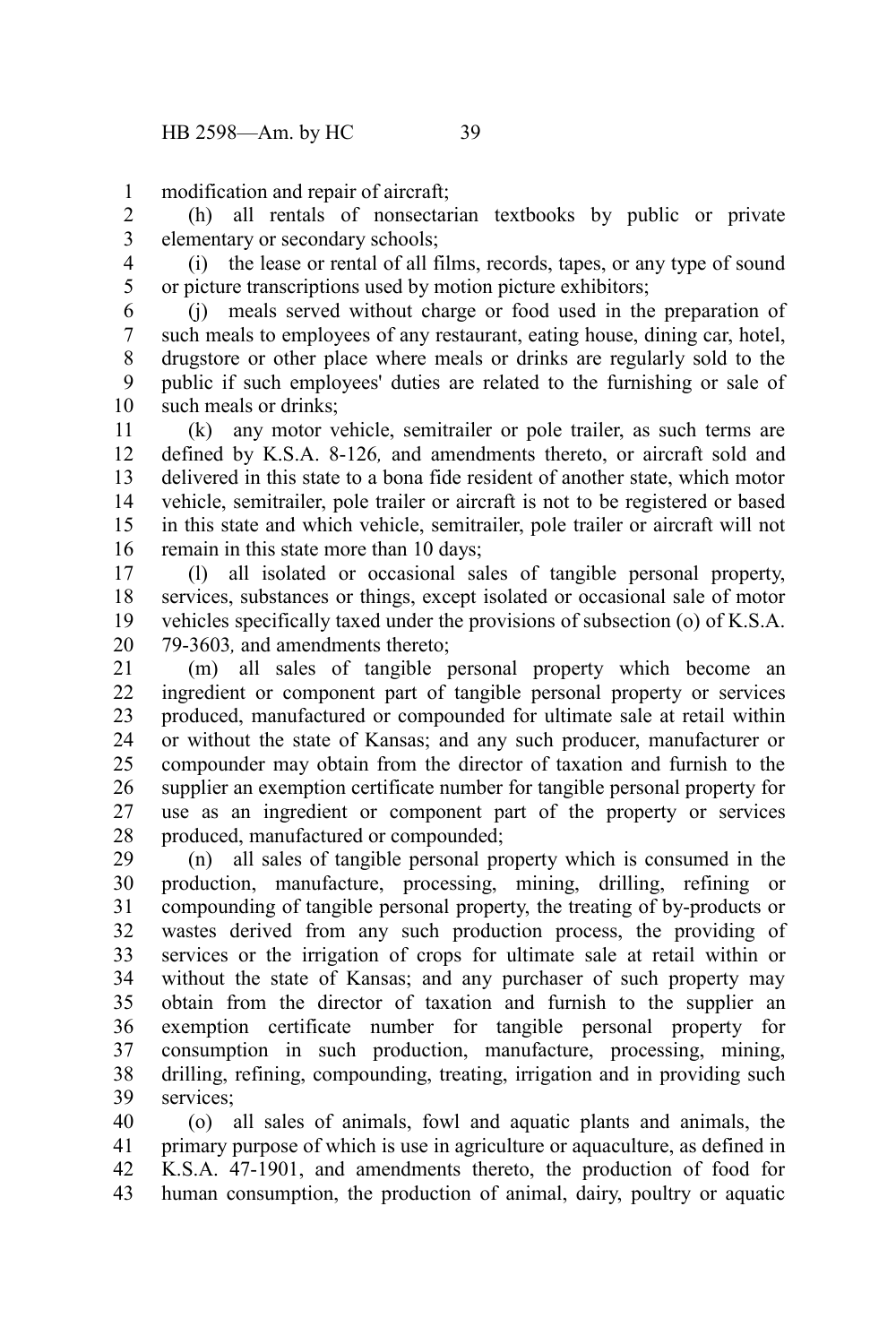plant and animal products, fiber or fur, or the production of offspring for use for any such purpose or purposes; 1 2

(p) all sales of drugs dispensed pursuant to a prescription order by a licensed practitioner or a mid-level practitioner as defined by K.S.A. 65- 1626, and amendments thereto. As used in this subsection, "drug" means a compound, substance or preparation and any component of a compound, substance or preparation, other than food and food ingredients, dietary supplements or alcoholic beverages, recognized in the official United States pharmacopoeia, official homeopathic pharmacopoeia of the United States or official national formulary, and supplement to any of them, intended for use in the diagnosis, cure, mitigation, treatment or prevention of disease or intended to affect the structure or any function of the body*, except that for taxable years commencing after December 31, 2011* **2012***, this subsection shall not apply to any sales of drugs used in the performance or induction of an abortion, as defined in section 1, and amendments thereto*; 3 4 5 6 7 8 9 10 11 12 13 14 15 16

(q) all sales of insulin dispensed by a person licensed by the state board of pharmacy to a person for treatment of diabetes at the direction of a person licensed to practice medicine by the board of healing arts; 17 18 19

(r) all sales of oxygen delivery equipment, kidney dialysis equipment, enteral feeding systems, prosthetic devices and mobility enhancing equipment prescribed in writing by a person licensed to practice the healing arts, dentistry or optometry, and in addition to such sales, all sales of hearing aids, as defined by subsection (c) of K.S.A. 74-5807, and amendments thereto, and repair and replacement parts therefor, including batteries, by a person licensed in the practice of dispensing and fitting hearing aids pursuant to the provisions of K.S.A. 74-5808, and amendments thereto. For the purposes of this subsection: (1) "Mobility enhancing equipment" means equipment including repair and replacement parts to same, but does not include durable medical equipment, which is primarily and customarily used to provide or increase the ability to move from one place to another and which is appropriate for use either in a home or a motor vehicle; is not generally used by persons with normal mobility; and does not include any motor vehicle or equipment on a motor vehicle normally provided by a motor vehicle manufacturer; and (2) "prosthetic device" means a replacement, corrective or supportive device including repair and replacement parts for same worn on or in the body to artificially replace a missing portion of the body, prevent or correct physical deformity or malfunction or support a weak or deformed portion of the body; 20 21 22 23 24 25 26 27 28 29 30 31 32 33 34 35 36 37 38 39 40

(s) except as provided in K.S.A. 2011 Supp. 82a-2101, and amendments thereto, all sales of tangible personal property or services purchased directly or indirectly by a groundwater management district 41 42 43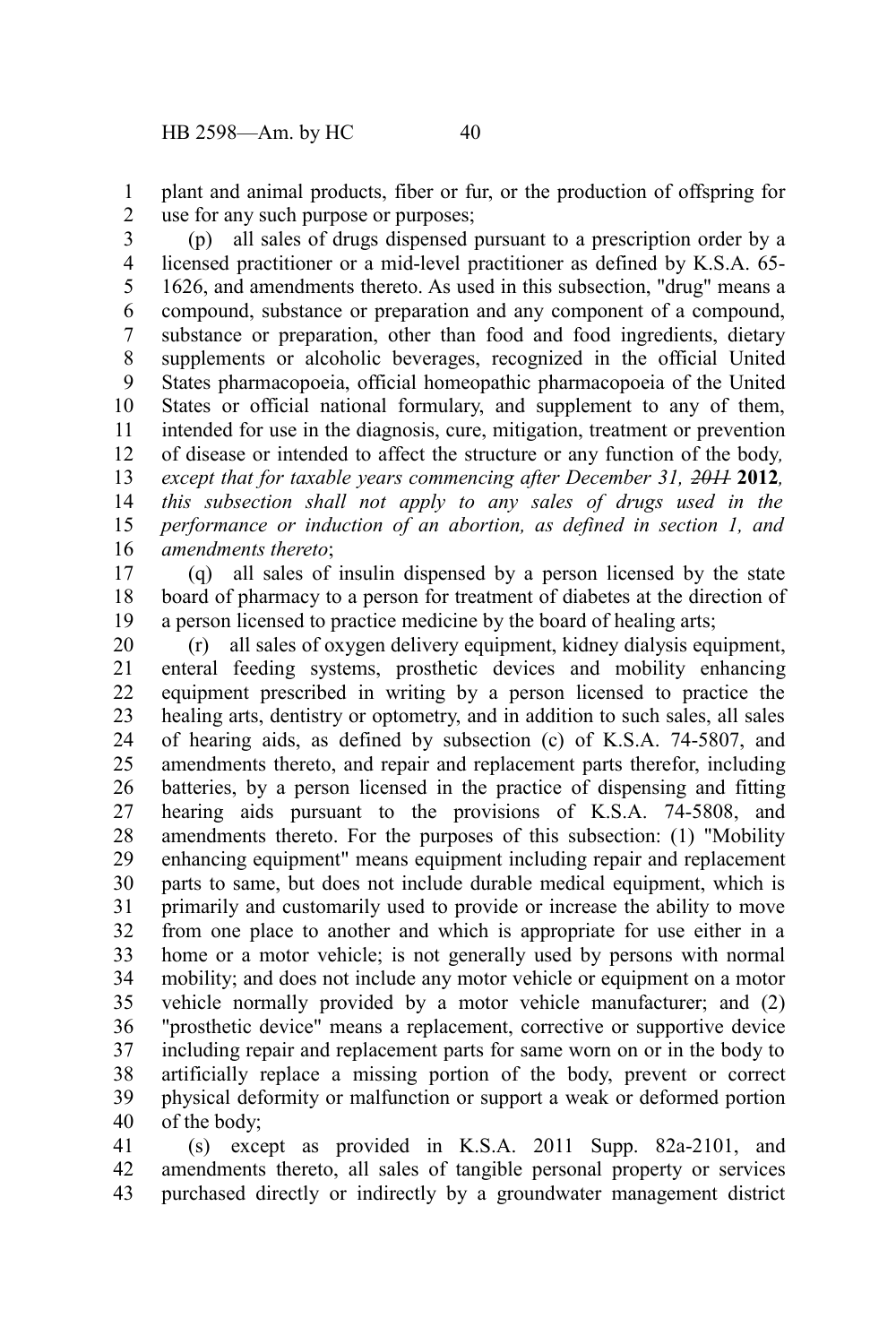organized or operating under the authority of K.S.A. 82a-1020 et seq.*,* and amendments thereto, by a rural water district organized or operating under the authority of K.S.A. 82a-612, and amendments thereto, or by a water supply district organized or operating under the authority of K.S.A. 19- 3501 et seq., 19-3522 et seq. or 19-3545, and amendments thereto, which property or services are used in the construction activities, operation or maintenance of the district; 1 2 3 4 5 6 7

(t) all sales of farm machinery and equipment or aquaculture machinery and equipment, repair and replacement parts therefor and services performed in the repair and maintenance of such machinery and equipment. For the purposes of this subsection the term "farm machinery and equipment or aquaculture machinery and equipment" shall include a work-site utility vehicle, as defined in K.S.A. 8-126, and amendments thereto, and is equipped with a bed or cargo box for hauling materials, and shall also include machinery and equipment used in the operation of Christmas tree farming but shall not include any passenger vehicle, truck, truck tractor, trailer, semitrailer or pole trailer, other than a farm trailer, as such terms are defined by K.S.A. 8-126*,* and amendments thereto. "Farm machinery and equipment" includes precision farming equipment that is portable or is installed or purchased to be installed on farm machinery and equipment. "Precision farming equipment" includes the following items used only in computer-assisted farming, ranching or aquaculture production operations: Soil testing sensors, yield monitors, computers, monitors, software, global positioning and mapping systems, guiding systems, modems, data communications equipment and any necessary mounting hardware, wiring and antennas. Each purchaser of farm machinery and equipment or aquaculture machinery and equipment exempted herein must certify in writing on the copy of the invoice or sales ticket to be retained by the seller that the farm machinery and equipment or aquaculture machinery and equipment purchased will be used only in farming, ranching or aquaculture production. Farming or ranching shall include the operation of a feedlot and farm and ranch work for hire and the operation of a nursery; 8 9 10 11 12 13 14 15 16 17 18 19 20 21 22 23 24 25 26 27 28 29 30 31 32 33

(u) all leases or rentals of tangible personal property used as a dwelling if such tangible personal property is leased or rented for a period of more than 28 consecutive days; 34 35 36

(v) all sales of tangible personal property to any contractor for use in preparing meals for delivery to homebound elderly persons over 60 years of age and to homebound disabled persons or to be served at a groupsitting at a location outside of the home to otherwise homebound elderly persons over 60 years of age and to otherwise homebound disabled persons, as all or part of any food service project funded in whole or in part by government or as part of a private nonprofit food service project 37 38 39 40 41 42 43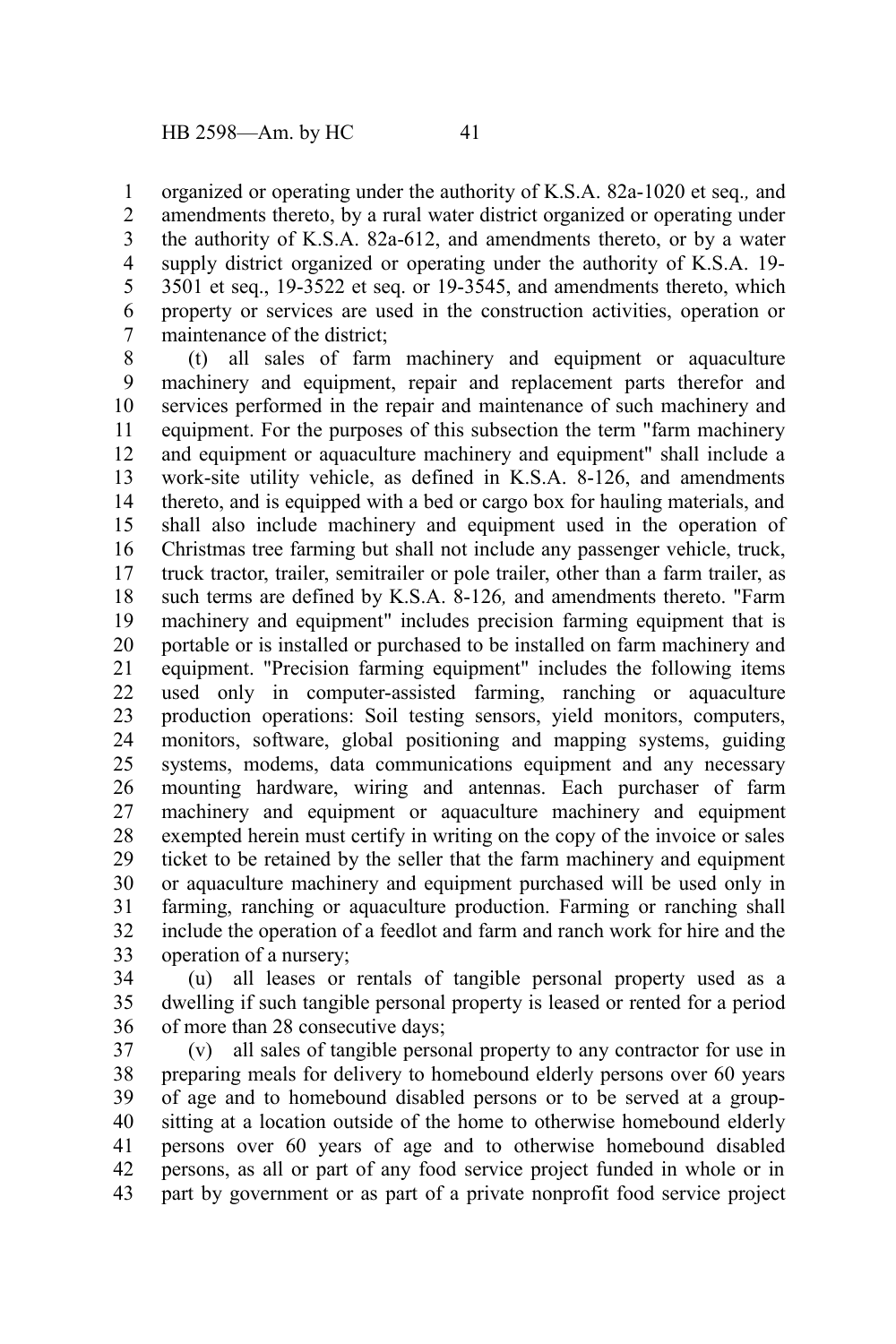available to all such elderly or disabled persons residing within an area of service designated by the private nonprofit organization, and all sales of tangible personal property for use in preparing meals for consumption by indigent or homeless individuals whether or not such meals are consumed at a place designated for such purpose, and all sales of food products by or on behalf of any such contractor or organization for any such purpose; 1 2 3 4 5 6

(w) all sales of natural gas, electricity, heat and water delivered through mains, lines or pipes: (1) To residential premises for noncommercial use by the occupant of such premises; (2) for agricultural use and also, for such use, all sales of propane gas; (3) for use in the severing of oil; and (4) to any property which is exempt from property taxation pursuant to K.S.A. 79-201b Second through Sixth. As used in this paragraph, "severing" shall have the meaning ascribed thereto by subsection (k) of K.S.A. 79-4216, and amendments thereto. For all sales of natural gas, electricity and heat delivered through mains, lines or pipes pursuant to the provisions of subsection  $(w)(1)$  and  $(w)(2)$ , the provisions of this subsection shall expire on December 31, 2005; 7 8 9 10 11 12 13 14 15 16 17

(x) all sales of propane gas, LP-gas, coal, wood and other fuel sources for the production of heat or lighting for noncommercial use of an occupant of residential premises occurring prior to January 1, 2006; 18 19 20

(y) all sales of materials and services used in the repairing, servicing, altering, maintaining, manufacturing, remanufacturing, or modification of railroad rolling stock for use in interstate or foreign commerce under authority of the laws of the United States; 21 22 23 24

(z) all sales of tangible personal property and services purchased directly by a port authority or by a contractor therefor as provided by the provisions of K.S.A. 12-3418*,* and amendments thereto; 25 26 27

(aa) all sales of materials and services applied to equipment which is transported into the state from without the state for repair, service, alteration, maintenance, remanufacture or modification and which is subsequently transported outside the state for use in the transmission of liquids or natural gas by means of pipeline in interstate or foreign commerce under authority of the laws of the United States; 28 29 30 31 32 33

(bb) all sales of used mobile homes or manufactured homes. As used in this subsection: (1) "Mobile homes" and "manufactured homes" shall have the meanings ascribed thereto by K.S.A. 58-4202*,* and amendments thereto; and (2) "sales of used mobile homes or manufactured homes" means sales other than the original retail sale thereof; 34 35 36 37 38

(cc) all sales of tangible personal property or services purchased prior to January 1, 2012, except as otherwise provided, for the purpose of and in conjunction with constructing, reconstructing, enlarging or remodeling a business or retail business which meets the requirements established in K.S.A. 74-50,115*,* and amendments thereto, and the sale and installation of 39 40 41 42 43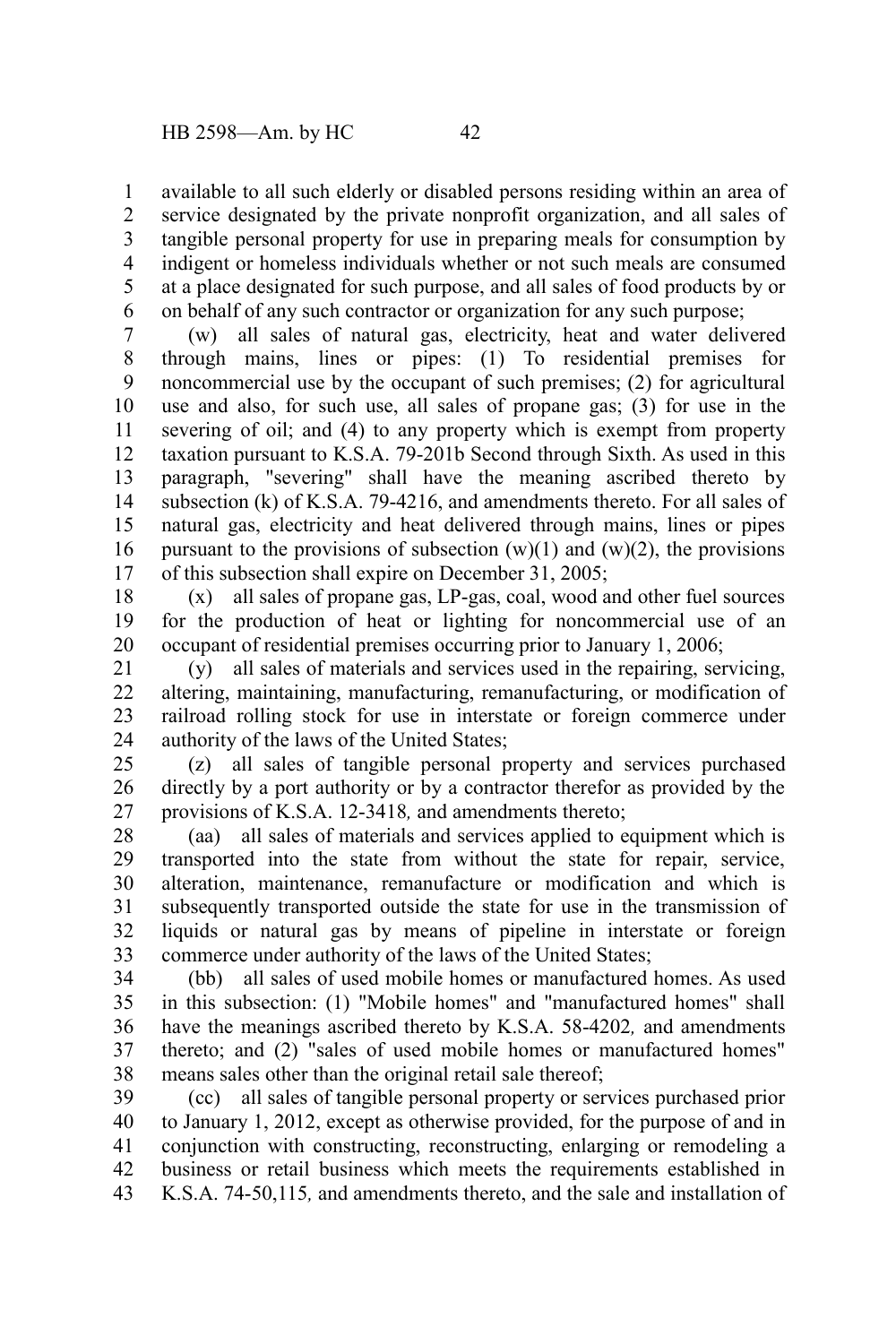machinery and equipment purchased for installation at any such business or retail business, and all sales of tangible personal property or services purchased on or after January 1, 2012, for the purpose of and in conjunction with constructing, reconstructing, enlarging or remodeling a business which meets the requirements established in K.S.A. 74-50,115(e), and amendments thereto, and the sale and installation of machinery and equipment purchased for installation at any such business. When a person shall contract for the construction, reconstruction, enlargement or remodeling of any such business or retail business, such person shall obtain from the state and furnish to the contractor an exemption certificate for the project involved, and the contractor may purchase materials, machinery and equipment for incorporation in such project. The contractor shall furnish the number of such certificates to all suppliers from whom such purchases are made, and such suppliers shall execute invoices covering the same bearing the number of such certificate. Upon completion of the project the contractor shall furnish to the owner of the business or retail business a sworn statement, on a form to be provided by the director of taxation, that all purchases so made were entitled to exemption under this subsection. All invoices shall be held by the contractor for a period of five years and shall be subject to audit by the director of taxation. Any contractor or any agent, employee or subcontractor thereof, who shall use or otherwise dispose of any materials, machinery or equipment purchased under such a certificate for any purpose other than that for which such a certificate is issued without the payment of the sales or compensating tax otherwise imposed thereon, shall be guilty of a misdemeanor and, upon conviction therefor, shall be subject to the penalties provided for in subsection (g) of K.S.A. 79-3615*,* and amendments thereto. As used in this subsection, "business" and "retail business" have the meanings respectively ascribed thereto by K.S.A. 74- 50,114*,* and amendments thereto. Project exemption certificates that have been previously issued under this subsection by the department of revenue pursuant to K.S.A. 74-50,115, and amendments thereto, but not including K.S.A. 74-50,115(e), and amendments thereto, prior to January 1, 2012, and have not expired will be effective for the term of the project or two years from the effective date of the certificate, whichever occurs earlier. Project exemption certificates that are submitted to the department of revenue prior to January 1, 2012, and are found to qualify will be issued a project exemption certificate that will be effective for a two-year period or for the term of the project, whichever occurs earlier; 1 2 3 4 5 6 7 8 9 10 11 12 13 14 15 16 17 18 19 20 21 22 23 24 25 26 27 28 29 30 31 32 33 34 35 36 37 38 39

(dd) all sales of tangible personal property purchased with food stamps issued by the United States department of agriculture; 40 41

(ee) all sales of lottery tickets and shares made as part of a lottery operated by the state of Kansas; 42 43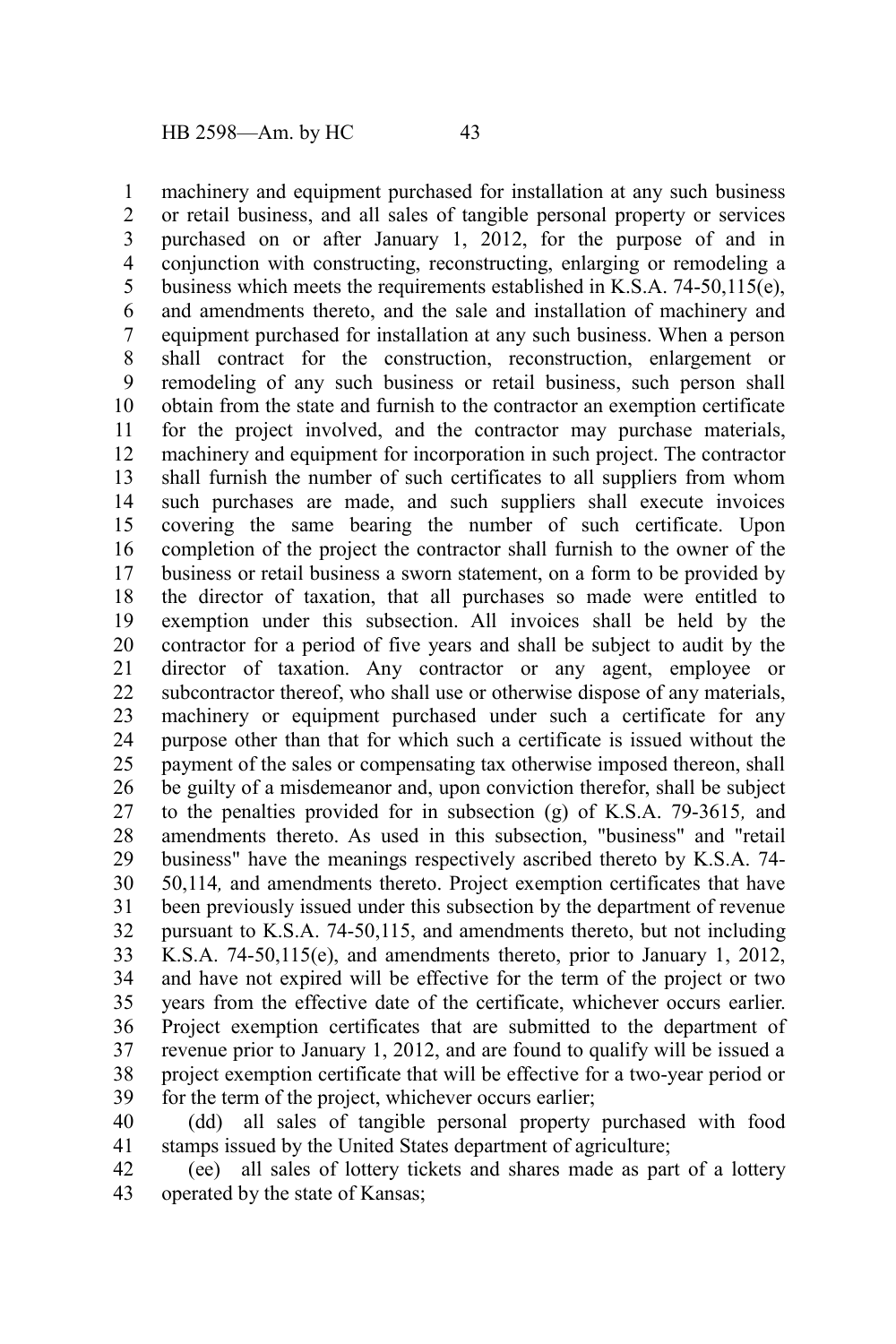(ff) on and after July 1, 1988, all sales of new mobile homes or manufactured homes to the extent of 40% of the gross receipts, determined without regard to any trade-in allowance, received from such sale. As used in this subsection, "mobile homes" and "manufactured homes" shall have the meanings ascribed thereto by K.S.A. 58-4202*,* and amendments thereto; 1 2 3 4 5 6

(gg) all sales of tangible personal property purchased in accordance with vouchers issued pursuant to the federal special supplemental food program for women, infants and children; 7 8 9

(hh) all sales of medical supplies and equipment, including durable medical equipment, purchased directly by a nonprofit skilled nursing home or nonprofit intermediate nursing care home, as defined by K.S.A. 39-923, and amendments thereto, for the purpose of providing medical services to residents thereof. This exemption shall not apply to tangible personal property customarily used for human habitation purposes. As used in this subsection, "durable medical equipment" means equipment including repair and replacement parts for such equipment, which can withstand repeated use, is primarily and customarily used to serve a medical purpose, generally is not useful to a person in the absence of illness or injury and is not worn in or on the body, but does not include mobility enhancing equipment as defined in subsection (r), oxygen delivery equipment, kidney dialysis equipment or enteral feeding systems; 10 11 12 13 14 15 16 17 18 19 20 21 22

(ii) all sales of tangible personal property purchased directly by a nonprofit organization for nonsectarian comprehensive multidiscipline youth development programs and activities provided or sponsored by such organization, and all sales of tangible personal property by or on behalf of any such organization. This exemption shall not apply to tangible personal property customarily used for human habitation purposes; 23 24 25 26 27 28

(ii) all sales of tangible personal property or services, including the renting and leasing of tangible personal property, purchased directly on behalf of a community-based mental retardation facility or mental health center organized pursuant to K.S.A. 19-4001 et seq., and amendments thereto, and licensed in accordance with the provisions of K.S.A. 75- 3307b*,* and amendments thereto*,* and all sales of tangible personal property or services purchased by contractors during the time period from July, 2003, through June, 2006, for the purpose of constructing, equipping, maintaining or furnishing a new facility for a community-based mental retardation facility or mental health center located in Riverton, Cherokee County, Kansas, which would have been eligible for sales tax exemption pursuant to this subsection if purchased directly by such facility or center. This exemption shall not apply to tangible personal property customarily used for human habitation purposes; 29 30 31 32 33 34 35 36 37 38 39 40 41 42

43

(kk) (1) (A) all sales of machinery and equipment which are used in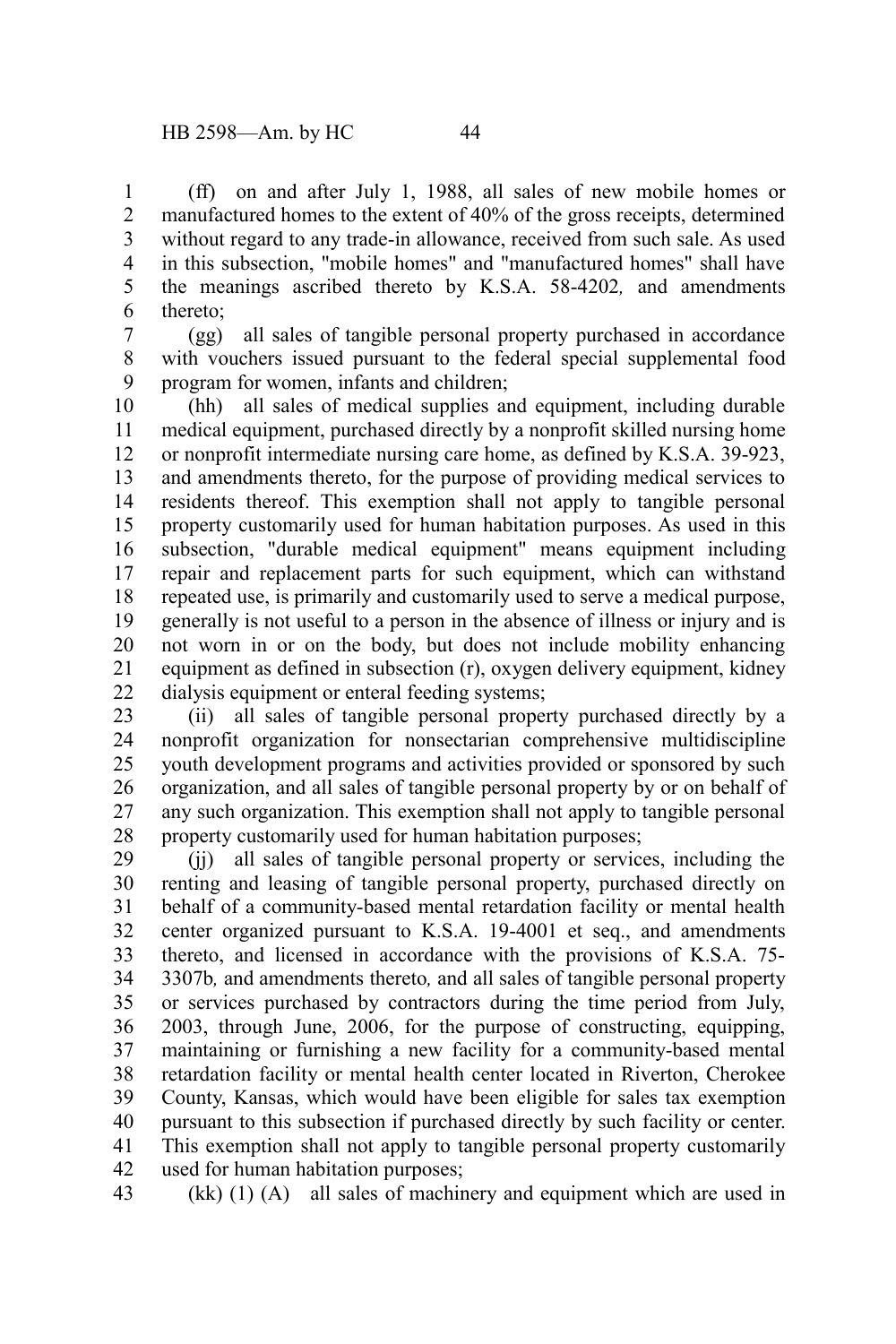this state as an integral or essential part of an integrated production operation by a manufacturing or processing plant or facility; 1 2

(B) all sales of installation, repair and maintenance services performed on such machinery and equipment; and 3 4

(C) all sales of repair and replacement parts and accessories purchased for such machinery and equipment. 5 6

7

(2) For purposes of this subsection:

(A) "Integrated production operation" means an integrated series of operations engaged in at a manufacturing or processing plant or facility to process, transform or convert tangible personal property by physical, chemical or other means into a different form, composition or character from that in which it originally existed. Integrated production operations shall include: (i) Production line operations, including packaging operations; (ii) preproduction operations to handle, store and treat raw materials; (iii) post production handling, storage, warehousing and distribution operations; and (iv) waste, pollution and environmental control operations, if any; 8 9 10 11 12 13 14 15 16 17

(B) "production line" means the assemblage of machinery and equipment at a manufacturing or processing plant or facility where the actual transformation or processing of tangible personal property occurs; 18 19 20

(C) "manufacturing or processing plant or facility" means a single, fixed location owned or controlled by a manufacturing or processing business that consists of one or more structures or buildings in a contiguous area where integrated production operations are conducted to manufacture or process tangible personal property to be ultimately sold at retail. Such term shall not include any facility primarily operated for the purpose of conveying or assisting in the conveyance of natural gas, electricity, oil or water. A business may operate one or more manufacturing or processing plants or facilities at different locations to manufacture or process a single product of tangible personal property to be ultimately sold at retail; 21 22 23 24 25 26 27 28 29 30 31

(D) "manufacturing or processing business" means a business that utilizes an integrated production operation to manufacture, process, fabricate, finish, or assemble items for wholesale and retail distribution as part of what is commonly regarded by the general public as an industrial manufacturing or processing operation or an agricultural commodity processing operation. (i) Industrial manufacturing or processing operations include, by way of illustration but not of limitation, the fabrication of automobiles, airplanes, machinery or transportation equipment, the fabrication of metal, plastic, wood, or paper products, electricity power generation, water treatment, petroleum refining, chemical production, wholesale bottling, newspaper printing, ready mixed concrete production, and the remanufacturing of used parts for wholesale or retail sale. Such 32 33 34 35 36 37 38 39 40 41 42 43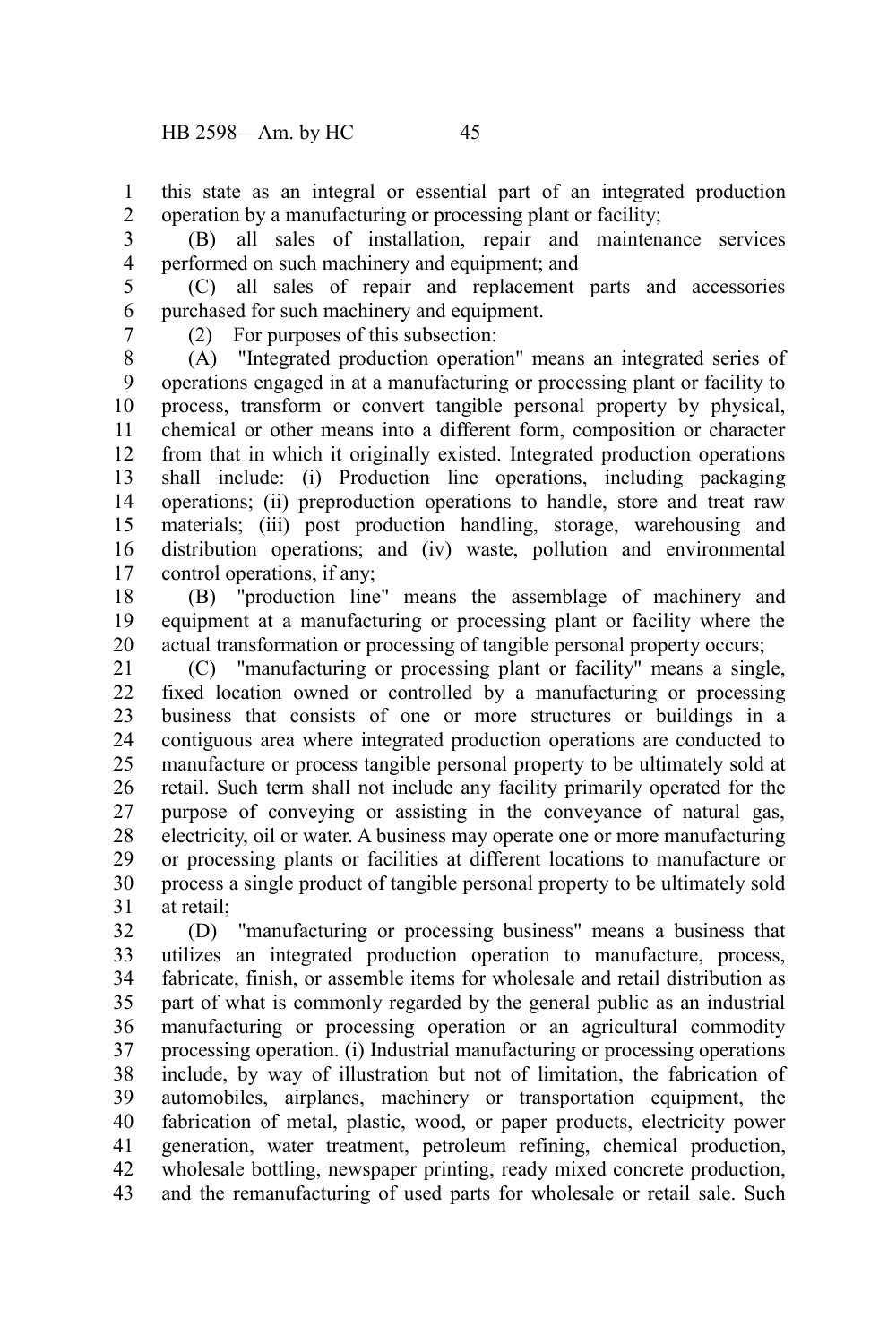processing operations shall include operations at an oil well, gas well, mine or other excavation site where the oil, gas, minerals, coal, clay, stone, sand or gravel that has been extracted from the earth is cleaned, separated, crushed, ground, milled, screened, washed, or otherwise treated or prepared before its transmission to a refinery or before any other wholesale or retail distribution. (ii) Agricultural commodity processing operations include, by way of illustration but not of limitation, meat packing, poultry slaughtering and dressing, processing and packaging farm and dairy products in sealed containers for wholesale and retail distribution, feed grinding, grain milling, frozen food processing, and grain handling, cleaning, blending, fumigation, drying and aeration operations engaged in by grain elevators or other grain storage facilities. (iii) Manufacturing or processing businesses do not include, by way of illustration but not of limitation, nonindustrial businesses whose operations are primarily retail and that produce or process tangible personal property as an incidental part of conducting the retail business, such as retailers who bake, cook or prepare food products in the regular course of their retail trade, grocery stores, meat lockers and meat markets that butcher or dress livestock or poultry in the regular course of their retail trade, contractors who alter, service, repair or improve real property, and retail businesses that clean, service or refurbish and repair tangible personal property for its owner; 1 2 3 4 5 6 7 8 9 10 11 12 13 14 15 16 17 18 19 20 21

(E) "repair and replacement parts and accessories" means all parts and accessories for exempt machinery and equipment, including, but not limited to, dies, jigs, molds, patterns and safety devices that are attached to exempt machinery or that are otherwise used in production, and parts and accessories that require periodic replacement such as belts, drill bits, grinding wheels, grinding balls, cutting bars, saws, refractory brick and other refractory items for exempt kiln equipment used in production operations; 22 23 24 25 26 27 28 29

30

(F) "primary" or "primarily" mean more than 50% of the time.

(3) For purposes of this subsection, machinery and equipment shall be deemed to be used as an integral or essential part of an integrated production operation when used: 31 32 33

(A) To receive, transport, convey, handle, treat or store raw materials in preparation of its placement on the production line; 34 35

(B) to transport, convey, handle or store the property undergoing manufacturing or processing at any point from the beginning of the production line through any warehousing or distribution operation of the final product that occurs at the plant or facility; 36 37 38 39

(C) to act upon, effect, promote or otherwise facilitate a physical change to the property undergoing manufacturing or processing; 40 41

(D) to guide, control or direct the movement of property undergoing manufacturing or processing; 42 43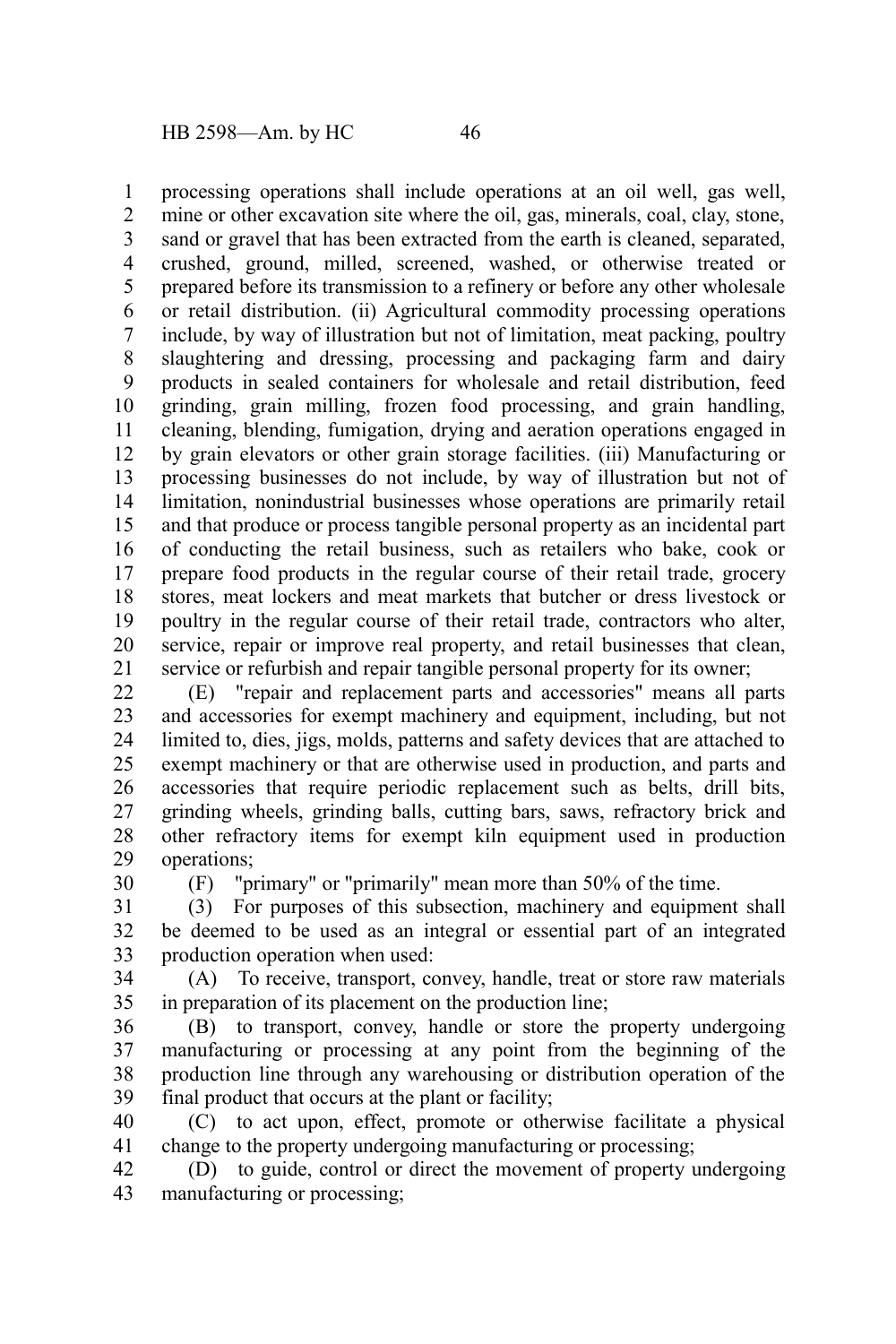(E) to test or measure raw materials, the property undergoing manufacturing or processing or the finished product, as a necessary part of the manufacturer's integrated production operations; 1 2 3

(F) to plan, manage, control or record the receipt and flow of inventories of raw materials, consumables and component parts, the flow of the property undergoing manufacturing or processing and the management of inventories of the finished product; 4 5 6 7

(G) to produce energy for, lubricate, control the operating of or otherwise enable the functioning of other production machinery and equipment and the continuation of production operations; 8 9 10

(H) to package the property being manufactured or processed in a container or wrapping in which such property is normally sold or transported; 11 12 13

(I) to transmit or transport electricity, coke, gas, water, steam or similar substances used in production operations from the point of generation, if produced by the manufacturer or processor at the plant site, to that manufacturer's production operation; or, if purchased or delivered from offsite, from the point where the substance enters the site of the plant or facility to that manufacturer's production operations; 14 15 16 17 18 19

(J) to cool, heat, filter, refine or otherwise treat water, steam, acid, oil, solvents or other substances that are used in production operations; 20 21

(K) to provide and control an environment required to maintain certain levels of air quality, humidity or temperature in special and limited areas of the plant or facility, where such regulation of temperature or humidity is part of and essential to the production process; 22 23 24 25

(L) to treat, transport or store waste or other byproducts of production operations at the plant or facility; or 26 27

(M) to control pollution at the plant or facility where the pollution is produced by the manufacturing or processing operation. 28 29

(4) The following machinery, equipment and materials shall be deemed to be exempt even though it may not otherwise qualify as machinery and equipment used as an integral or essential part of an integrated production operation: (A) Computers and related peripheral equipment that are utilized by a manufacturing or processing business for engineering of the finished product or for research and development or product design; (B) machinery and equipment that is utilized by a manufacturing or processing business to manufacture or rebuild tangible personal property that is used in manufacturing or processing operations, including tools, dies, molds, forms and other parts of qualifying machinery and equipment; (C) portable plants for aggregate concrete, bulk cement and asphalt including cement mixing drums to be attached to a motor vehicle; (D) industrial fixtures, devices, support facilities and special foundations necessary for manufacturing and production operations, and 30 31 32 33 34 35 36 37 38 39 40 41 42 43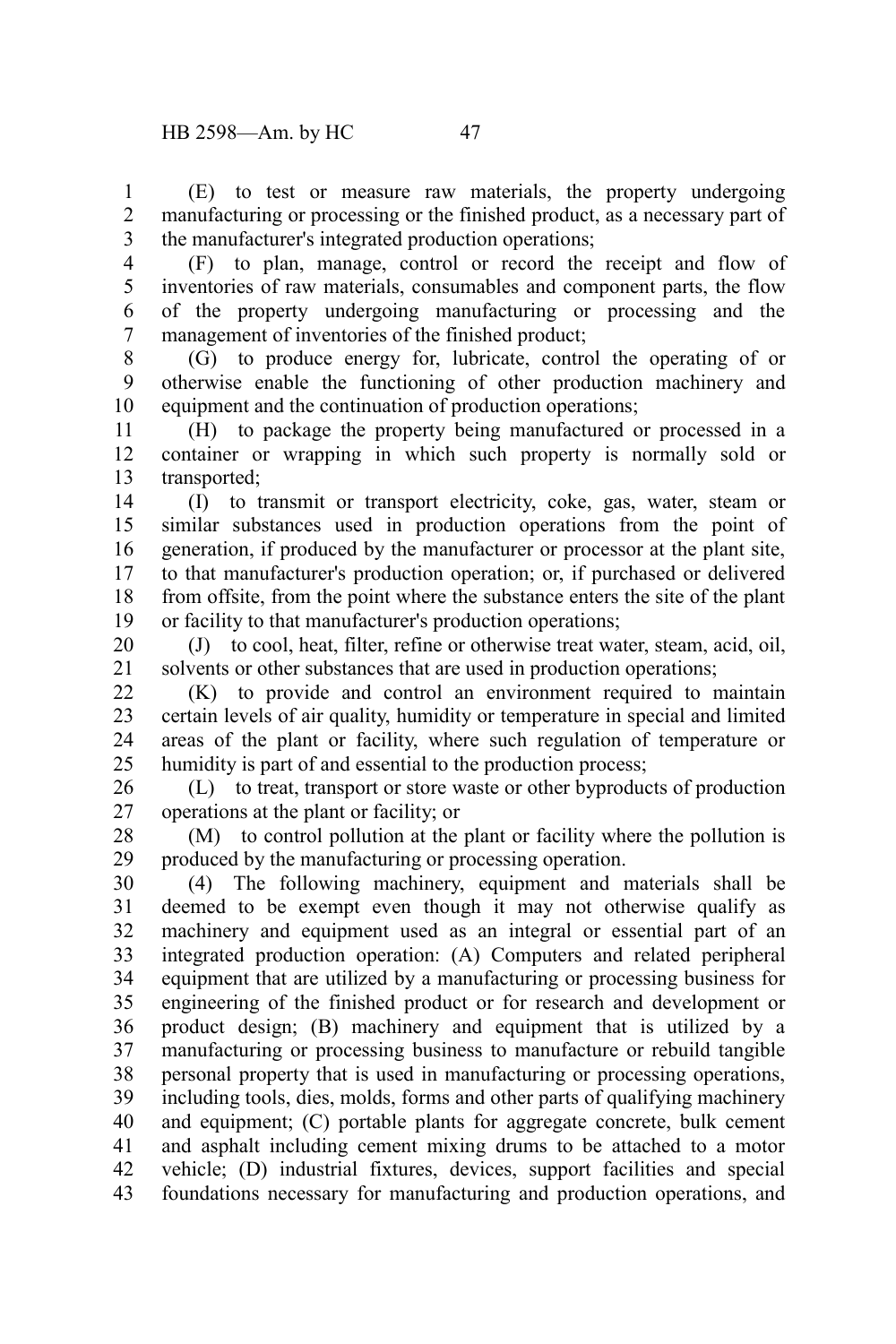materials and other tangible personal property sold for the purpose of fabricating such fixtures, devices, facilities and foundations. An exemption certificate for such purchases shall be signed by the manufacturer or processor. If the fabricator purchases such material, the fabricator shall also sign the exemption certificate; and (E) a manufacturing or processing business' laboratory equipment that is not located at the plant or facility, but that would otherwise qualify for exemption under subsection (3)(E). 1 2 3 4 5 6 7

(5) "Machinery and equipment used as an integral or essential part of an integrated production operation" shall not include: 8 9

(A) Machinery and equipment used for nonproduction purposes, including, but not limited to, machinery and equipment used for plant security, fire prevention, first aid, accounting, administration, record keeping, advertising, marketing, sales or other related activities, plant cleaning, plant communications, and employee work scheduling; 10 11 12 13 14

(B) machinery, equipment and tools used primarily in maintaining and repairing any type of machinery and equipment or the building and plant; 15 16 17

(C) transportation, transmission and distribution equipment not primarily used in a production, warehousing or material handling operation at the plant or facility, including the means of conveyance of natural gas, electricity, oil or water, and equipment related thereto, located outside the plant or facility; 18 19 20 21 22

(D) office machines and equipment including computers and related peripheral equipment not used directly and primarily to control or measure the manufacturing process; 23 24 25

26

(E) furniture and other furnishings;

(F) buildings, other than exempt machinery and equipment that is permanently affixed to or becomes a physical part of the building, and any other part of real estate that is not otherwise exempt; 27 28 29

(G) building fixtures that are not integral to the manufacturing operation, such as utility systems for heating, ventilation, air conditioning, communications, plumbing or electrical; 30 31 32

(H) machinery and equipment used for general plant heating, cooling and lighting; 33 34

(I) motor vehicles that are registered for operation on public highways; or 35 36

(J) employee apparel, except safety and protective apparel that is purchased by an employer and furnished gratuitously to employees who are involved in production or research activities. 37 38 39

(6) Subsections (3) and (5) shall not be construed as exclusive listings of the machinery and equipment that qualify or do not qualify as an integral or essential part of an integrated production operation. When machinery or equipment is used as an integral or essential part of 40 41 42 43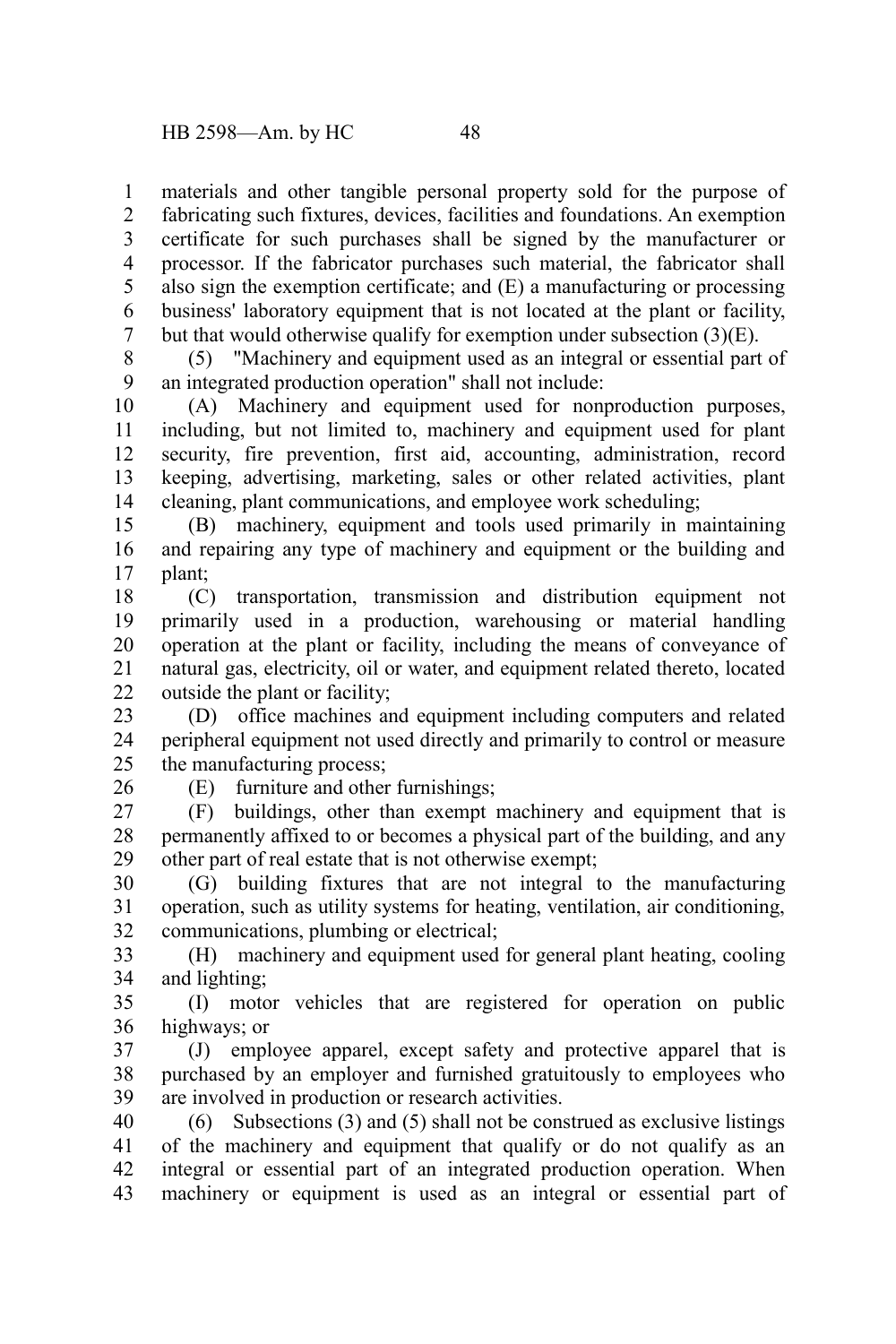production operations part of the time and for nonproduction purpose at other times, the primary use of the machinery or equipment shall determine whether or not such machinery or equipment qualifies for exemption. 1 2 3 4

(7) The secretary of revenue shall adopt rules and regulations necessary to administer the provisions of this subsection; 5 6

(ll) all sales of educational materials purchased for distribution to the public at no charge by a nonprofit corporation organized for the purpose of encouraging, fostering and conducting programs for the improvement of public health*, except that for taxable years commencing after December 31, 2011* **2012***, this subsection shall not apply to any sales of such materials purchased by a nonprofit corporation which performs any abortion, as defined in section 1, and amendments thereto*; 7 8 9 10 11 12 13

(mm) all sales of seeds and tree seedlings; fertilizers, insecticides, herbicides, germicides, pesticides and fungicides; and services, purchased and used for the purpose of producing plants in order to prevent soil erosion on land devoted to agricultural use; 14 15 16 17

(nn) except as otherwise provided in this act, all sales of services rendered by an advertising agency or licensed broadcast station or any member, agent or employee thereof; 18 19 20

(oo) all sales of tangible personal property purchased by a community action group or agency for the exclusive purpose of repairing or weatherizing housing occupied by low income individuals; 21 22 23

(pp) all sales of drill bits and explosives actually utilized in the exploration and production of oil or gas; 24 25

(qq) all sales of tangible personal property and services purchased by a nonprofit museum or historical society or any combination thereof, including a nonprofit organization which is organized for the purpose of stimulating public interest in the exploration of space by providing educational information, exhibits and experiences, which is exempt from federal income taxation pursuant to section 501(c)(3) of the federal internal revenue code of 1986; 26 27 28 29 30 31 32

(rr) all sales of tangible personal property which will admit the purchaser thereof to any annual event sponsored by a nonprofit organization which is exempt from federal income taxation pursuant to section 501(c)(3) of the federal internal revenue code of 1986*, except that for taxable years commencing after December 31, 2011* **2012***, this subsection shall not apply to any sales of such tangible personal property purchased by a nonprofit organization which performs any abortion, as defined in section 1, and amendments thereto*; 33 34 35 36 37 38 39 40

(ss) all sales of tangible personal property and services purchased by a public broadcasting station licensed by the federal communications commission as a noncommercial educational television or radio station; 41 42 43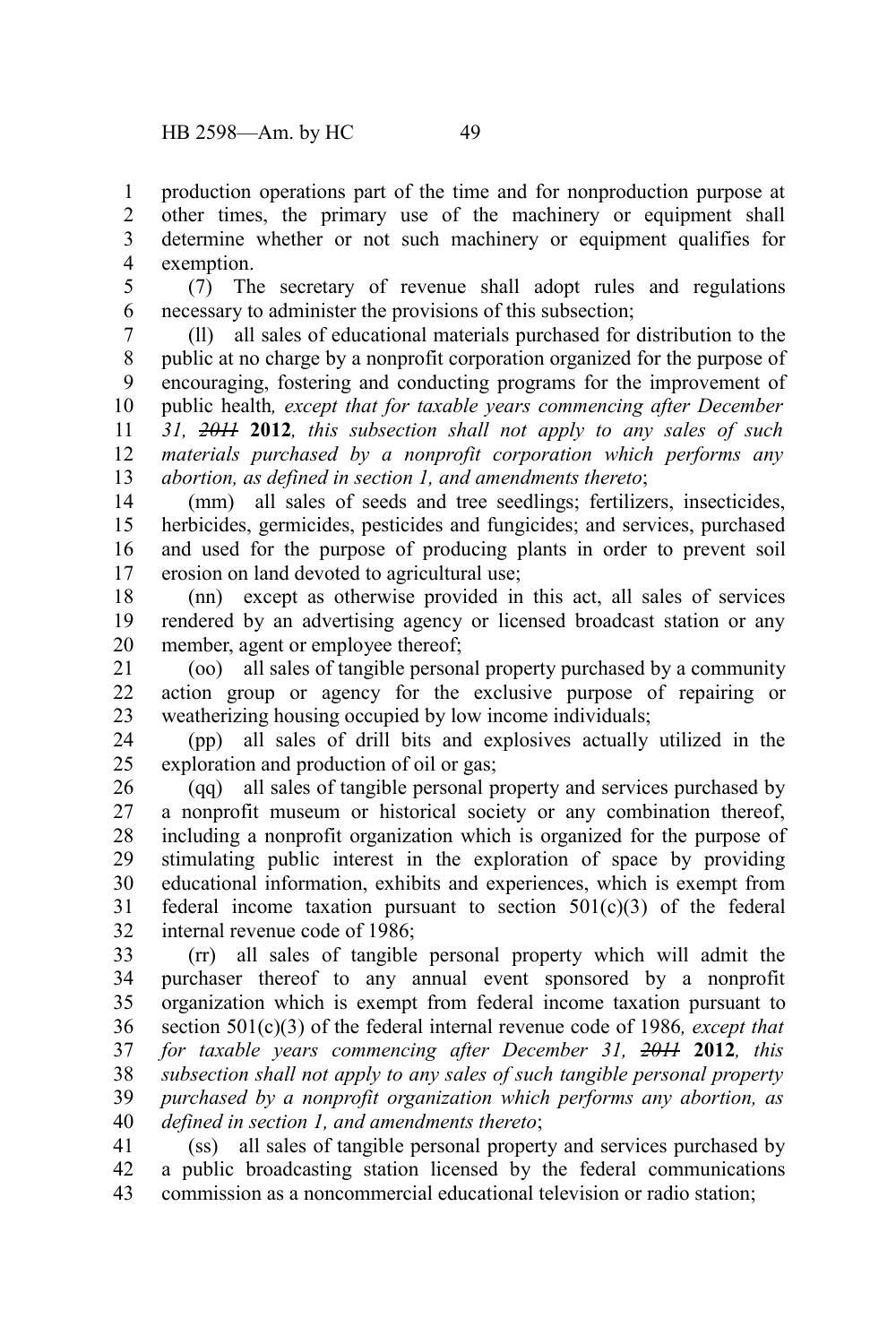(tt) all sales of tangible personal property and services purchased by or on behalf of a not-for-profit corporation which is exempt from federal income taxation pursuant to section  $501(c)(3)$  of the federal internal revenue code of 1986, for the sole purpose of constructing a Kansas Korean War memorial; 1 2 3 4 5

(uu) all sales of tangible personal property and services purchased by or on behalf of any rural volunteer fire-fighting organization for use exclusively in the performance of its duties and functions; 6 7 8

(vv) all sales of tangible personal property purchased by any of the following organizations which are exempt from federal income taxation pursuant to section  $501(c)(3)$  of the federal internal revenue code of 1986, for the following purposes, and all sales of any such property by or on behalf of any such organization for any such purpose: 9 10 11 12 13

(1) The American Heart Association, Kansas Affiliate, Inc. for the purposes of providing education, training, certification in emergency cardiac care, research and other related services to reduce disability and death from cardiovascular diseases and stroke; 14 15 16 17

(2) the Kansas Alliance for the Mentally Ill, Inc. for the purpose of advocacy for persons with mental illness and to education, research and support for their families; 18 19 20

(3) the Kansas Mental Illness Awareness Council for the purposes of advocacy for persons who are mentally ill and to education, research and support for them and their families: 21 22 23

(4) the American Diabetes Association Kansas Affiliate, Inc. for the purpose of eliminating diabetes through medical research, public education focusing on disease prevention and education, patient education including information on coping with diabetes, and professional education and training; 24 25 26 27 28

(5) the American Lung Association of Kansas, Inc. for the purpose of eliminating all lung diseases through medical research, public education including information on coping with lung diseases, professional education and training related to lung disease and other related services to reduce the incidence of disability and death due to lung disease; 29 30 31 32 33

(6) the Kansas chapters of the Alzheimer's Disease and Related Disorders Association, Inc. for the purpose of providing assistance and support to persons in Kansas with Alzheimer's disease, and their families and caregivers; 34 35 36 37

(7) the Kansas chapters of the Parkinson's disease association for the purpose of eliminating Parkinson's disease through medical research and public and professional education related to such disease; 38 39 40

(8) the National Kidney Foundation of Kansas and Western Missouri for the purpose of eliminating kidney disease through medical research and public and private education related to such disease; 41 42 43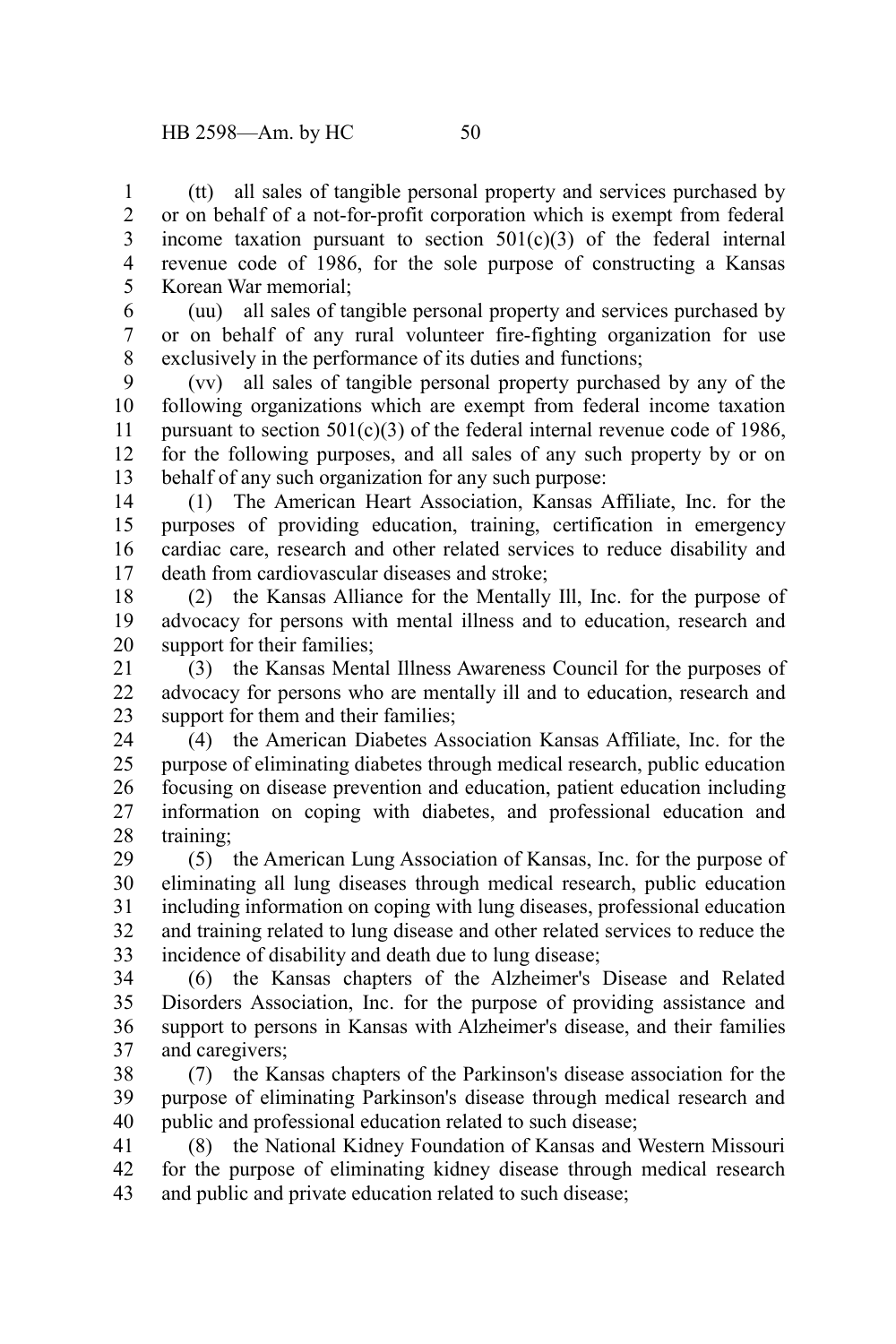(9) the heartstrings community foundation for the purpose of providing training, employment and activities for adults with developmental disabilities; 1 2 3

4 5

(10) the Cystic Fibrosis Foundation, Heart of America Chapter, for the purposes of assuring the development of the means to cure and control cystic fibrosis and improving the quality of life for those with the disease; 6

(11) the spina bifida association of Kansas for the purpose of providing financial, educational and practical aid to families and individuals with spina bifida. Such aid includes, but is not limited to, funding for medical devices, counseling and medical educational opportunities; 7 8 9 10 11

(12) the CHWC, Inc., for the purpose of rebuilding urban core neighborhoods through the construction of new homes, acquiring and renovating existing homes and other related activities, and promoting economic development in such neighborhoods; 12 13 14 15

(13) the cross-lines cooperative council for the purpose of providing social services to low income individuals and families; 16 17

(14) the Dreams Work, Inc., for the purpose of providing young adult day services to individuals with developmental disabilities and assisting families in avoiding institutional or nursing home care for a developmentally disabled member of their family; 18 19 20 21

(15) the KSDS, Inc., for the purpose of promoting the independence and inclusion of people with disabilities as fully participating and contributing members of their communities and society through the training and providing of guide and service dogs to people with disabilities, and providing disability education and awareness to the general public; 22 23 24 25 26 27

(16) the lyme association of greater Kansas City, Inc., for the purpose of providing support to persons with lyme disease and public education relating to the prevention, treatment and cure of lyme disease; 28 29 30

(17) the Dream Factory, Inc., for the purpose of granting the dreams of children with critical and chronic illnesses; 31 32

(18) the Ottawa Suzuki Strings, Inc., for the purpose of providing students and families with education and resources necessary to enable each child to develop fine character and musical ability to the fullest potential; 33 34 35 36

(19) the International Association of Lions Clubs for the purpose of creating and fostering a spirit of understanding among all people for humanitarian needs by providing voluntary services through community involvement and international cooperation; 37 38 39 40

(20) the Johnson county young matrons, inc., for the purpose of promoting a positive future for members of the community through volunteerism, financial support and education through the efforts of an all 41 42 43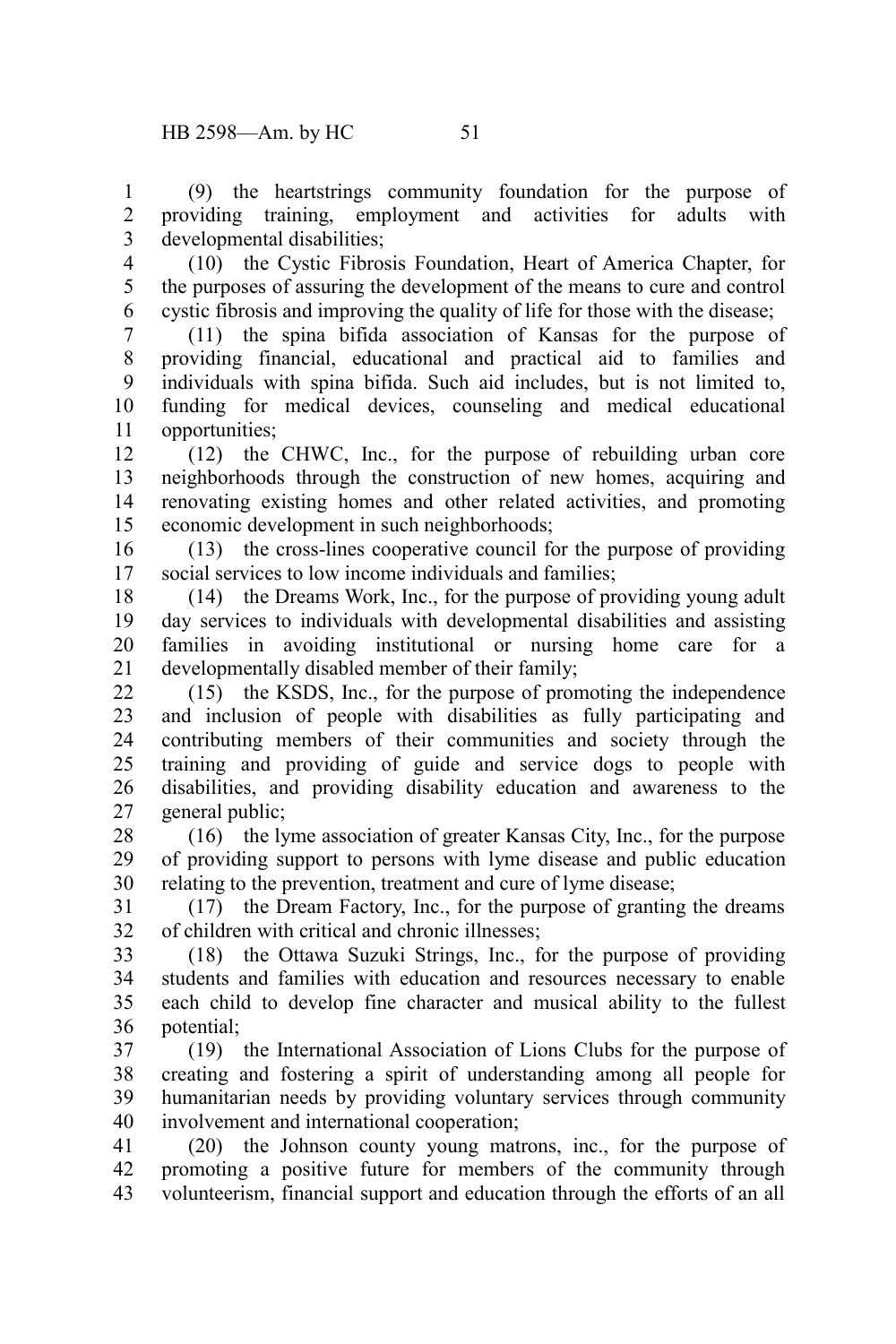volunteer organization; 1

(21) the American Cancer Society, Inc., for the purpose of eliminating cancer as a major health problem by preventing cancer, saving lives and diminishing suffering from cancer, through research, education, advocacy and service; 2 3 4 5

(22) the community services of Shawnee, inc., for the purpose of providing food and clothing to those in need; 6 7

(23) the angel babies association, for the purpose of providing assistance, support and items of necessity to teenage mothers and their babies; and 8 9 10

(24) the Kansas fairgrounds foundation for the purpose of the preservation, renovation and beautification of the Kansas state fairgrounds; 11 12

(ww) all sales of tangible personal property purchased by the Habitat for Humanity for the exclusive use of being incorporated within a housing project constructed by such organization; 13 14 15

(xx) all sales of tangible personal property and services purchased by a nonprofit zoo which is exempt from federal income taxation pursuant to section  $501(c)(3)$  of the federal internal revenue code of 1986, or on behalf of such zoo by an entity itself exempt from federal income taxation pursuant to section  $501(c)(3)$  of the federal internal revenue code of 1986 contracted with to operate such zoo and all sales of tangible personal property or services purchased by a contractor for the purpose of constructing, equipping, reconstructing, maintaining, repairing, enlarging, furnishing or remodeling facilities for any nonprofit zoo which would be exempt from taxation under the provisions of this section if purchased directly by such nonprofit zoo or the entity operating such zoo. Nothing in this subsection shall be deemed to exempt the purchase of any construction machinery, equipment or tools used in the constructing, equipping, reconstructing, maintaining, repairing, enlarging, furnishing or remodeling facilities for any nonprofit zoo. When any nonprofit zoo shall contract for the purpose of constructing, equipping, reconstructing, maintaining, repairing, enlarging, furnishing or remodeling facilities, it shall obtain from the state and furnish to the contractor an exemption certificate for the project involved, and the contractor may purchase materials for incorporation in such project. The contractor shall furnish the number of such certificate to all suppliers from whom such purchases are made, and such suppliers shall execute invoices covering the same bearing the number of such certificate. Upon completion of the project the contractor shall furnish to the nonprofit zoo concerned a sworn statement, on a form to be provided by the director of taxation, that all purchases so made were entitled to exemption under this subsection. All invoices shall be held by the contractor for a period of five years and shall be subject to audit by the director of taxation. If any materials purchased under such a certificate are 16 17 18 19 20 21 22 23 24 25 26 27 28 29 30 31 32 33 34 35 36 37 38 39 40 41 42 43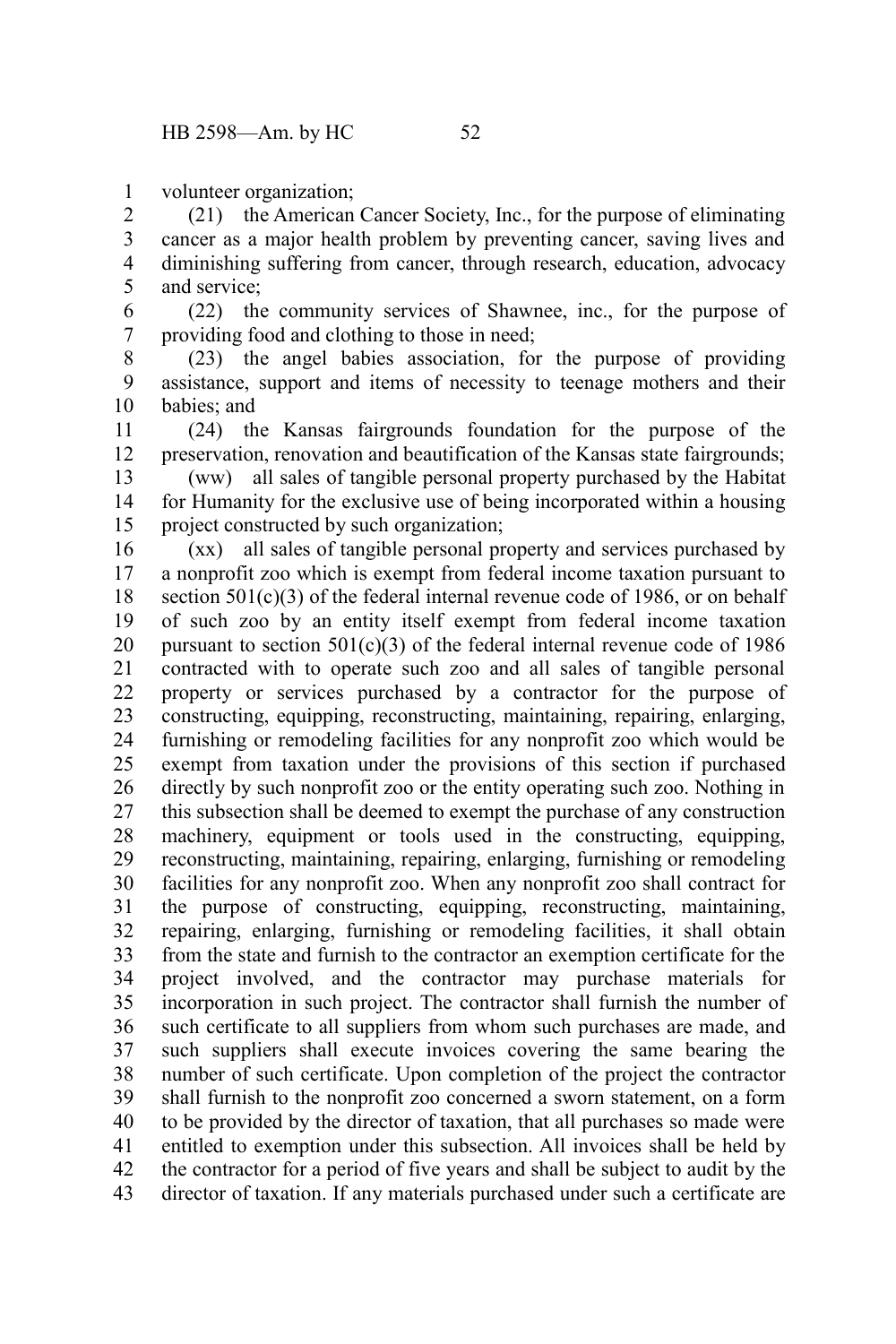found not to have been incorporated in the building or other project or not 1

to have been returned for credit or the sales or compensating tax otherwise imposed upon such materials which will not be so incorporated in the building or other project reported and paid by such contractor to the director of taxation not later than the 20th day of the month following the close of the month in which it shall be determined that such materials will not be used for the purpose for which such certificate was issued, the nonprofit zoo concerned shall be liable for tax on all materials purchased for the project, and upon payment thereof it may recover the same from the contractor together with reasonable attorney fees. Any contractor or any agent, employee or subcontractor thereof, who shall use or otherwise dispose of any materials purchased under such a certificate for any purpose other than that for which such a certificate is issued without the payment of the sales or compensating tax otherwise imposed upon such materials, shall be guilty of a misdemeanor and, upon conviction therefor, shall be subject to the penalties provided for in subsection (g) of K.S.A. 79-3615, and amendments thereto; 2 3 4 5 6 7 8 9 10 11 12 13 14 15 16 17

(yy) all sales of tangible personal property and services purchased by a parent-teacher association or organization, and all sales of tangible personal property by or on behalf of such association or organization; 18 19 20

(zz) all sales of machinery and equipment purchased by over-the-air, free access radio or television station which is used directly and primarily for the purpose of producing a broadcast signal or is such that the failure of the machinery or equipment to operate would cause broadcasting to cease. For purposes of this subsection, machinery and equipment shall include, but not be limited to, that required by rules and regulations of the federal communications commission, and all sales of electricity which are essential or necessary for the purpose of producing a broadcast signal or is such that the failure of the electricity would cause broadcasting to cease; 21 22 23 24 25 26 27 28 29

(aaa) all sales of tangible personal property and services purchased by a religious organization which is exempt from federal income taxation pursuant to section  $501(c)(3)$  of the federal internal revenue code, and used exclusively for religious purposes, and all sales of tangible personal property or services purchased by a contractor for the purpose of constructing, equipping, reconstructing, maintaining, repairing, enlarging, furnishing or remodeling facilities for any such organization which would be exempt from taxation under the provisions of this section if purchased directly by such organization. Nothing in this subsection shall be deemed to exempt the purchase of any construction machinery, equipment or tools used in the constructing, equipping, reconstructing, maintaining, repairing, enlarging, furnishing or remodeling facilities for any such organization. When any such organization shall contract for the purpose of constructing, equipping, reconstructing, maintaining, repairing, enlarging, furnishing or 30 31 32 33 34 35 36 37 38 39 40 41 42 43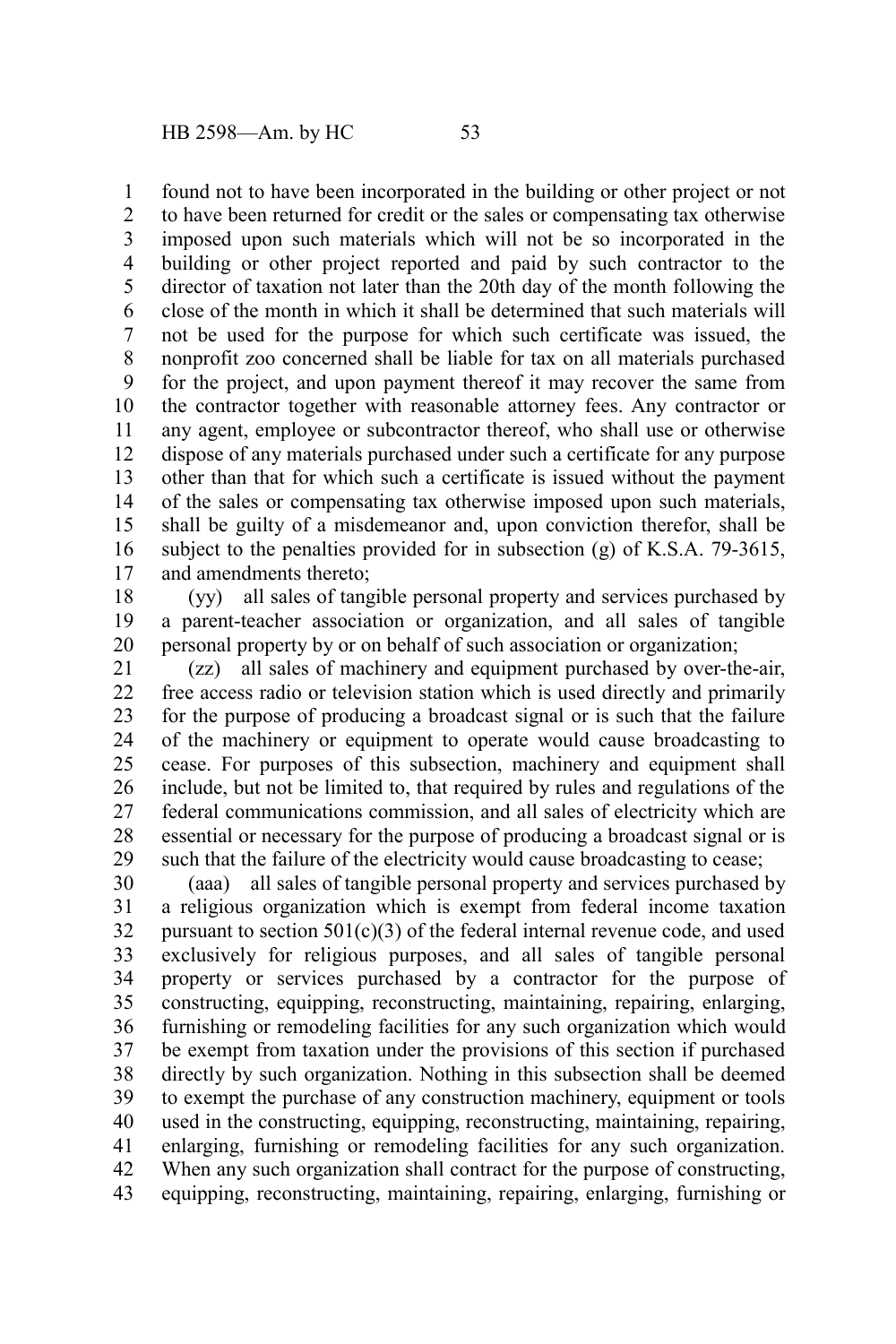remodeling facilities, it shall obtain from the state and furnish to the contractor an exemption certificate for the project involved, and the contractor may purchase materials for incorporation in such project. The contractor shall furnish the number of such certificate to all suppliers from whom such purchases are made, and such suppliers shall execute invoices covering the same bearing the number of such certificate. Upon completion of the project the contractor shall furnish to such organization concerned a sworn statement, on a form to be provided by the director of taxation, that all purchases so made were entitled to exemption under this subsection. All invoices shall be held by the contractor for a period of five years and shall be subject to audit by the director of taxation. If any materials purchased under such a certificate are found not to have been incorporated in the building or other project or not to have been returned for credit or the sales or compensating tax otherwise imposed upon such materials which will not be so incorporated in the building or other project reported and paid by such contractor to the director of taxation not later than the 20th day of the month following the close of the month in which it shall be determined that such materials will not be used for the purpose for which such certificate was issued, such organization concerned shall be liable for tax on all materials purchased for the project, and upon payment thereof it may recover the same from the contractor together with reasonable attorney fees. Any contractor or any agent, employee or subcontractor thereof, who shall use or otherwise dispose of any materials purchased under such a certificate for any purpose other than that for which such a certificate is issued without the payment of the sales or compensating tax otherwise imposed upon such materials, shall be guilty of a misdemeanor and, upon conviction therefor, shall be subject to the penalties provided for in subsection (g) of K.S.A. 79-3615, and amendments thereto. Sales tax paid on and after July 1, 1998, but prior to the effective date of this act upon the gross receipts received from any sale exempted by the amendatory provisions of this subsection shall be refunded. Each claim for a sales tax refund shall be verified and submitted to the director of taxation upon forms furnished by the director and shall be accompanied by any additional documentation required by the director. The director shall review each claim and shall refund that amount of sales tax paid as determined under the provisions of this subsection. All refunds shall be paid from the sales tax refund fund upon warrants of the director of accounts and reports pursuant to vouchers approved by the director or the director's designee; 1 2 3 4 5 6 7 8 9 10 11 12 13 14 15 16 17 18 19 20 21 22 23 24 25 26 27 28 29 30 31 32 33 34 35 36 37 38 39

(bbb) all sales of food for human consumption by an organization which is exempt from federal income taxation pursuant to section  $501(c)$ (3) of the federal internal revenue code of 1986, pursuant to a food distribution program which offers such food at a price below cost in 40 41 42 43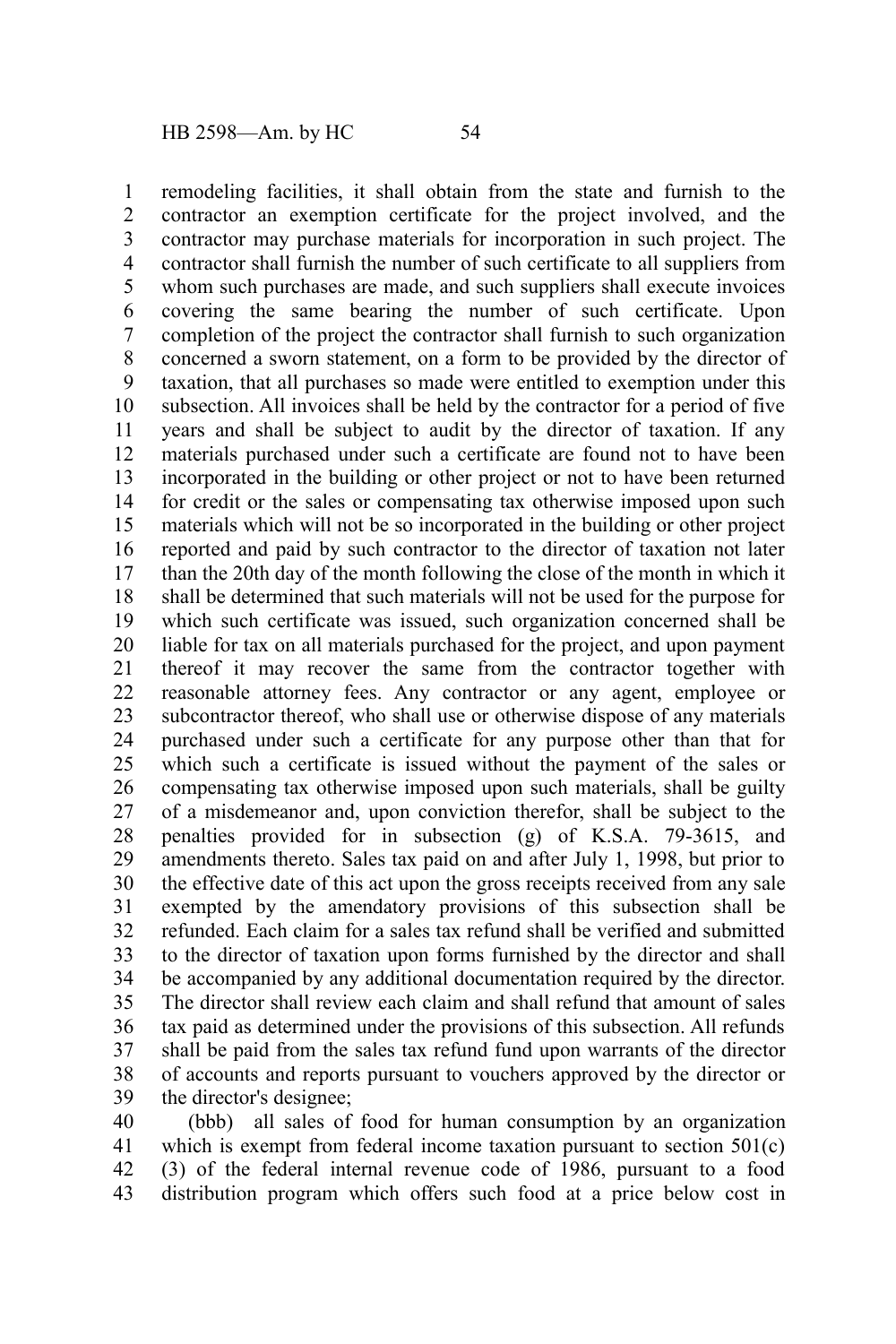exchange for the performance of community service by the purchaser thereof; 1 2

(ccc) on and after July 1, 1999, all sales of tangible personal property and services purchased by a primary care clinic or health center the primary purpose of which is to provide services to medically underserved individuals and families, and which is exempt from federal income taxation pursuant to section  $501(c)(3)$  of the federal internal revenue code, and all sales of tangible personal property or services purchased by a contractor for the purpose of constructing, equipping, reconstructing, maintaining, repairing, enlarging, furnishing or remodeling facilities for any such clinic or center which would be exempt from taxation under the provisions of this section if purchased directly by such clinic or center. Nothing in this subsection shall be deemed to exempt the purchase of any construction machinery, equipment or tools used in the constructing, equipping, reconstructing, maintaining, repairing, enlarging, furnishing or remodeling facilities for any such clinic or center. When any such clinic or center shall contract for the purpose of constructing, equipping, reconstructing, maintaining, repairing, enlarging, furnishing or remodeling facilities, it shall obtain from the state and furnish to the contractor an exemption certificate for the project involved, and the contractor may purchase materials for incorporation in such project. The contractor shall furnish the number of such certificate to all suppliers from whom such purchases are made, and such suppliers shall execute invoices covering the same bearing the number of such certificate. Upon completion of the project the contractor shall furnish to such clinic or center concerned a sworn statement, on a form to be provided by the director of taxation, that all purchases so made were entitled to exemption under this subsection. All invoices shall be held by the contractor for a period of five years and shall be subject to audit by the director of taxation. If any materials purchased under such a certificate are found not to have been incorporated in the building or other project or not to have been returned for credit or the sales or compensating tax otherwise imposed upon such materials which will not be so incorporated in the building or other project reported and paid by such contractor to the director of taxation not later than the 20th day of the month following the close of the month in which it shall be determined that such materials will not be used for the purpose for which such certificate was issued, such clinic or center concerned shall be liable for tax on all materials purchased for the project, and upon payment thereof it may recover the same from the contractor together with reasonable attorney fees. Any contractor or any agent, employee or subcontractor thereof, who shall use or otherwise dispose of any materials purchased under such a certificate for any purpose other than that for which such a certificate is issued without the payment of the sales or 3 4 5 6 7 8 9 10 11 12 13 14 15 16 17 18 19 20 21 22 23 24 25 26 27 28 29 30 31 32 33 34 35 36 37 38 39 40 41 42 43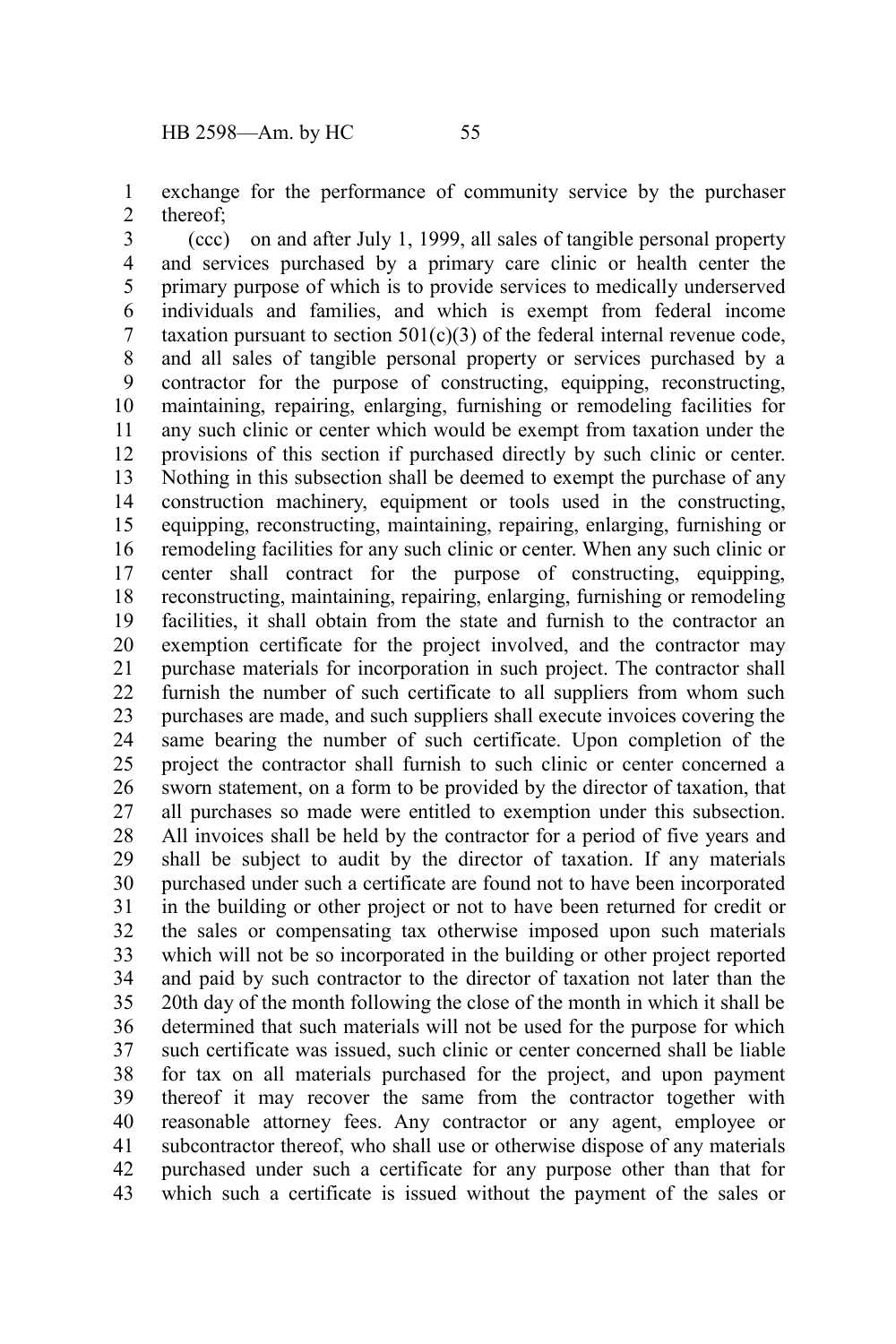compensating tax otherwise imposed upon such materials, shall be guilty of a misdemeanor and, upon conviction therefor, shall be subject to the penalties provided for in subsection (g) of K.S.A. 79-3615, and amendments thereto*, except that for taxable years commencing after December 31, 2011* **2012***, this subsection shall not apply to any sales of such tangible personal property and services purchased by a primary care clinic or health center which performs any abortion, as defined in section 1, and amendments thereto*; 1 2 3 4 5 6 7 8

(ddd) on and after January 1, 1999, and before January 1, 2000, all sales of materials and services purchased by any class II or III railroad as classified by the federal surface transportation board for the construction, renovation, repair or replacement of class II or III railroad track and facilities used directly in interstate commerce. In the event any such track or facility for which materials and services were purchased sales tax exempt is not operational for five years succeeding the allowance of such exemption, the total amount of sales tax which would have been payable except for the operation of this subsection shall be recouped in accordance with rules and regulations adopted for such purpose by the secretary of revenue; 9 10 11 12 13 14 15 16 17 18 19

(eee) on and after January 1, 1999, and before January 1, 2001, all sales of materials and services purchased for the original construction, reconstruction, repair or replacement of grain storage facilities, including railroad sidings providing access thereto; 20 21 22 23

(fff) all sales of material handling equipment, racking systems and other related machinery and equipment that is used for the handling, movement or storage of tangible personal property in a warehouse or distribution facility in this state; all sales of installation, repair and maintenance services performed on such machinery and equipment; and all sales of repair and replacement parts for such machinery and equipment. For purposes of this subsection, a warehouse or distribution facility means a single, fixed location that consists of buildings or structures in a contiguous area where storage or distribution operations are conducted that are separate and apart from the business' retail operations, if any, and which do not otherwise qualify for exemption as occurring at a manufacturing or processing plant or facility. Material handling and storage equipment shall include aeration, dust control, cleaning, handling and other such equipment that is used in a public grain warehouse or other commercial grain storage facility, whether used for grain handling, grain storage, grain refining or processing, or other grain treatment operation; 24 25 26 27 28 29 30 31 32 33 34 35 36 37 38 39

(ggg) all sales of tangible personal property and services purchased by or on behalf of the Kansas Academy of Science which is exempt from federal income taxation pursuant to section  $501(c)(3)$  of the federal internal revenue code of 1986, and used solely by such academy for the 40 41 42 43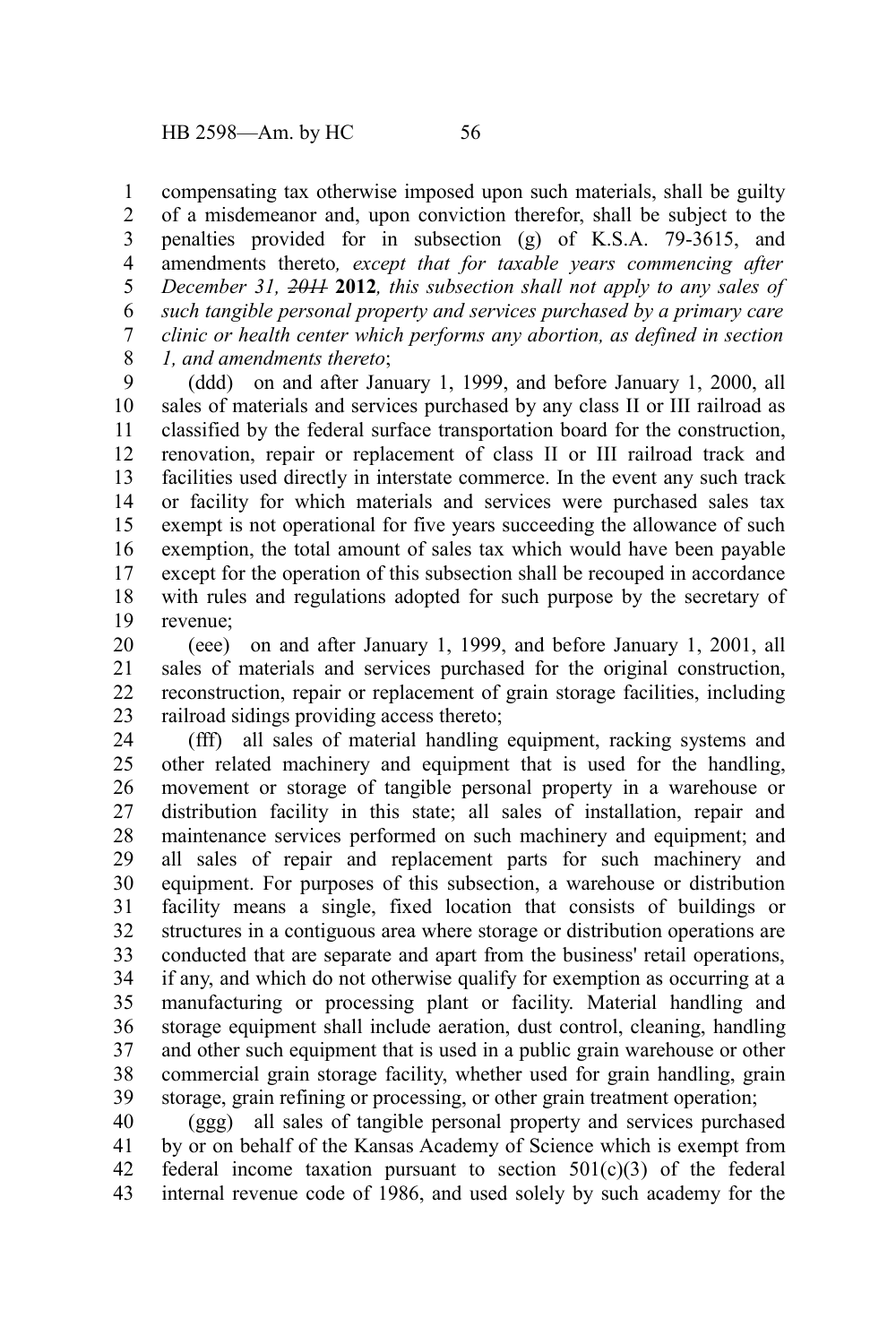preparation, publication and dissemination of education materials; 1

(hhh) all sales of tangible personal property and services purchased by or on behalf of all domestic violence shelters that are member agencies of the Kansas coalition against sexual and domestic violence; 2 3 4

(iii) all sales of personal property and services purchased by an organization which is exempt from federal income taxation pursuant to section  $501(c)(3)$  of the federal internal revenue code of 1986, and which such personal property and services are used by any such organization in the collection, storage and distribution of food products to nonprofit organizations which distribute such food products to persons pursuant to a food distribution program on a charitable basis without fee or charge, and all sales of tangible personal property or services purchased by a contractor for the purpose of constructing, equipping, reconstructing, maintaining, repairing, enlarging, furnishing or remodeling facilities used for the collection and storage of such food products for any such organization which is exempt from federal income taxation pursuant to section  $501(c)(3)$  of the federal internal revenue code of 1986, which would be exempt from taxation under the provisions of this section if purchased directly by such organization. Nothing in this subsection shall be deemed to exempt the purchase of any construction machinery, equipment or tools used in the constructing, equipping, reconstructing, maintaining, repairing, enlarging, furnishing or remodeling facilities for any such organization. When any such organization shall contract for the purpose of constructing, equipping, reconstructing, maintaining, repairing, enlarging, furnishing or remodeling facilities, it shall obtain from the state and furnish to the contractor an exemption certificate for the project involved, and the contractor may purchase materials for incorporation in such project. The contractor shall furnish the number of such certificate to all suppliers from whom such purchases are made, and such suppliers shall execute invoices covering the same bearing the number of such certificate. Upon completion of the project the contractor shall furnish to such organization concerned a sworn statement, on a form to be provided by the director of taxation, that all purchases so made were entitled to exemption under this subsection. All invoices shall be held by the contractor for a period of five years and shall be subject to audit by the director of taxation. If any materials purchased under such a certificate are found not to have been incorporated in such facilities or not to have been returned for credit or the sales or compensating tax otherwise imposed upon such materials which will not be so incorporated in such facilities reported and paid by such contractor to the director of taxation not later than the 20th day of the month following the close of the month in which it shall be determined that such materials will not be used for the purpose for which such certificate was issued, such organization concerned shall be liable for tax 5 6 7 8 9 10 11 12 13 14 15 16 17 18 19 20 21 22 23 24 25 26 27 28 29 30 31 32 33 34 35 36 37 38 39 40 41 42 43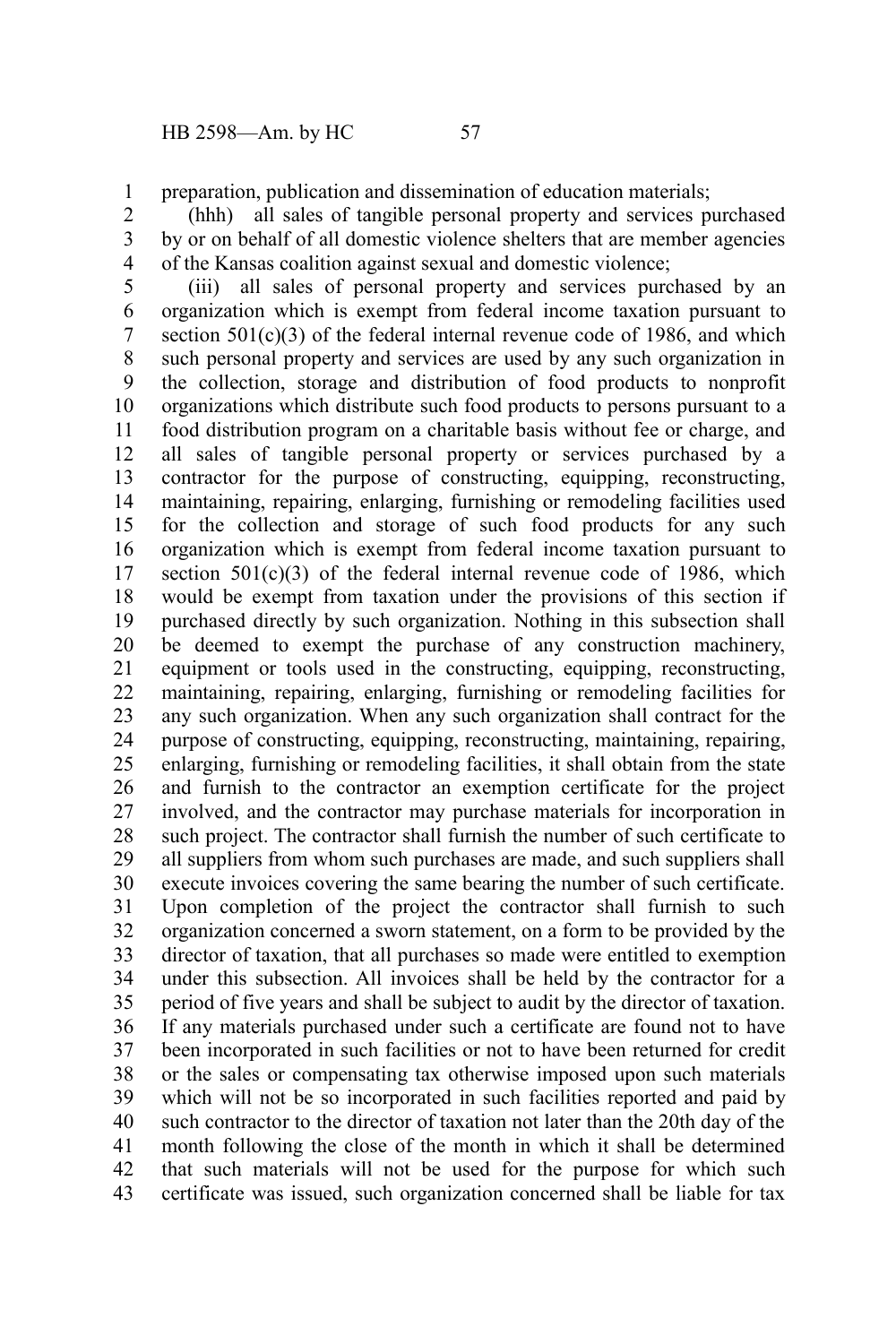on all materials purchased for the project, and upon payment thereof it may recover the same from the contractor together with reasonable attorney fees. Any contractor or any agent, employee or subcontractor thereof, who shall use or otherwise dispose of any materials purchased under such a certificate for any purpose other than that for which such a certificate is issued without the payment of the sales or compensating tax otherwise imposed upon such materials, shall be guilty of a misdemeanor and, upon conviction therefor, shall be subject to the penalties provided for in subsection (g) of K.S.A. 79-3615, and amendments thereto. Sales tax paid on and after July 1, 2005, but prior to the effective date of this act upon the gross receipts received from any sale exempted by the amendatory provisions of this subsection shall be refunded. Each claim for a sales tax refund shall be verified and submitted to the director of taxation upon forms furnished by the director and shall be accompanied by any additional documentation required by the director. The director shall review each claim and shall refund that amount of sales tax paid as determined under the provisions of this subsection. All refunds shall be paid from the sales tax refund fund upon warrants of the director of accounts and reports pursuant to vouchers approved by the director or the director's designee; 1 2 3 4 5 6 7 8 9 10 11 12 13 14 15 16 17 18 19 20

(jjj) all sales of dietary supplements dispensed pursuant to a prescription order by a licensed practitioner or a mid-level practitioner as defined by K.S.A. 65-1626, and amendments thereto. As used in this subsection, "dietary supplement" means any product, other than tobacco, intended to supplement the diet that: (1) Contains one or more of the following dietary ingredients: A vitamin, a mineral, an herb or other botanical, an amino acid, a dietary substance for use by humans to supplement the diet by increasing the total dietary intake or a concentrate, metabolite, constituent, extract or combination of any such ingredient; (2) is intended for ingestion in tablet, capsule, powder, softgel, gelcap or liquid form, or if not intended for ingestion, in such a form, is not represented as conventional food and is not represented for use as a sole item of a meal or of the diet; and (3) is required to be labeled as a dietary supplement, identifiable by the supplemental facts box found on the label and as required pursuant to 21 C.F.R. § 101.36; 21 22 23 24 25 26 27 28 29 30 31 32 33 34 35

(lll) all sales of tangible personal property and services purchased by special olympics Kansas, inc. for the purpose of providing year-round sports training and athletic competition in a variety of olympic-type sports for individuals with intellectual disabilities by giving them continuing opportunities to develop physical fitness, demonstrate courage, experience joy and participate in a sharing of gifts, skills and friendship with their families, other special olympics athletes and the community, and activities provided or sponsored by such organization, and all sales of tangible 36 37 38 39 40 41 42 43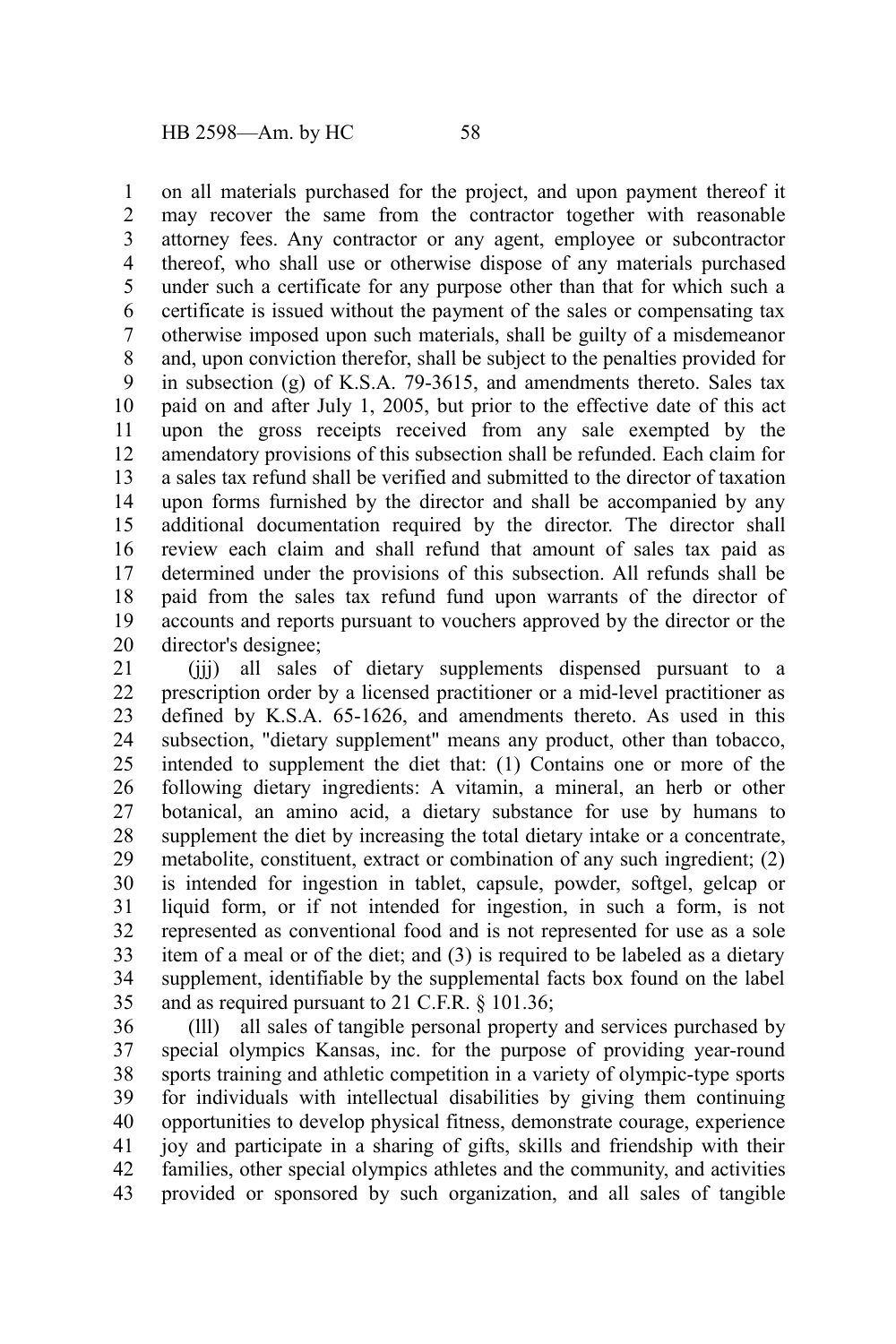personal property by or on behalf of any such organization; 1

(mmm) all sales of tangible personal property purchased by or on behalf of the Marillac Center, Inc., which is exempt from federal income taxation pursuant to section  $501(c)(3)$  of the federal internal revenue code, for the purpose of providing psycho-social-biological and special education services to children, and all sales of any such property by or on behalf of such organization for such purpose; 2 3 4 5 6 7

(nnn) all sales of tangible personal property and services purchased by the West Sedgwick County-Sunrise Rotary Club and Sunrise Charitable Fund for the purpose of constructing a boundless playground which is an integrated, barrier free and developmentally advantageous play environment for children of all abilities and disabilities; 8 9 10 11 12

(ooo) all sales of tangible personal property by or on behalf of a public library serving the general public and supported in whole or in part with tax money or a not-for-profit organization whose purpose is to raise funds for or provide services or other benefits to any such public library; 13 14 15 16

(ppp) all sales of tangible personal property and services purchased by or on behalf of a homeless shelter which is exempt from federal income taxation pursuant to section  $501(c)(3)$  of the federal income tax code of 1986, and used by any such homeless shelter to provide emergency and transitional housing for individuals and families experiencing homelessness, and all sales of any such property by or on behalf of any such homeless shelter for any such purpose; 17 18 19 20 21 22 23

(qqq) all sales of tangible personal property and services purchased by TLC for children and families, inc., hereinafter referred to as TLC, which is exempt from federal income taxation pursuant to section 501(c) (3) of the federal internal revenue code of 1986, and which such property and services are used for the purpose of providing emergency shelter and treatment for abused and neglected children as well as meeting additional critical needs for children, juveniles and family, and all sales of any such property by or on behalf of TLC for any such purpose; and all sales of tangible personal property or services purchased by a contractor for the purpose of constructing, maintaining, repairing, enlarging, furnishing or remodeling facilities for the operation of services for TLC for any such purpose which would be exempt from taxation under the provisions of this section if purchased directly by TLC. Nothing in this subsection shall be deemed to exempt the purchase of any construction machinery, equipment or tools used in the constructing, maintaining, repairing, enlarging, furnishing or remodeling such facilities for TLC. When TLC contracts for the purpose of constructing, maintaining, repairing, enlarging, furnishing or remodeling such facilities, it shall obtain from the state and furnish to the contractor an exemption certificate for the project involved, and the contractor may purchase materials for incorporation in such project. The 24 25 26 27 28 29 30 31 32 33 34 35 36 37 38 39 40 41 42 43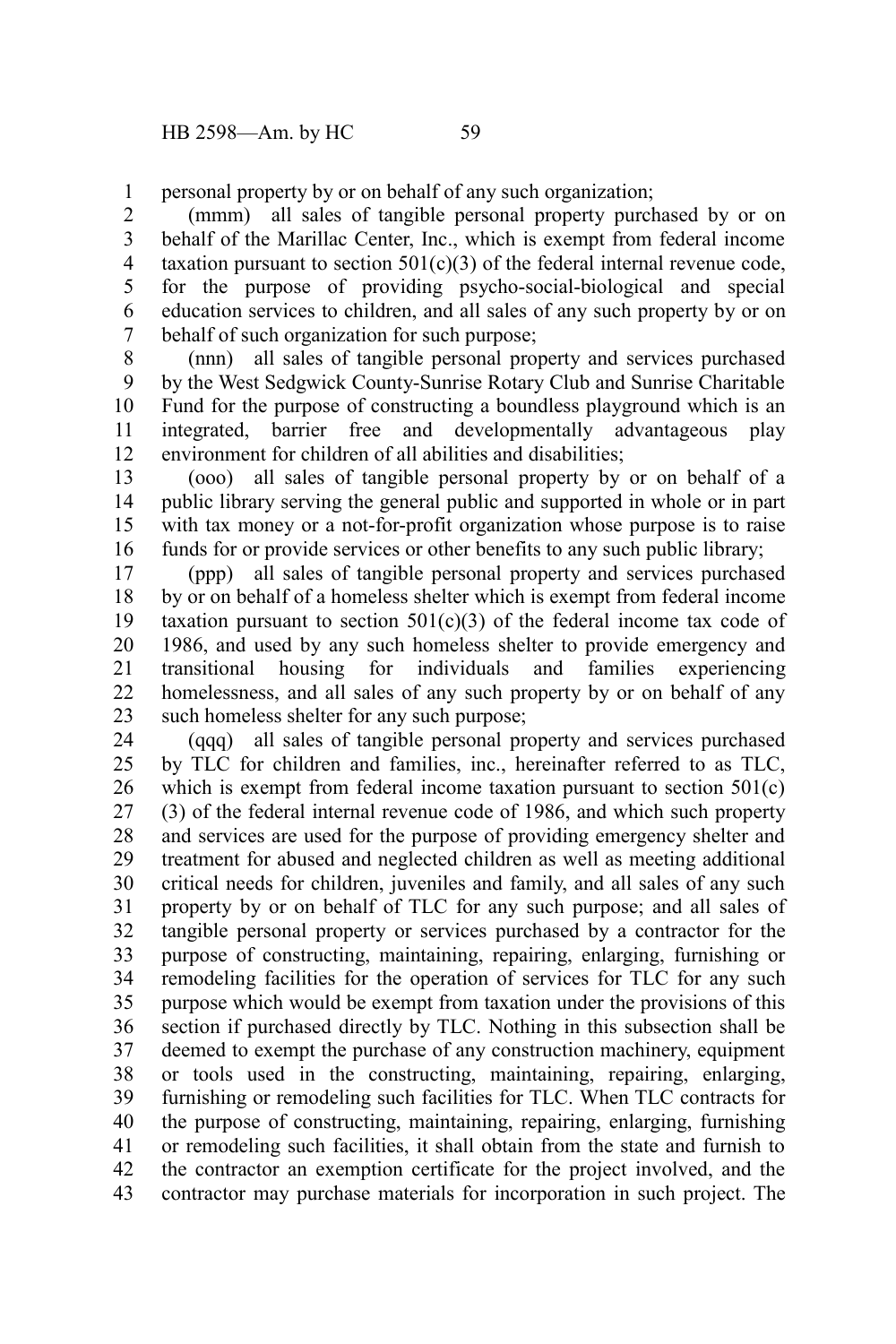contractor shall furnish the number of such certificate to all suppliers from whom such purchases are made, and such suppliers shall execute invoices covering the same bearing the number of such certificate. Upon completion of the project the contractor shall furnish to TLC a sworn statement, on a form to be provided by the director of taxation, that all purchases so made were entitled to exemption under this subsection. All invoices shall be held by the contractor for a period of five years and shall be subject to audit by the director of taxation. If any materials purchased under such a certificate are found not to have been incorporated in the building or other project or not to have been returned for credit or the sales or compensating tax otherwise imposed upon such materials which will not be so incorporated in the building or other project reported and paid by such contractor to the director of taxation not later than the 20th day of the month following the close of the month in which it shall be determined that such materials will not be used for the purpose for which such certificate was issued, TLC shall be liable for tax on all materials purchased for the project, and upon payment thereof it may recover the same from the contractor together with reasonable attorney fees. Any contractor or any agent, employee or subcontractor thereof, who shall use or otherwise dispose of any materials purchased under such a certificate for any purpose other than that for which such a certificate is issued without the payment of the sales or compensating tax otherwise imposed upon such materials, shall be guilty of a misdemeanor and, upon conviction therefor, shall be subject to the penalties provided for in subsection (g) of K.S.A. 79-3615, and amendments thereto; 1 2 3 4 5 6 7 8 9 10 11 12 13 14 15 16 17 18 19 20 21 22 23 24 25

(rrr) all sales of tangible personal property and services purchased by any county law library maintained pursuant to law and sales of tangible personal property and services purchased by an organization which would have been exempt from taxation under the provisions of this subsection if purchased directly by the county law library for the purpose of providing legal resources to attorneys, judges, students and the general public, and all sales of any such property by or on behalf of any such county law library; 26 27 28 29 30 31 32 33

(sss) all sales of tangible personal property and services purchased by catholic charities or youthville, hereinafter referred to as charitable family providers, which is exempt from federal income taxation pursuant to section 501(c)(3) of the federal internal revenue code of 1986, and which such property and services are used for the purpose of providing emergency shelter and treatment for abused and neglected children as well as meeting additional critical needs for children, juveniles and family, and all sales of any such property by or on behalf of charitable family providers for any such purpose; and all sales of tangible personal property or services purchased by a contractor for the purpose of constructing, 34 35 36 37 38 39 40 41 42 43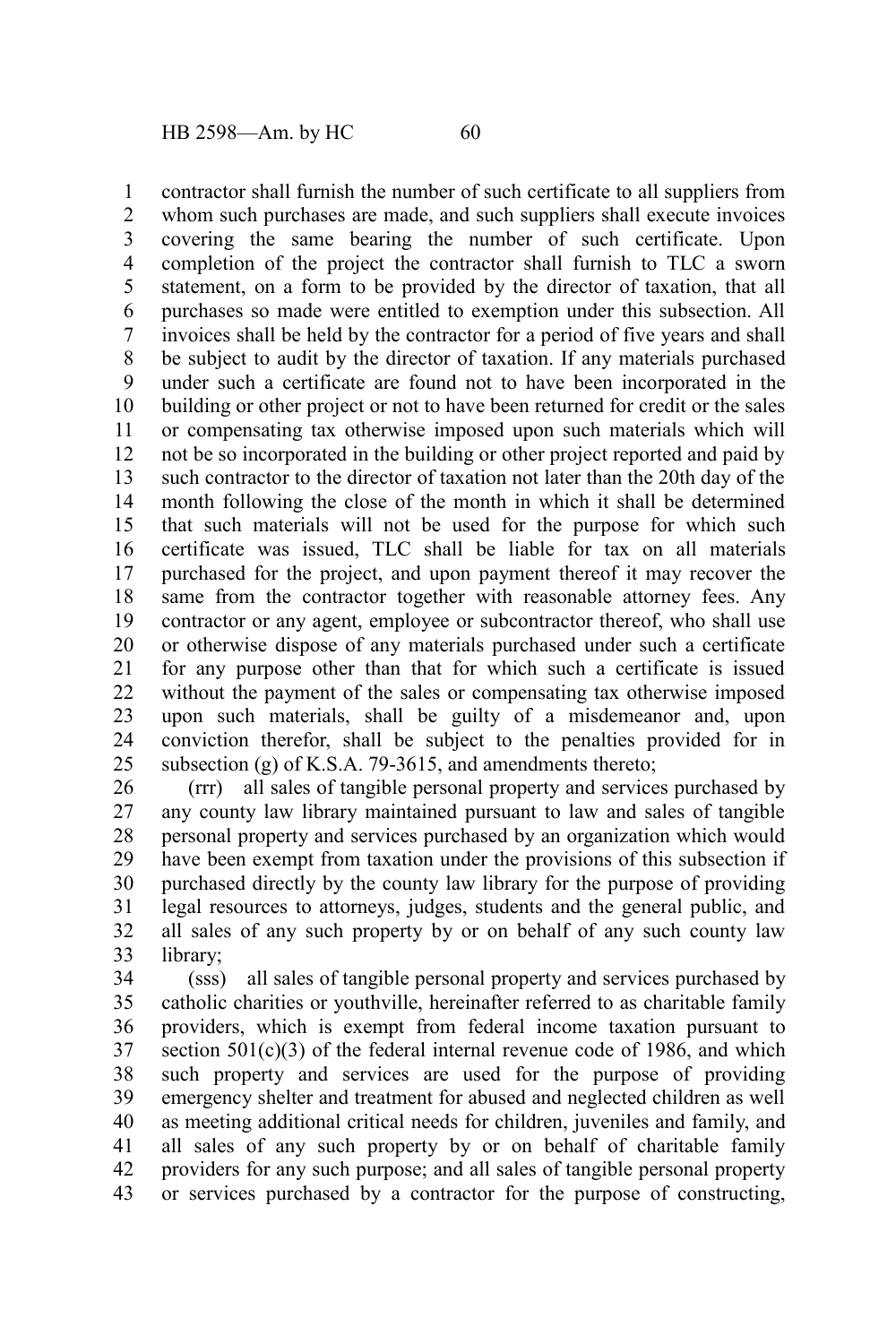maintaining, repairing, enlarging, furnishing or remodeling facilities for the operation of services for charitable family providers for any such purpose which would be exempt from taxation under the provisions of this section if purchased directly by charitable family providers. Nothing in this subsection shall be deemed to exempt the purchase of any construction machinery, equipment or tools used in the constructing, maintaining, repairing, enlarging, furnishing or remodeling such facilities for charitable family providers. When charitable family providers contracts for the purpose of constructing, maintaining, repairing, enlarging, furnishing or remodeling such facilities, it shall obtain from the state and furnish to the contractor an exemption certificate for the project involved, and the contractor may purchase materials for incorporation in such project. The contractor shall furnish the number of such certificate to all suppliers from whom such purchases are made, and such suppliers shall execute invoices covering the same bearing the number of such certificate. Upon completion of the project the contractor shall furnish to charitable family providers a sworn statement, on a form to be provided by the director of taxation, that all purchases so made were entitled to exemption under this subsection. All invoices shall be held by the contractor for a period of five years and shall be subject to audit by the director of taxation. If any materials purchased under such a certificate are found not to have been incorporated in the building or other project or not to have been returned for credit or the sales or compensating tax otherwise imposed upon such materials which will not be so incorporated in the building or other project reported and paid by such contractor to the director of taxation not later than the 20th day of the month following the close of the month in which it shall be determined that such materials will not be used for the purpose for which such certificate was issued, charitable family providers shall be liable for tax on all materials purchased for the project, and upon payment thereof it may recover the same from the contractor together with reasonable attorney fees. Any contractor or any agent, employee or subcontractor thereof, who shall use or otherwise dispose of any materials purchased under such a certificate for any purpose other than that for which such a certificate is issued without the payment of the sales or compensating tax otherwise imposed upon such materials, shall be guilty of a misdemeanor and, upon conviction therefor, shall be subject to the penalties provided for in subsection (g) of K.S.A. 79-3615, and amendments thereto; 1 2 3 4 5 6 7 8 9 10 11 12 13 14 15 16 17 18 19 20 21 22 23 24 25 26 27 28 29 30 31 32 33 34 35 36 37 38

(ttt) all sales of tangible personal property or services purchased by a contractor for a project for the purpose of restoring, constructing, equipping, reconstructing, maintaining, repairing, enlarging, furnishing or remodeling a home or facility owned by a nonprofit museum which has been granted an exemption pursuant to subsection (qq), which such home 39 40 41 42 43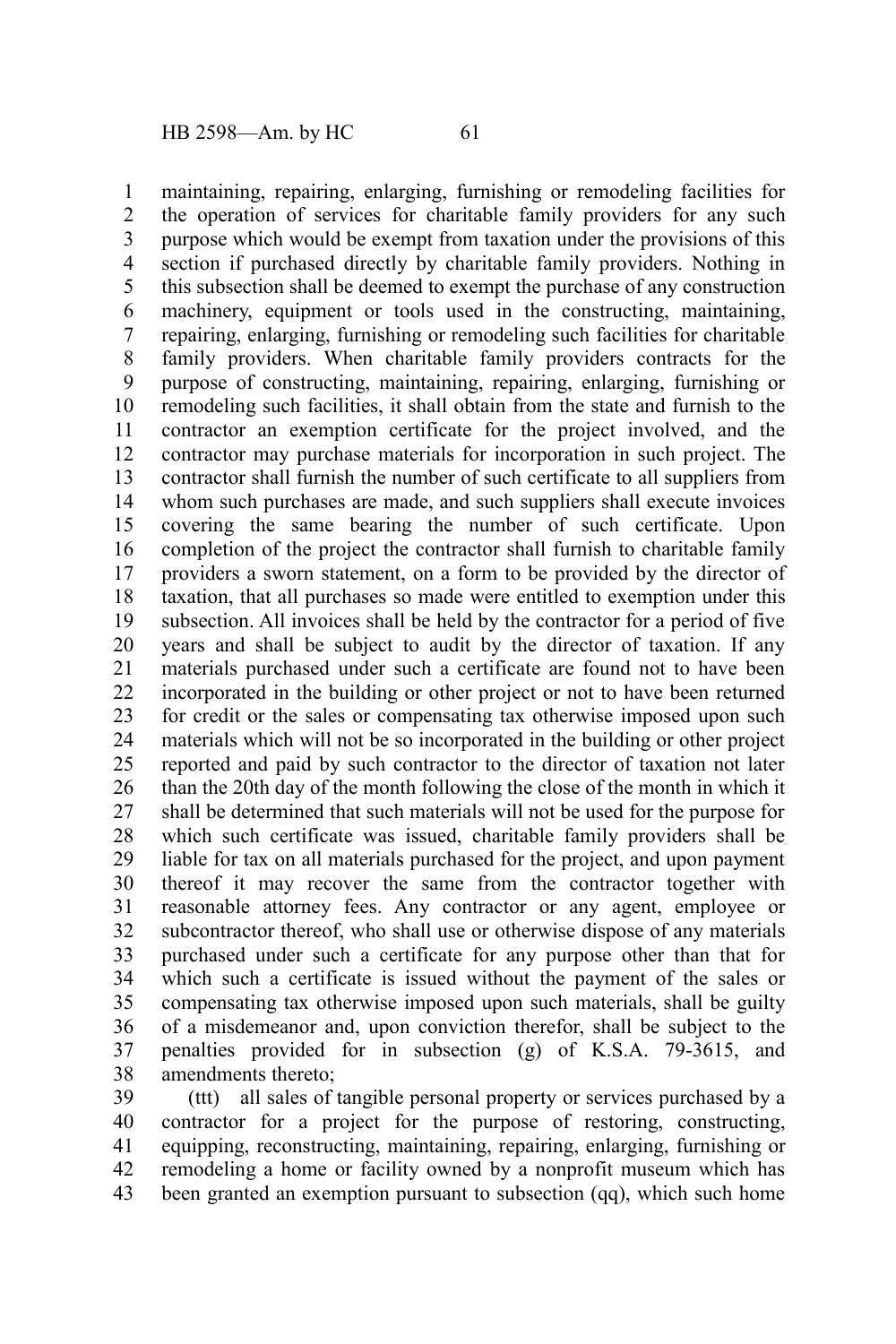or facility is located in a city which has been designated as a qualified hometown pursuant to the provisions of K.S.A. 75-5071 et seq., and amendments thereto, and which such project is related to the purposes of K.S.A. 75-5071 et seq., and amendments thereto, and which would be exempt from taxation under the provisions of this section if purchased directly by such nonprofit museum. Nothing in this subsection shall be deemed to exempt the purchase of any construction machinery, equipment or tools used in the restoring, constructing, equipping, reconstructing, maintaining, repairing, enlarging, furnishing or remodeling a home or facility for any such nonprofit museum. When any such nonprofit museum shall contract for the purpose of restoring, constructing, equipping, reconstructing, maintaining, repairing, enlarging, furnishing or remodeling a home or facility, it shall obtain from the state and furnish to the contractor an exemption certificate for the project involved, and the contractor may purchase materials for incorporation in such project. The contractor shall furnish the number of such certificates to all suppliers from whom such purchases are made, and such suppliers shall execute invoices covering the same bearing the number of such certificate. Upon completion of the project, the contractor shall furnish to such nonprofit museum a sworn statement on a form to be provided by the director of taxation that all purchases so made were entitled to exemption under this subsection. All invoices shall be held by the contractor for a period of five years and shall be subject to audit by the director of taxation. If any materials purchased under such a certificate are found not to have been incorporated in the building or other project or not to have been returned for credit or the sales or compensating tax otherwise imposed upon such materials which will not be so incorporated in a home or facility or other project reported and paid by such contractor to the director of taxation not later than the 20th day of the month following the close of the month in which it shall be determined that such materials will not be used for the purpose for which such certificate was issued, such nonprofit museum shall be liable for tax on all materials purchased for the project, and upon payment thereof it may recover the same from the contractor together with reasonable attorney fees. Any contractor or any agent, employee or subcontractor thereof, who shall use or otherwise dispose of any materials purchased under such a certificate for any purpose other than that for which such a certificate is issued without the payment of the sales or compensating tax otherwise imposed upon such materials, shall be guilty of a misdemeanor and, upon conviction therefor, shall be subject to the penalties provided for in subsection (g) of K.S.A. 79-3615, and amendments thereto; 1 2 3 4 5 6 7 8 9 10 11 12 13 14 15 16 17 18 19 20 21 22 23 24 25 26 27 28 29 30 31 32 33 34 35 36 37 38 39 40 41

(uuu) all sales of tangible personal property and services purchased by Kansas children's service league, hereinafter referred to as KCSL, 42 43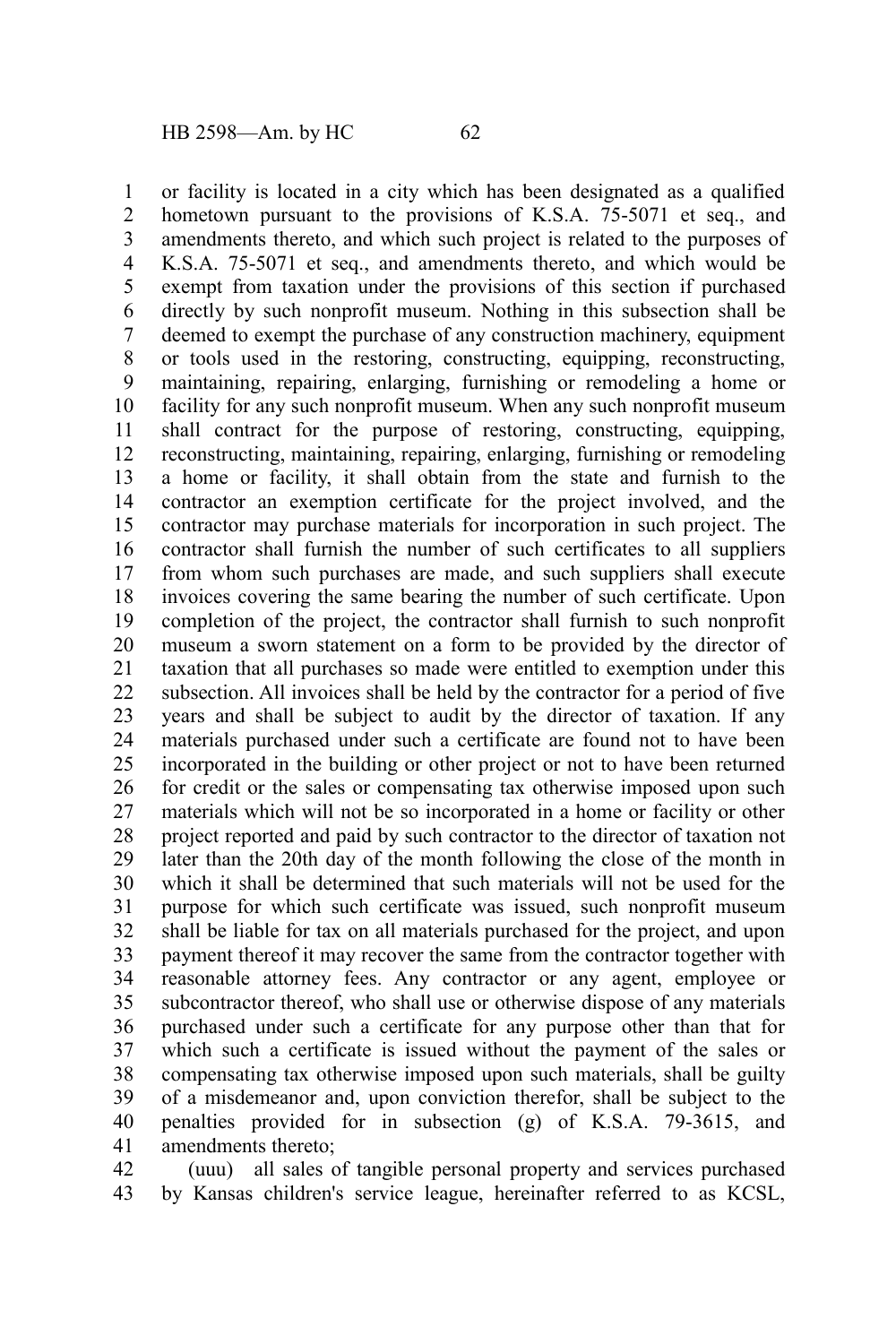which is exempt from federal income taxation pursuant to section  $501(c)$ (3) of the federal internal revenue code of 1986, and which such property and services are used for the purpose of providing for the prevention and treatment of child abuse and maltreatment as well as meeting additional critical needs for children, juveniles and family, and all sales of any such property by or on behalf of KCSL for any such purpose; and all sales of tangible personal property or services purchased by a contractor for the purpose of constructing, maintaining, repairing, enlarging, furnishing or remodeling facilities for the operation of services for KCSL for any such purpose which would be exempt from taxation under the provisions of this section if purchased directly by KCSL. Nothing in this subsection shall be deemed to exempt the purchase of any construction machinery, equipment or tools used in the constructing, maintaining, repairing, enlarging, furnishing or remodeling such facilities for KCSL. When KCSL contracts for the purpose of constructing, maintaining, repairing, enlarging, furnishing or remodeling such facilities, it shall obtain from the state and furnish to the contractor an exemption certificate for the project involved, and the contractor may purchase materials for incorporation in such project. The contractor shall furnish the number of such certificate to all suppliers from whom such purchases are made, and such suppliers shall execute invoices covering the same bearing the number of such certificate. Upon completion of the project the contractor shall furnish to KCSL a sworn statement, on a form to be provided by the director of taxation, that all purchases so made were entitled to exemption under this subsection. All invoices shall be held by the contractor for a period of five years and shall be subject to audit by the director of taxation. If any materials purchased under such a certificate are found not to have been incorporated in the building or other project or not to have been returned for credit or the sales or compensating tax otherwise imposed upon such materials which will not be so incorporated in the building or other project reported and paid by such contractor to the director of taxation not later than the 20th day of the month following the close of the month in which it shall be determined that such materials will not be used for the purpose for which such certificate was issued, KCSL shall be liable for tax on all materials purchased for the project, and upon payment thereof it may recover the same from the contractor together with reasonable attorney fees. Any contractor or any agent, employee or subcontractor thereof, who shall use or otherwise dispose of any materials purchased under such a certificate for any purpose other than that for which such a certificate is issued without the payment of the sales or compensating tax otherwise imposed upon such materials, shall be guilty of a misdemeanor and, upon conviction therefor, shall be subject to the penalties provided for in subsection (g) of K.S.A. 79-3615, and amendments thereto; 1 2 3 4 5 6 7 8 9 10 11 12 13 14 15 16 17 18 19 20 21 22 23 24 25 26 27 28 29 30 31 32 33 34 35 36 37 38 39 40 41 42 43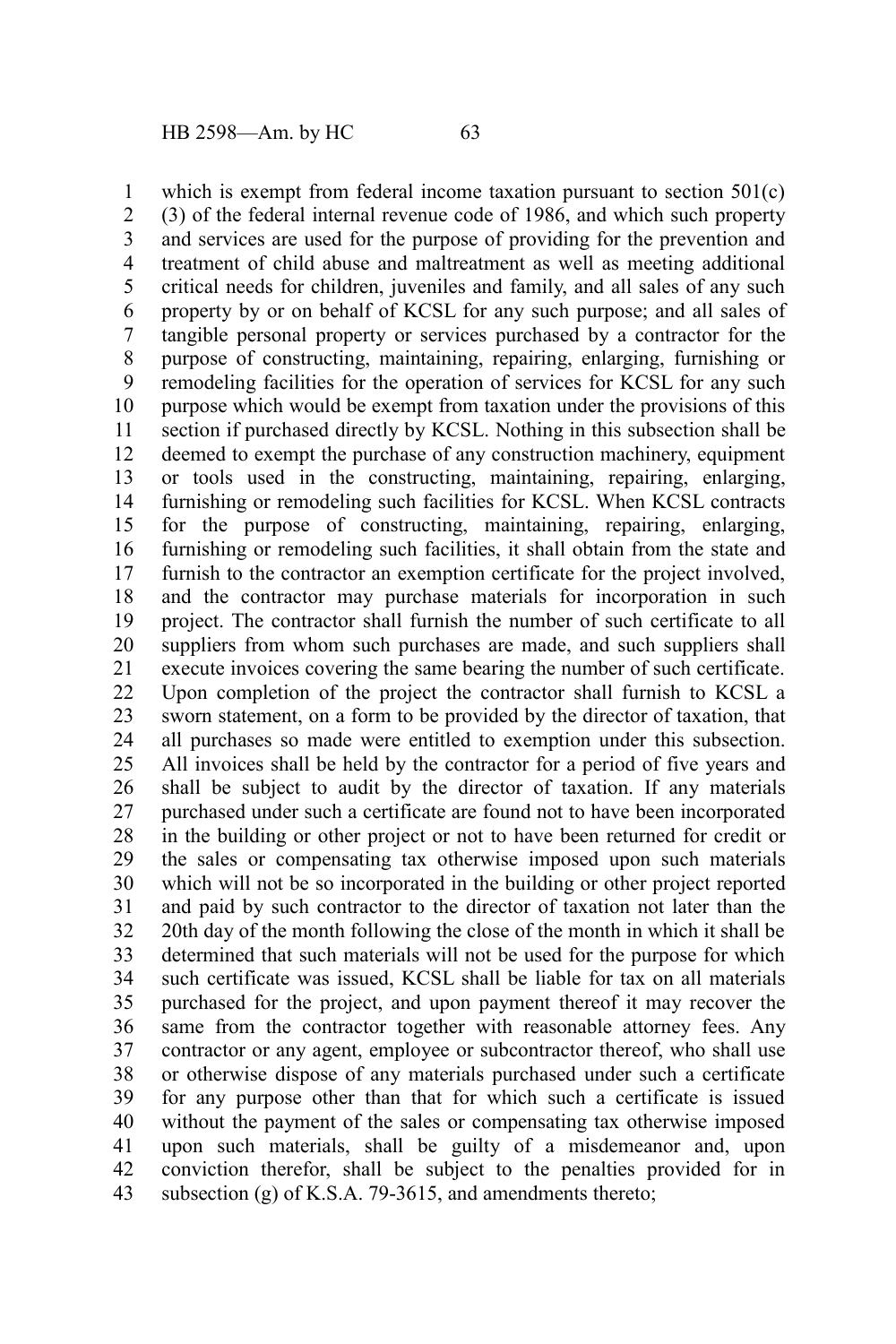(vvv) all sales of tangible personal property or services, including the renting and leasing of tangible personal property or services, purchased by Jazz in the Woods, Inc., a Kansas corporation which is exempt from federal income taxation pursuant to section  $501(c)(3)$  of the federal internal revenue code, for the purpose of providing Jazz in the Woods, an event benefiting children-in-need and other nonprofit charities assisting such children, and all sales of any such property by or on behalf of such organization for such purpose; 1 2 3 4 5 6 7 8

(www) all sales of tangible personal property purchased by or on behalf of the Frontenac Education Foundation, which is exempt from federal income taxation pursuant to section  $501(c)(3)$  of the federal internal revenue code, for the purpose of providing education support for students, and all sales of any such property by or on behalf of such organization for such purpose; 9 10 11 12 13 14

(xxx) all sales of personal property and services purchased by the booth theatre foundation, inc., an organization which is exempt from federal income taxation pursuant to section  $501(c)(3)$  of the federal internal revenue code of 1986, and which such personal property and services are used by any such organization in the constructing, equipping, reconstructing, maintaining, repairing, enlarging, furnishing or remodeling of the booth theatre, and all sales of tangible personal property or services purchased by a contractor for the purpose of constructing, equipping, reconstructing, maintaining, repairing, enlarging, furnishing or remodeling the booth theatre for such organization, which would be exempt from taxation under the provisions of this section if purchased directly by such organization. Nothing in this subsection shall be deemed to exempt the purchase of any construction machinery, equipment or tools used in the constructing, equipping, reconstructing, maintaining, repairing, enlarging, furnishing or remodeling facilities for any such organization. When any such organization shall contract for the purpose of constructing, equipping, reconstructing, maintaining, repairing, enlarging, furnishing or remodeling facilities, it shall obtain from the state and furnish to the contractor an exemption certificate for the project involved, and the contractor may purchase materials for incorporation in such project. The contractor shall furnish the number of such certificate to all suppliers from whom such purchases are made, and such suppliers shall execute invoices covering the same bearing the number of such certificate. Upon completion of the project the contractor shall furnish to such organization concerned a sworn statement, on a form to be provided by the director of taxation, that all purchases so made were entitled to exemption under this subsection. All invoices shall be held by the contractor for a period of five years and shall be subject to audit by the director of taxation. If any materials purchased under such a certificate are found not to have been incorporated in such 15 16 17 18 19 20 21 22 23 24 25 26 27 28 29 30 31 32 33 34 35 36 37 38 39 40 41 42 43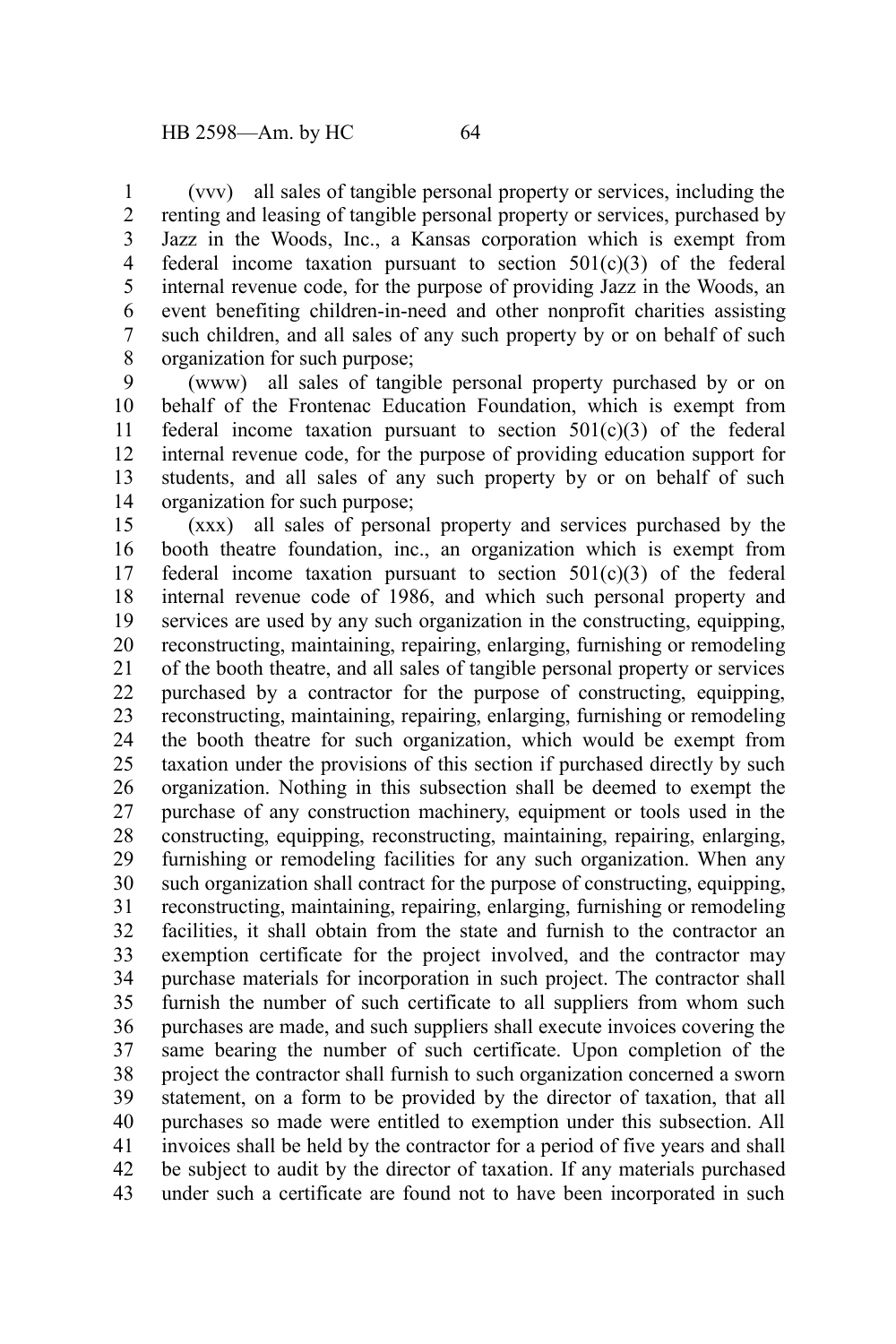facilities or not to have been returned for credit or the sales or compensating tax otherwise imposed upon such materials which will not be so incorporated in such facilities reported and paid by such contractor to the director of taxation not later than the 20th day of the month following the close of the month in which it shall be determined that such materials will not be used for the purpose for which such certificate was issued, such organization concerned shall be liable for tax on all materials purchased for the project, and upon payment thereof it may recover the same from the contractor together with reasonable attorney fees. Any contractor or any agent, employee or subcontractor thereof, who shall use or otherwise dispose of any materials purchased under such a certificate for any purpose other than that for which such a certificate is issued without the payment of the sales or compensating tax otherwise imposed upon such materials, shall be guilty of a misdemeanor and, upon conviction therefor, shall be subject to the penalties provided for in subsection (g) of K.S.A. 79-3615, and amendments thereto. Sales tax paid on and after January 1, 2007, but prior to the effective date of this act upon the gross receipts received from any sale which would have been exempted by the provisions of this subsection had such sale occurred after the effective date of this act shall be refunded. Each claim for a sales tax refund shall be verified and submitted to the director of taxation upon forms furnished by the director and shall be accompanied by any additional documentation required by the director. The director shall review each claim and shall refund that amount of sales tax paid as determined under the provisions of this subsection. All refunds shall be paid from the sales tax refund fund upon warrants of the director of accounts and reports pursuant to vouchers approved by the director or the director's designee; 1 2 3 4 5 6 7 8 9 10 11 12 13 14 15 16 17 18 19 20 21 22 23 24 25 26 27 28

(yyy) all sales of tangible personal property and services purchased by TLC charities foundation, inc., hereinafter referred to as TLC charities, which is exempt from federal income taxation pursuant to section  $501(c)$ (3) of the federal internal revenue code of 1986, and which such property and services are used for the purpose of encouraging private philanthropy to further the vision, values, and goals of TLC for children and families, inc.; and all sales of such property and services by or on behalf of TLC charities for any such purpose and all sales of tangible personal property or services purchased by a contractor for the purpose of constructing, maintaining, repairing, enlarging, furnishing or remodeling facilities for the operation of services for TLC charities for any such purpose which would be exempt from taxation under the provisions of this section if purchased directly by TLC charities. Nothing in this subsection shall be deemed to exempt the purchase of any construction machinery, equipment or tools used in the constructing, maintaining, repairing, enlarging, 29 30 31 32 33 34 35 36 37 38 39 40 41 42 43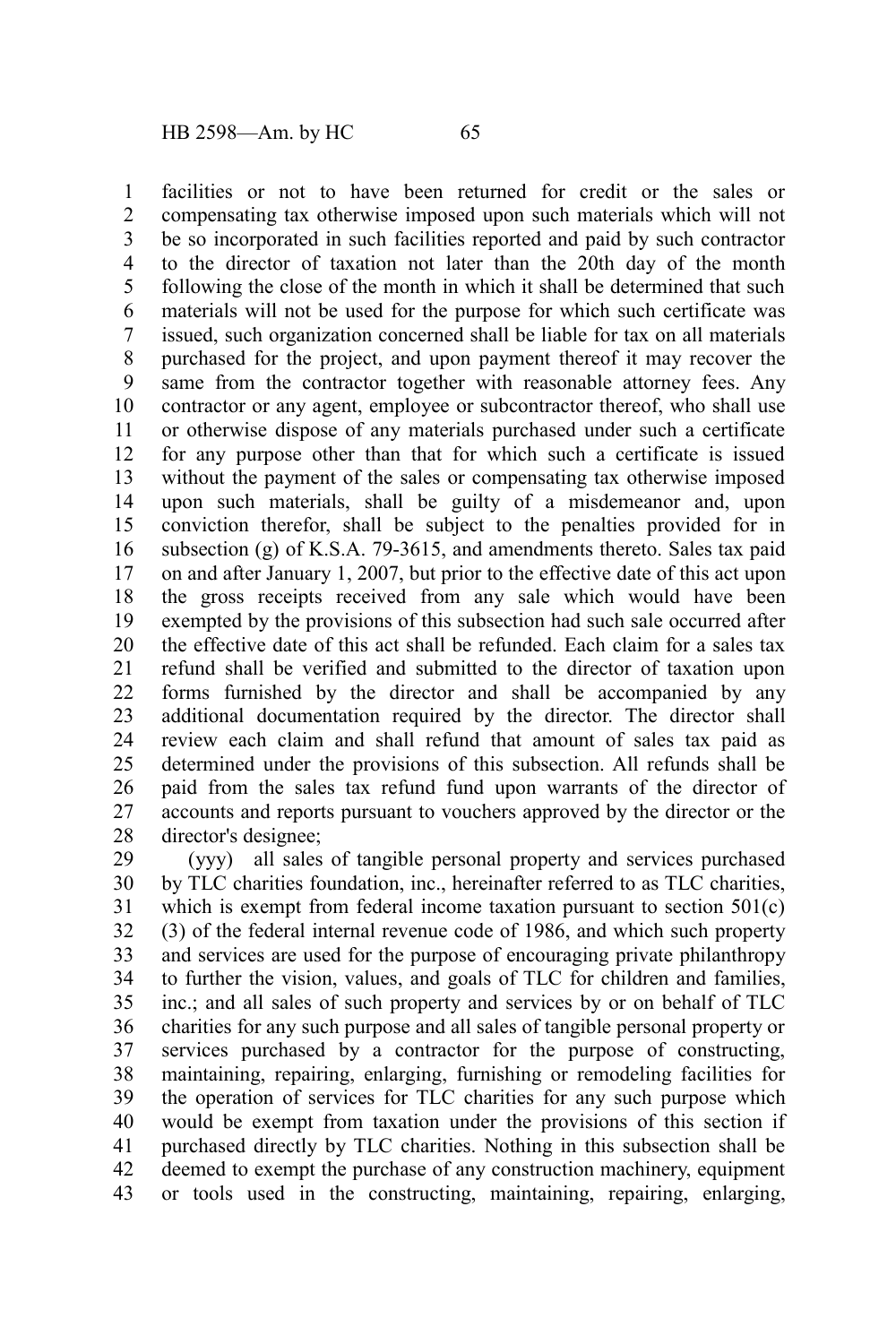furnishing or remodeling such facilities for TLC charities. When TLC charities contracts for the purpose of constructing, maintaining, repairing, enlarging, furnishing or remodeling such facilities, it shall obtain from the state and furnish to the contractor an exemption certificate for the project involved, and the contractor may purchase materials for incorporation in such project. The contractor shall furnish the number of such certificate to all suppliers from whom such purchases are made, and such suppliers shall execute invoices covering the same bearing the number of such certificate. Upon completion of the project the contractor shall furnish to TLC charities a sworn statement, on a form to be provided by the director of taxation, that all purchases so made were entitled to exemption under this subsection. All invoices shall be held by the contractor for a period of five years and shall be subject to audit by the director of taxation. If any materials purchased under such a certificate are found not to have been incorporated in the building or other project or not to have been returned for credit or the sales or compensating tax otherwise imposed upon such materials which will not be incorporated into the building or other project reported and paid by such contractor to the director of taxation not later than the 20th day of the month following the close of the month in which it shall be determined that such materials will not be used for the purpose for which such certificate was issued, TLC charities shall be liable for tax on all materials purchased for the project, and upon payment thereof it may recover the same from the contractor together with reasonable attorney fees. Any contractor or any agent, employee or subcontractor thereof, who shall use or otherwise dispose of any materials purchased under such a certificate for any purpose other than that for which such a certificate is issued without the payment of the sales or compensating tax otherwise imposed upon such materials, shall be guilty of a misdemeanor and, upon conviction therefor, shall be subject to the penalties provided for in subsection (g) of K.S.A. 79-3615, and amendments thereto; 1 2 3 4 5 6 7 8 9 10 11 12 13 14 15 16 17 18 19 20 21 22 23 24 25 26 27 28 29 30

(zzz) all sales of tangible personal property purchased by the rotary club of shawnee foundation which is exempt from federal income taxation pursuant to section  $501(c)(3)$  of the federal internal revenue code of 1986, as amended, used for the purpose of providing contributions to community service organizations and scholarships; 31 32 33 34 35

(aaaa) all sales of personal property and services purchased by or on behalf of victory in the valley, inc., which is exempt from federal income taxation pursuant to section  $501(c)(3)$  of the federal internal revenue code, for the purpose of providing a cancer support group and services for persons with cancer, and all sales of any such property by or on behalf of any such organization for any such purpose; 36 37 38 39 40 41

(bbbb) all sales of entry or participation fees, charges or tickets by Guadalupe health foundation, which is exempt from federal income 42 43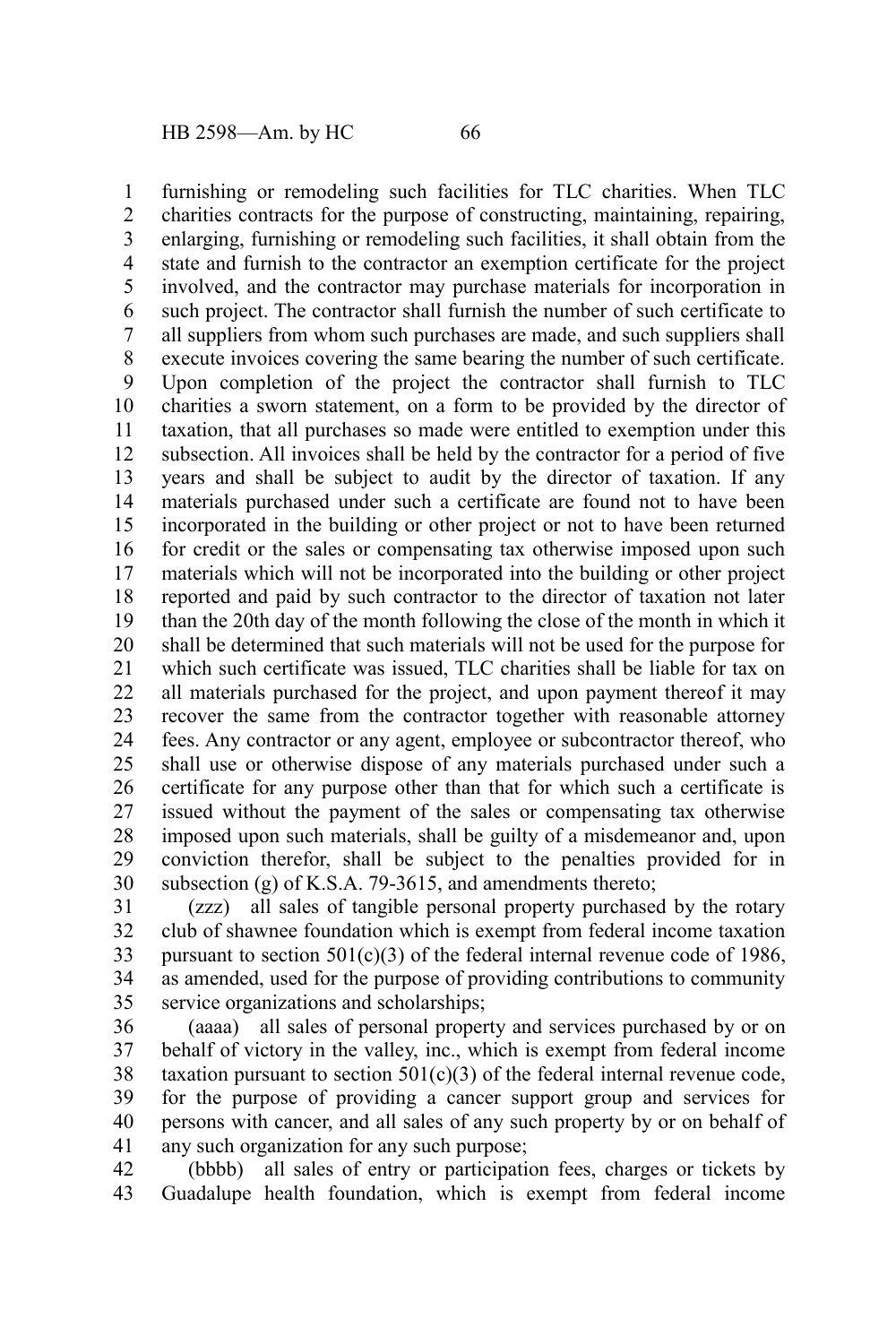taxation pursuant to section  $501(c)(3)$  of the federal internal revenue code, for such organization's annual fundraising event which purpose is to provide health care services for uninsured workers; 1 2 3

(cccc) all sales of tangible personal property or services purchased by or on behalf of wayside waifs, inc., which is exempt from federal income taxation pursuant to section  $501(c)(3)$  of the federal internal revenue code, for the purpose of providing such organization's annual fundraiser, an event whose purpose is to support the care of homeless and abandoned animals, animal adoption efforts, education programs for children and efforts to reduce animal over-population and animal welfare services, and all sales of any such property, including entry or participation fees or charges, by or on behalf of such organization for such purpose; 4 5 6 7 8 9 10 11 12

(dddd) all sales of tangible personal property or services purchased by or on behalf of Goodwill Industries or Easter Seals of Kansas, Inc., both of which are exempt from federal income taxation pursuant to section  $501(c)(3)$  of the federal internal revenue code, for the purpose of providing education, training and employment opportunities for people with disabilities and other barriers to employment; 13 14 15 16 17 18

(eeee) all sales of tangible personal property or services purchased by or on behalf of All American Beef Battalion, Inc., which is exempt from federal income taxation pursuant to section  $501(c)(3)$  of the federal internal revenue code, for the purpose of educating, promoting and participating as a contact group through the beef cattle industry in order to carry out such projects that provide support and morale to members of the United States armed forces and military services; and 19 20 21 22 23 24 25

(ffff) all sales of tangible personal property and services purchased by sheltered living, inc., which is exempt from federal income taxation pursuant to section  $501(c)(3)$  of the federal internal revenue code of 1986, and which such property and services are used for the purpose of providing residential and day services for people with developmental disabilities or mental retardation, or both, and all sales of any such property by or on behalf of sheltered living, inc. for any such purpose; and all sales of tangible personal property or services purchased by a contractor for the purpose of rehabilitating, constructing, maintaining, repairing, enlarging, furnishing or remodeling homes and facilities for sheltered living, inc. for any such purpose which would be exempt from taxation under the provisions of this section if purchased directly by sheltered living, inc. Nothing in this subsection shall be deemed to exempt the purchase of any construction machinery, equipment or tools used in the constructing, maintaining, repairing, enlarging, furnishing or remodeling such homes and facilities for sheltered living, inc. When sheltered living, inc. contracts for the purpose of rehabilitating, constructing, maintaining, repairing, enlarging, furnishing or remodeling such homes and facilities, it 26 27 28 29 30 31 32 33 34 35 36 37 38 39 40 41 42 43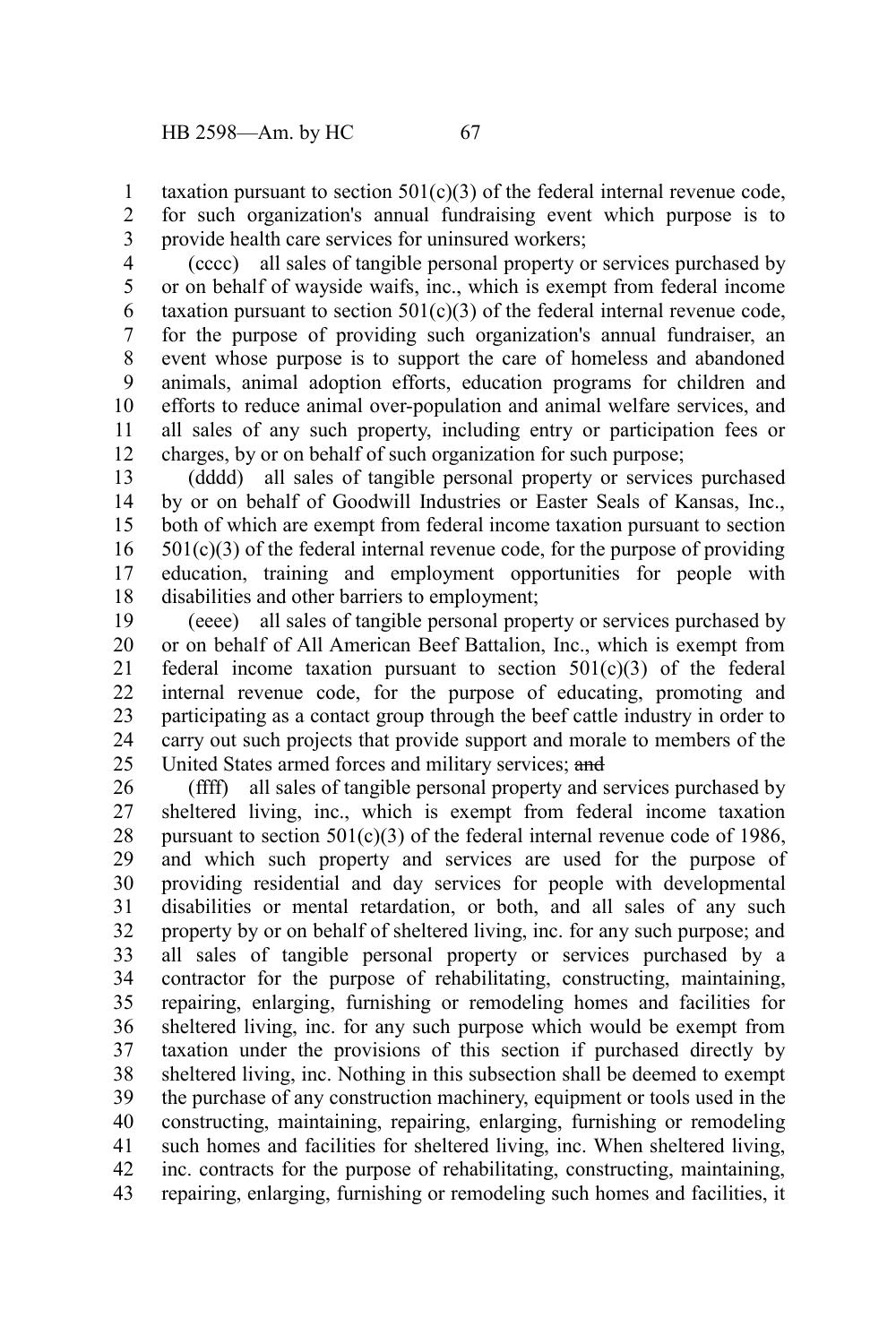shall obtain from the state and furnish to the contractor an exemption certificate for the project involved, and the contractor may purchase materials for incorporation in such project. The contractor shall furnish the number of such certificate to all suppliers from whom such purchases are made, and such suppliers shall execute invoices covering the same bearing the number of such certificate. Upon completion of the project the contractor shall furnish to sheltered living, inc. a sworn statement, on a form to be provided by the director of taxation, that all purchases so made were entitled to exemption under this subsection. All invoices shall be held by the contractor for a period of five years and shall be subject to audit by the director of taxation. If any materials purchased under such a certificate are found not to have been incorporated in the building or other project or not to have been returned for credit or the sales or compensating tax otherwise imposed upon such materials which will not be so incorporated in the building or other project reported and paid by such contractor to the director of taxation not later than the 20th day of the month following the close of the month in which it shall be determined that such materials will not be used for the purpose for which such certificate was issued, sheltered living, inc. shall be liable for tax on all materials purchased for the project, and upon payment thereof it may recover the same from the contractor together with reasonable attorney fees. Any contractor or any agent, employee or subcontractor thereof, who shall use or otherwise dispose of any materials purchased under such a certificate for any purpose other than that for which such a certificate is issued without the payment of the sales or compensating tax otherwise imposed upon such materials, shall be guilty of a misdemeanor and, upon conviction therefor, shall be subject to the penalties provided for in subsection (g) of K.S.A. 79-3615, and amendments thereto. *; and* 1 2 3 4 5 6 7 8 9 10 11 12 13 14 15 16 17 18 19 20 21 22 23 24 25 26 27 28

*(gggg) all sales of game birds for which the primary purpose is use in hunting.* 29 30

**Sec. 22. K.S.A. 2011 Supp. 76-3308 is hereby amended to read as follows: 76-3308. (a) The authority shall have all the powers necessary to carry out the purposes and provisions of this act, including, without limitation, the following powers to:** 31 32 33 34

**(1) Have the duties, privileges, immunities, rights, liabilities and disabilities of a body corporate and a political instrumentality of the state;** 35 36 37

**(2) have perpetual existence and succession;**

**(3) adopt, have and use a seal and to alter the same at its pleasure;** 39 40

**(4) sue and be sued in its own name;**

38

41

**(5) make and execute contracts, guarantees or any other instruments and agreements necessary or convenient for the exercise** 42 43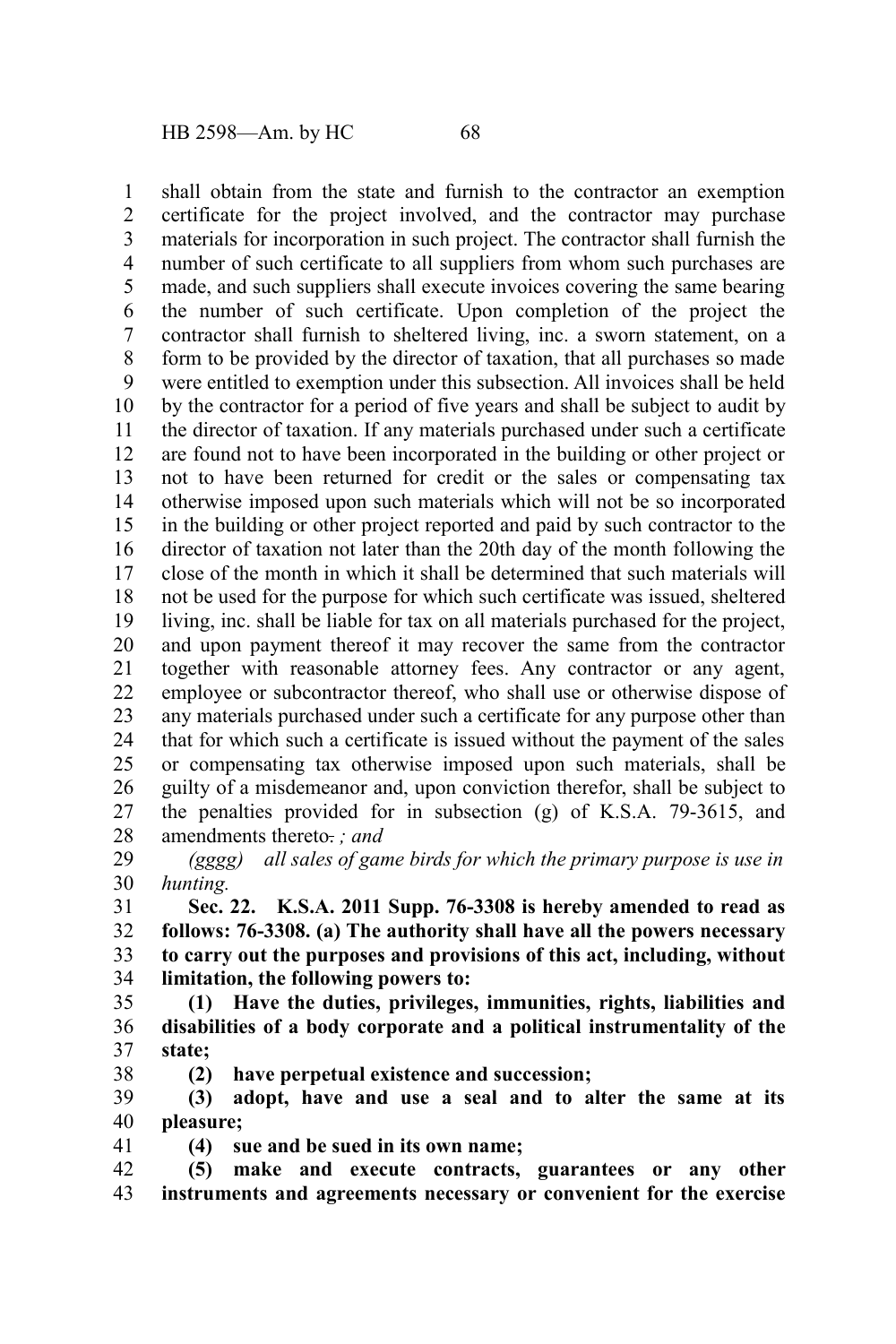**of its powers and functions including, without limitation, to make and execute contracts with hospitals or other health care businesses to operate and manage any or all of the hospital facilities or operations and to incur liabilities and secure the obligations of any entity or individual;** 1 2 3 4 5

**(6) borrow money and to issue bonds evidencing the same and pledge all or any part of the authority's assets therefor;** 6 7

**(7) purchase, lease, trade, exchange or otherwise acquire, maintain, hold, improve, mortgage, sell, lease and dispose of personal property, whether tangible or intangible, and any interest therein; and to purchase, lease, trade, exchange or otherwise acquire real property or any interest therein, and to maintain, hold, improve, mortgage, lease and otherwise transfer such real property, so long as such transactions do not conflict with the mission of the authority as specified in this act;** 8 9 10 11 12 13 14 15

**(8) incur or assume indebtedness to, and enter into contracts with the Kansas development finance authority, which is authorized to borrow money and provide financing for the authority;** 16 17 18

**(9) develop policies and procedures generally applicable to the procurement of goods, services and construction, based upon sound business practices;** 19 20 21

**(10) contract for and to accept any gifts, grants and loans of funds, property, or any other aid in any form from the federal government, the state, any state agency, or any other source, or any combination thereof, and to comply with the provisions of the terms and conditions thereof;** 22 23 24 25 26

**(11) acquire space, equipment, services, supplies and insurance necessary to carry out the purposes of this act;** 27 28

**(12) deposit any moneys of the authority in any banking institution within or without the state or in any depository authorized to receive such deposits, one or more persons to act as custodians of the moneys of the authority, to give surety bonds in such amounts in form and for such purposes as the board requires;** 29 30 31 32 33

**(13) procure such insurance, participate in such insurance plans or provide such self insurance or both as it deems necessary or convenient to carry out the purposes and provisions of this act; the purchase of insurance, participation in an insurance plan or creation of a self-insurance fund by the authority shall not be deemed as a waiver or relinquishment of any sovereign immunity to which the authority or its officers, directors, employees or agents are otherwise entitled;** 34 35 36 37 38 39 40 41

**(14) appoint, supervise and set the salary and compensation of a president of the authority who shall be appointed by and serve at the** 42 43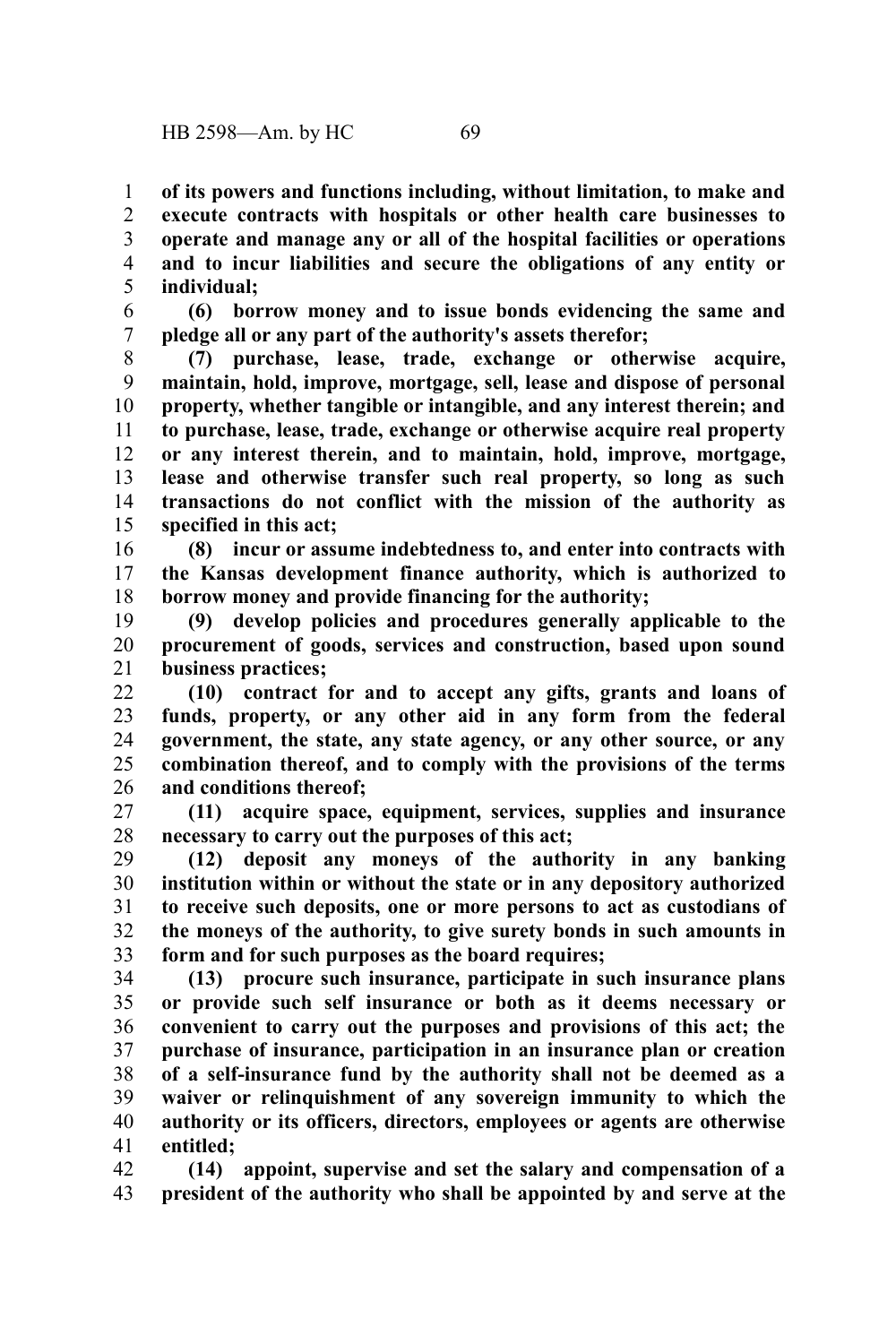**pleasure of the board;** 1

**(15) fix, revise, charge and collect rates, rentals, fees and other charges for the services or facilities furnished by or on behalf of the authority, and to establish policies and procedures regarding any such service rendered for the use, occupancy or operation of any such facility; such charges and policies and procedures not to be subject to supervision or regulation by any commission, board, bureau or agency of the State; and** 2 3 4 5 6 7 8

**(16) do any and all things necessary or convenient to carry out the authority's purposes and exercise the powers given in this act.** 9 10

**(b) The authority may create, own in whole or in part, or otherwise acquire or dispose of any entity organized for a purpose related to or in support of the mission of the authority.** 11 12 13

**(c) The authority may participate in joint ventures with individuals, corporations, governmental bodies or agencies, partnerships, associations, insurers or other entities to facilitate any activities or programs consistent with the public purpose and intent of this act.** 14 15 16 17 18

**(d) The authority may create a nonprofit entity or entities for the purpose of soliciting, accepting and administering grants, outright gifts and bequests, endowment gifts and bequests and gifts and bequests in trust which entity or entities shall not engage in trust business.** 19 20 21 22 23

**(e) In carrying out any activities authorized by this act, the authority may provide appropriate assistance, including the making of loans and providing time of employees, to corporations, partnerships, associations, joint ventures or other entities, whether or not such corporations, partnerships, associations, joint ventures or other entities are owned or controlled in whole or in part, directly or indirectly, by the authority.** 24 25 26 27 28 29 30

**(f) Effective with the transfer date, all moneys of the authority shall be deposited in one or more banks or trust companies in one or more special accounts. All banks and trust companies are authorized to give security for such deposits if required by the authority. The moneys in such accounts shall be paid out on a warrant or other orders of the treasurer of the authority or any such other person or persons as the authority may authorize to execute such warrants or orders.** 31 32 33 34 35 36 37 38

**(g) Notwithstanding any provision of law to the contrary, the authority, effective with the transfer date, may invest the authority's operating funds in any obligations or securities as authorized by the board. The board shall adopt written investment guidelines.** 39 40 41 42

**(h) The authority is authorized to negotiate contracts with one or** 43